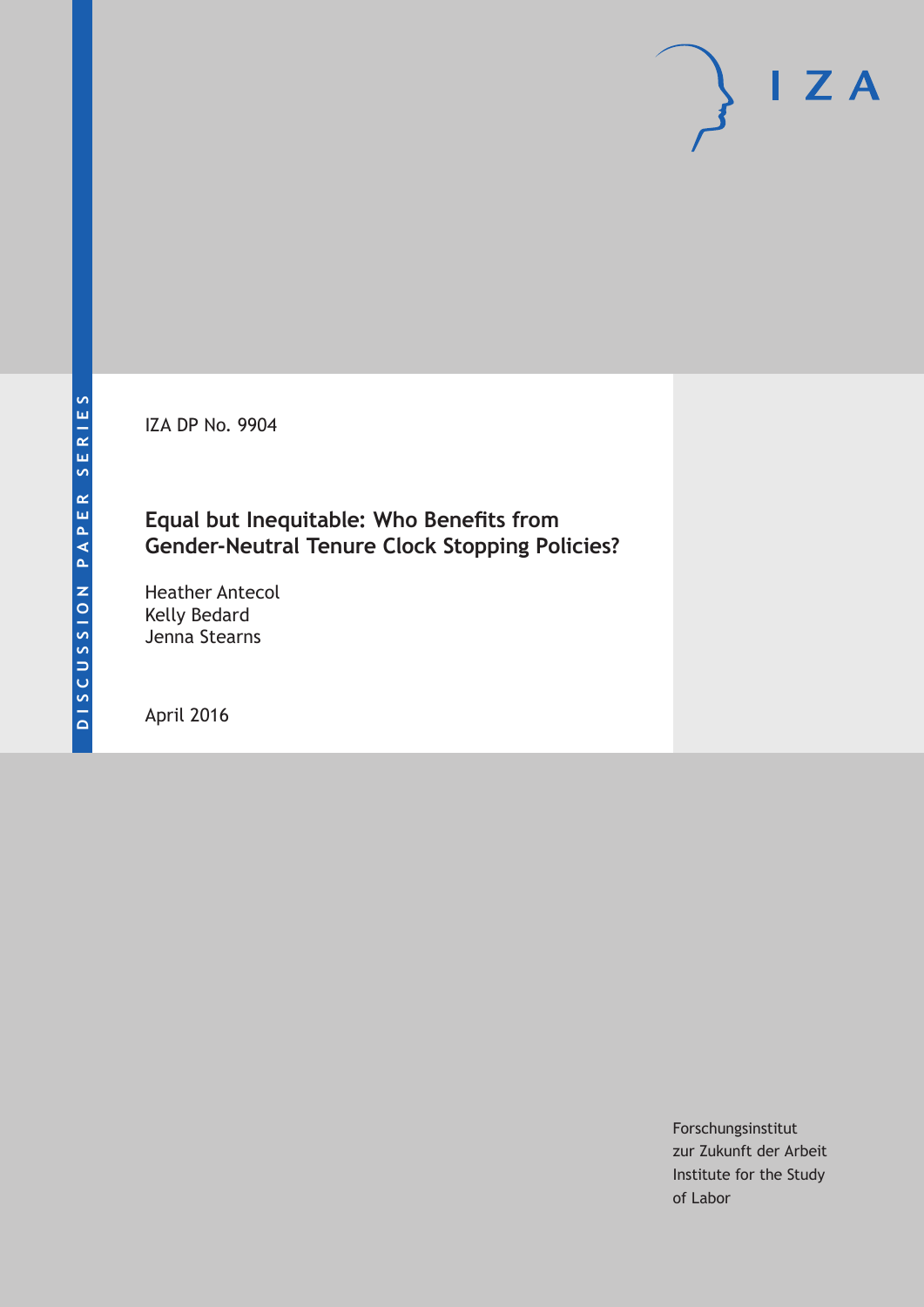# **Equal but Inequitable: Who Benefits from Gender-Neutral Tenure Clock Stopping Policies?**

# **Heather Antecol**

*Claremont McKenna College and IZA* 

# **Kelly Bedard**

*University of California, Santa Barbara* 

# **Jenna Stearns**

*University of California, Santa Barbara*

# Discussion Paper No. 9904 April 2016

IZA

P.O. Box 7240 53072 Bonn **Germany** 

Phone: +49-228-3894-0 Fax: +49-228-3894-180 E-mail: iza@iza.org

Any opinions expressed here are those of the author(s) and not those of IZA. Research published in this series may include views on policy, but the institute itself takes no institutional policy positions. The IZA research network is committed to the IZA Guiding Principles of Research Integrity.

The Institute for the Study of Labor (IZA) in Bonn is a local and virtual international research center and a place of communication between science, politics and business. IZA is an independent nonprofit organization supported by Deutsche Post Foundation. The center is associated with the University of Bonn and offers a stimulating research environment through its international network, workshops and conferences, data service, project support, research visits and doctoral program. IZA engages in (i) original and internationally competitive research in all fields of labor economics, (ii) development of policy concepts, and (iii) dissemination of research results and concepts to the interested public.

IZA Discussion Papers often represent preliminary work and are circulated to encourage discussion. Citation of such a paper should account for its provisional character. A revised version may be available directly from the author.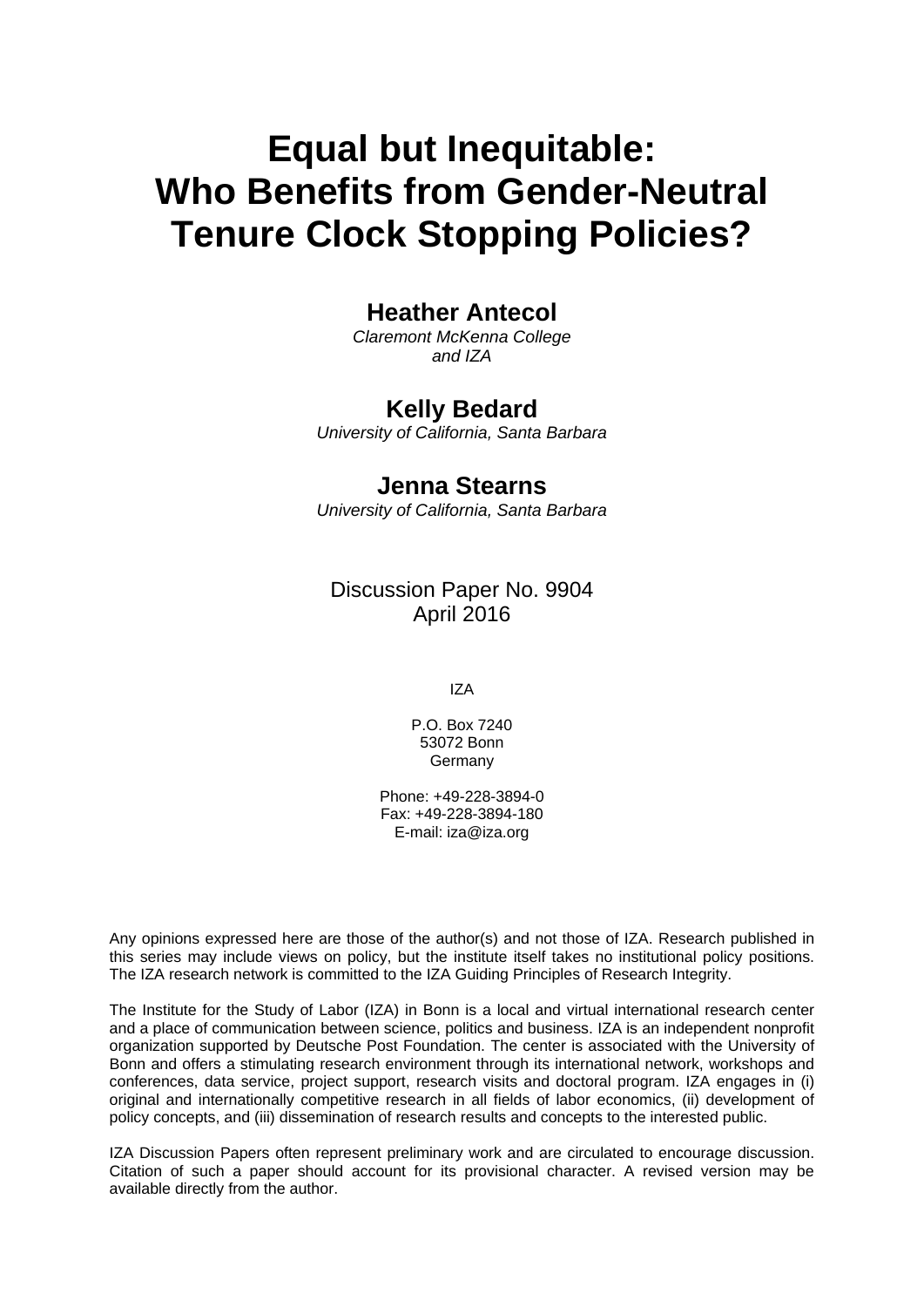IZA Discussion Paper No. 9904 April 2016

# **ABSTRACT**

# **Equal but Inequitable: Who Benefits from Gender-Neutral Tenure Clock Stopping Policies?\***

Many skilled professional occupations are characterized by an early period of intensive skill accumulation and career establishment. Examples include law firm associates, surgical residents, and untenured faculty at research-intensive universities. High female exit rates are sometimes blamed on the inability of new mothers to survive the sustained negative productivity shock associated with childbearing and early childrearing in these environments. Gender-neutral family policies have been adopted in some professions in an attempt to "level the playing field." The gender-neutral tenure clock stopping policies adopted by the majority of research-intensive universities in the United States in recent decades are an excellent example. But to date, there is no empirical evidence showing that these policies help women. Using a unique data set on the universe of assistant professor hires at top-50 economics departments from 1985-2004, we show that the adoption of gender-neutral tenure clock stopping policies substantially reduced female tenure rates while substantially increasing male tenure rates.

JEL Classification: J13, J16, J24

Keywords: gender-neutral family policies, gender gap in labor market outcomes, childcare and fertility, tenure rates

Corresponding author:

 $\overline{a}$ 

Kelly Bedard Department of Economics University of California Santa Barbara, CA 93106-9210 USA E-mail: kelly.bedard@ucsb.edu

<sup>\*</sup> We are grateful to Shelly Lundberg, Heather Royer, Dick Startz, and Catherine Weinberger for helpful comments and suggestions. We also thank Sabrina Benyammi, Chang Lee, Jorge Dominguez Rodriguez, and Nicole Stedman for helpful research assistance.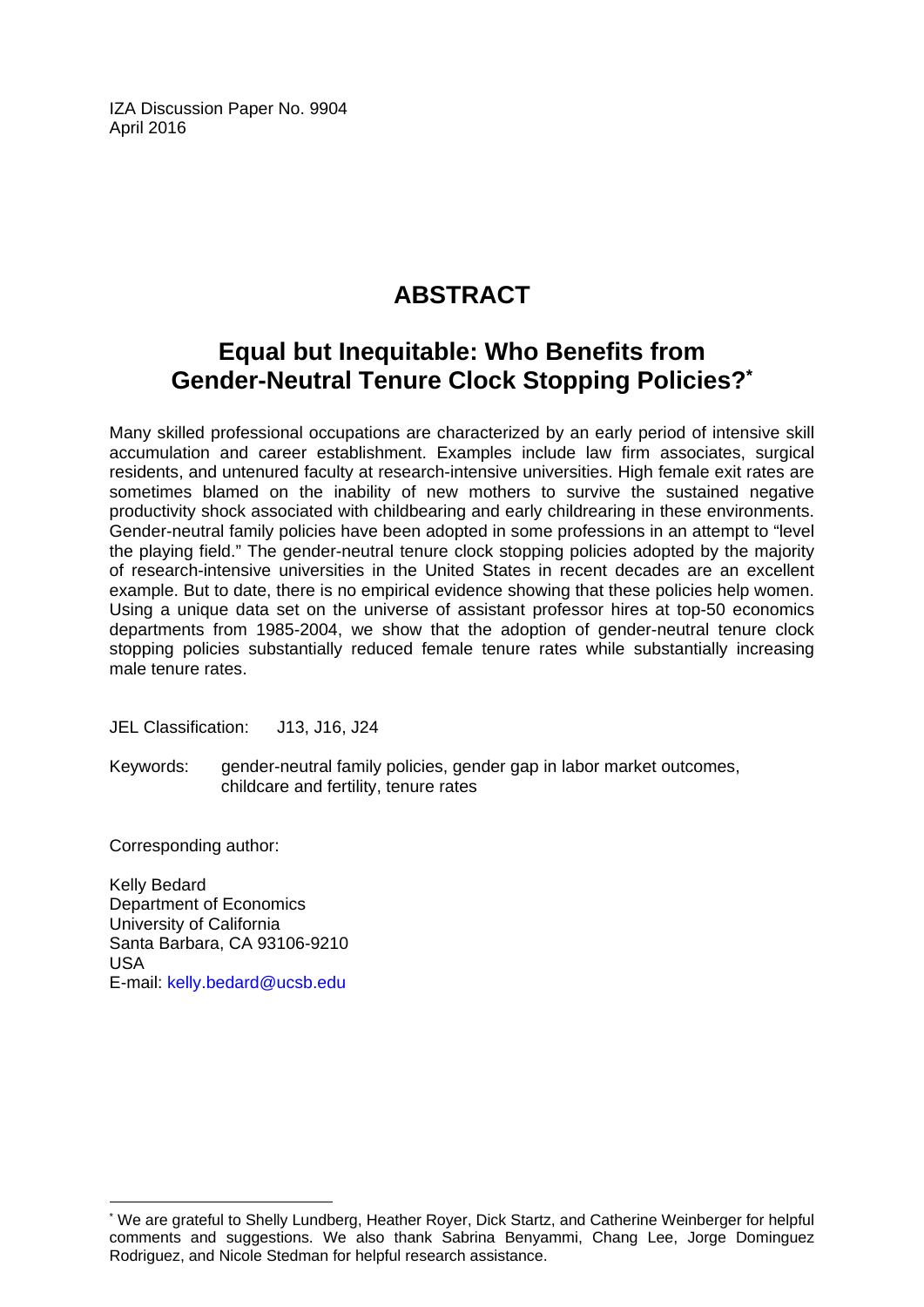# 1 Introduction

Women are under-represented in many high-skilled professions at labor market entry, and they generally leave these professions at higher rates than men as they age. Figure 1 documents female representation among physicians, lawyers, professional business occupations, and postsecondary teachers with advanced degrees. Despite the fact that they earn the majority of post-baccalaureate degrees, women are underrepresented in these occupations at entry, more under-represented as they age, and the decline with age is particularly pronounced among top-earners.<sup>1</sup> The widening gender gap in the share of top-earners over the period when many professionals have children can be interpreted as a "family gap," and suggests that even highly educated professional women appear to have trouble maintaining a successful career while raising a family.

Family-friendly policies may be an important way to mitigate these family gaps, but very little is known about the causal effects of these policies for high skill women in particular. High skill women are more likely to have access to family leave and other flexible family policies through their employers than are lower skill women, but take-up is often low. One of the most common reasons high skill women give for not being able to take family leave is "too much work."<sup>2</sup> But they may also be hesitant to make use of these benefits because there is generally a high wage penalty associated with taking time off in high skill occupations (Goldin and Katz, 2011). A particular concern with female-specific policies is that women may believe their managers and colleagues will view them as less committed to the job or less productive if they use them. Some policy makers have argued that gender-neutral family policies may mitigate the reluctance of women to take advantage of available family leave opportunities (Rehel and Baxter, 2015). Gender-neutral policies directly benefit men, but there also may be additional benefits to women if men can use them as well. For example, male take-up may decrease the social stigma against leave-taking and hence make it less costly for females to take leave (Lazear and Rosen, 1990; Dahl, Løken, and Mogstad, 2014). Additionally, if fathers spend more time in childcare as a result of such policies, mothers may have more time for work or leisure (Patnaik, 2016).

An important feature of many high skill occupations is that human capital accumulation and promo-

<sup>&</sup>lt;sup>1</sup>The data are from the 2000 Census and the 2010 American Community Survey. Among the cohort born in 1970, women hold 54 percent of all Master's, professional, and doctoral degrees obtained by age 30.

<sup>&</sup>lt;sup>2</sup>Source: 2015 Economic Report of the President, available at https://www.whitehouse.gov/administration/eop/cea/economicreport-of-the-President.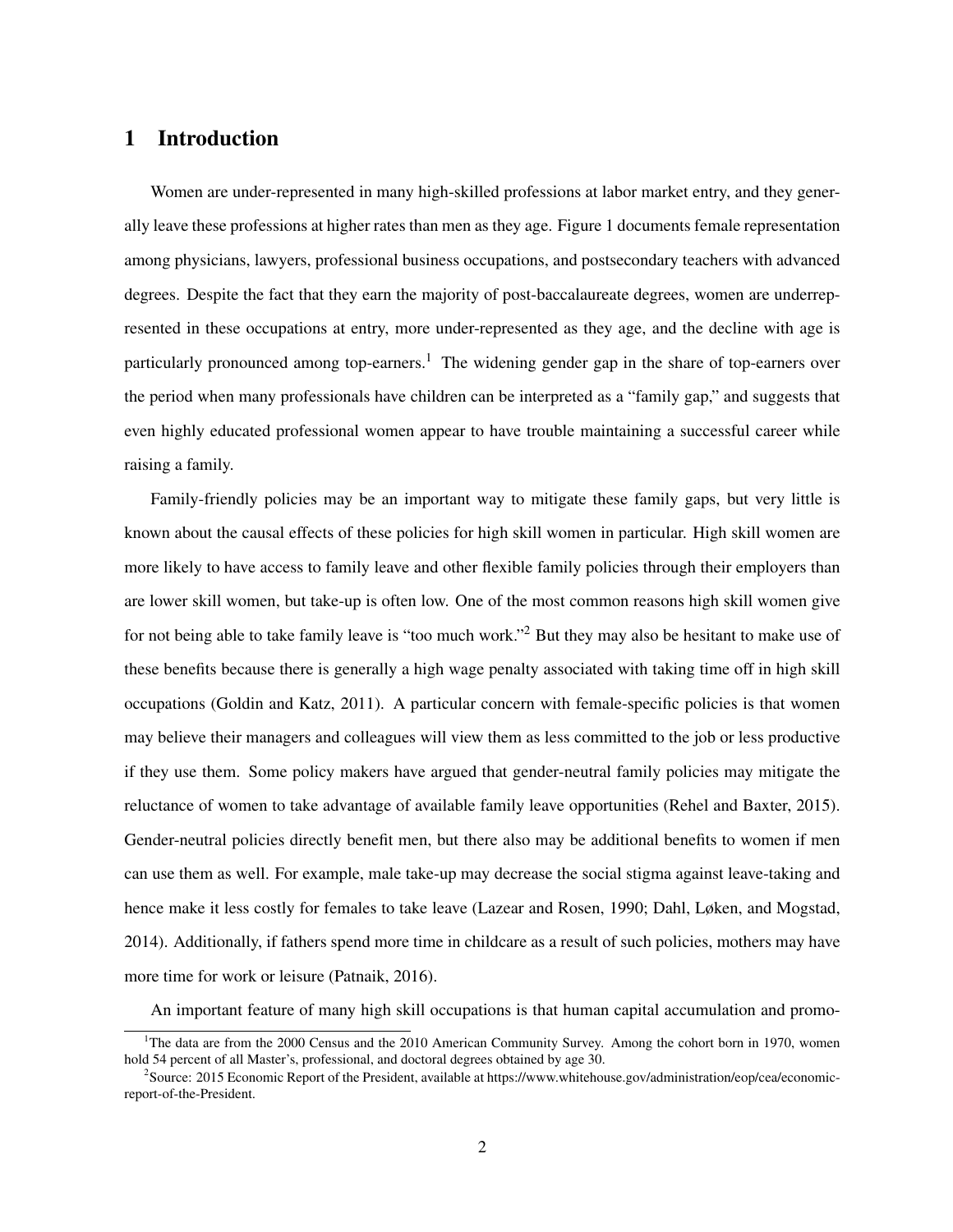tion tracks are very steep and important during the first decade of one's career. Lawyers, academics, and executives often work in "up-or-out" environments, where individuals who miss a set window of opportunity for advancement are never able to do so (Rosen, 1990; Demougin and Siow, 1994; O'Flaherty and Siow, 1995). Family leave policies that allow women to take short periods of time off do not adequately account for the fact that the productivity loss associated with starting a family persists over a much longer time horizon than a few weeks surrounding childbirth. Having children may therefore reduce the probability that women are promoted because early productivity falls despite the existence of short family leave programs. This problem is especially acute at research-intensive universities, where tenure decisions are made at a fixed point in time. For this reason, many of these institutions have adopted tenure clock stopping policies for family-related reasons (American Association of University Professors, 2001).

We study the gender-neutral tenure clock stopping policies adopted by many universities over recent decades. These policies are unusual in that they do not require workers (i.e., assistant professors) to take time off. Instead, they allow assistant professors to stop their tenure clock for an extended period, typically one year, after childbirth or adoption. In theory, no research is expected during this time. Compared to short family leave policies, this type of policy may better account for the extended period of reduced productivity associated with having a child, and therefore may be especially beneficial in settings in which early promotion has a large impact on later success. However, gender-neutral tenure clock stopping policies may not actually level the playing field in terms of tenure outcomes between men and women if the average productivity during the period of the stopped clock differs between them. If men are able to use the additional time more productively or more strategically, it is possible that these policies could actually increase the gender gaps in the profession. Yet to date, there is little empirical evidence about the effects of tenure clock stopping policies on labor market outcomes.

We have compiled a unique dataset on all assistant professors hired at the top-50 economics departments from 1985-2004 to study the differential impact of these policies on men and women. The data includes complete academic job histories and publication counts. This rich data allows us to estimate the within-university changes in tenure rates for men and women that result from the adoption of a genderneutral tenure clock stopping policy. We find that the probability a man gets tenure in his first job rises by 19 percentage points after such a policy is adopted, while the female probability falls by 22 percentage points. Our estimates show that these policies help men, hurt women, and substantially increase the gender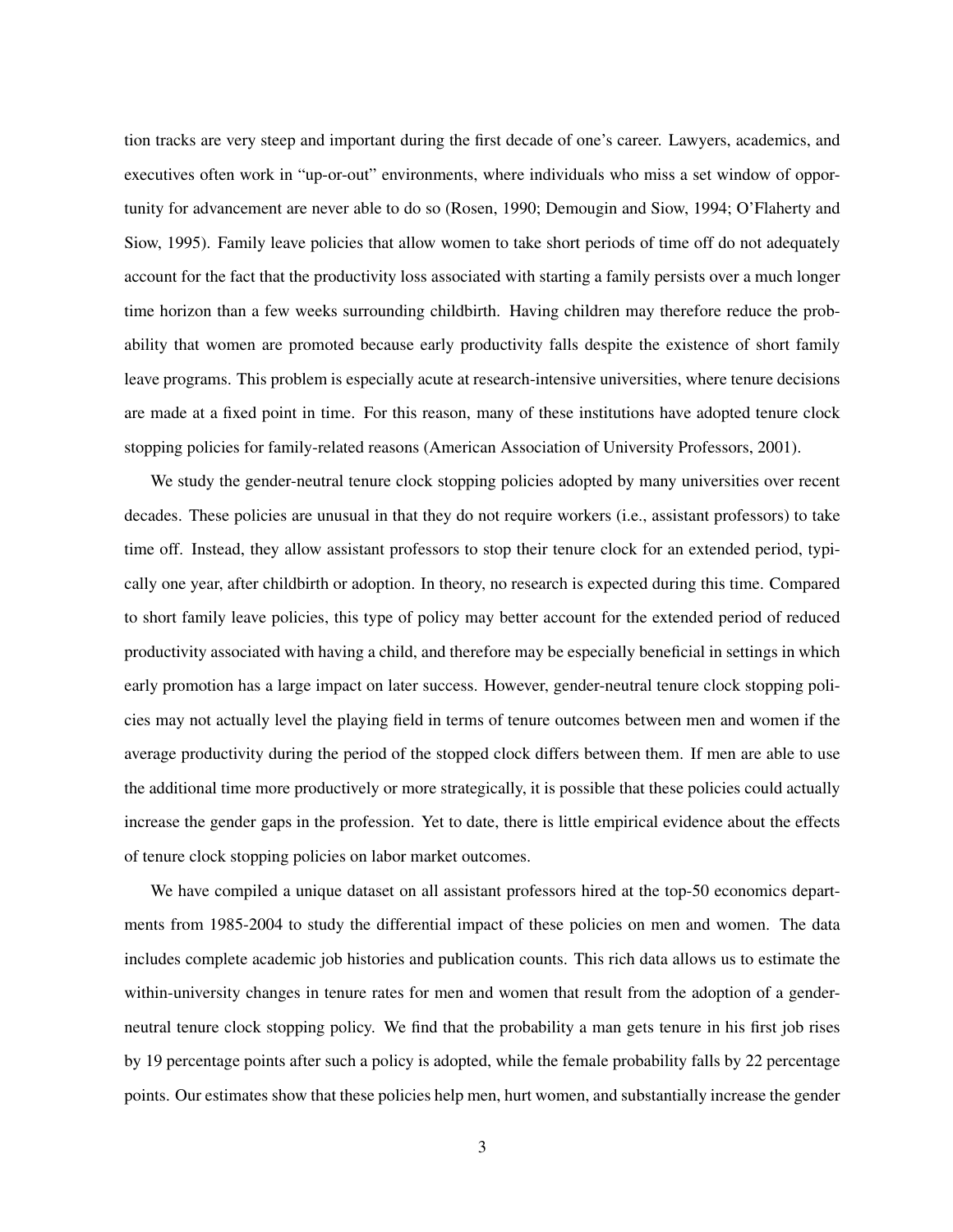gap in tenure rates. The primary mechanism driving these effects is an increase in the number of top-5 journal publications by men with no such increase by women. This suggests that the implementation of a gender-neutral clock stopping policy causes the tenure bar to rise, and that as a result fewer women are granted tenure in top-50 economics departments. However, this does not mean that more women leave academia. Among those who start their career at a top-50 university, we find no evidence that genderneutral tenure clock stopping policies reduce the fraction of women who ultimately get tenure somewhere.

# 2 Family Leave Policies

Family leave–and particularly maternity leave–policies are designed to allow new parents to better balance having both a family and career. These policies are viewed as an important way to reduce the "family gap" in female wages by improving job continuity among new mothers (Waldfogel, 1998; Lundberg and Rose, 2000). In fact, evidence from generous leave policies in Europe suggests that job-protected leave substantially increases female employment rates (Ruhm, 1998; Misra, Budig, and Boeckmann, 2011; Stearns, 2015). Gender-neutral policies may also benefit women, at least in theory, by encouraging new fathers to "lean in" at home and take a more active role in childcare, allowing women more time to focus on their careers.<sup>3</sup> However, family-friendly policies may also have unintended consequences. For example, Blau and Kahn (2013) find that these policies lead to higher rates of part-time work and employment in lower-level positions. Compared to other OECD countries with much more generous family-friendly work entitlements, U.S. women are more likely to work as professionals or managers.

Little is known about the causal effects of access to family-friendly policies for high-skill American workers because of the endogeneity issues associated with sorting into employers and occupations.<sup>4</sup> Yet there are strong correlations between the degree of job flexibility and the gender wage gap in high-skill occupations, which suggests that women value amenities such as the ability to take leave, work part-time, and have flexible hours (Goldin, 2014). At the same time, Goldin and Katz (2012) show that as pharmacy became a more family-friendly occupation, the share of female workers rose and the gender wage gap

 $3$ While the empirical evidence on the long-term effects of leave policies for fathers is limited, there is some indication that paternity leave reforms increase childcare time among fathers not only during the period of leave but also several years later (Schober, 2014). Other studies do not find any behavioral effects within the household (Ekberg, Eriksson, and Freibel, 2013).

<sup>&</sup>lt;sup>4</sup>In part because higher-skilled workers are more likely to have access to paid leave through their employers, the literature on U.S. paid family leave has found that effects of widespread, government-provided paid leave benefits are concentrated among the low-educated and other disadvantaged groups (Rossin-Slater, Ruhm, and Waldfogel, 2013).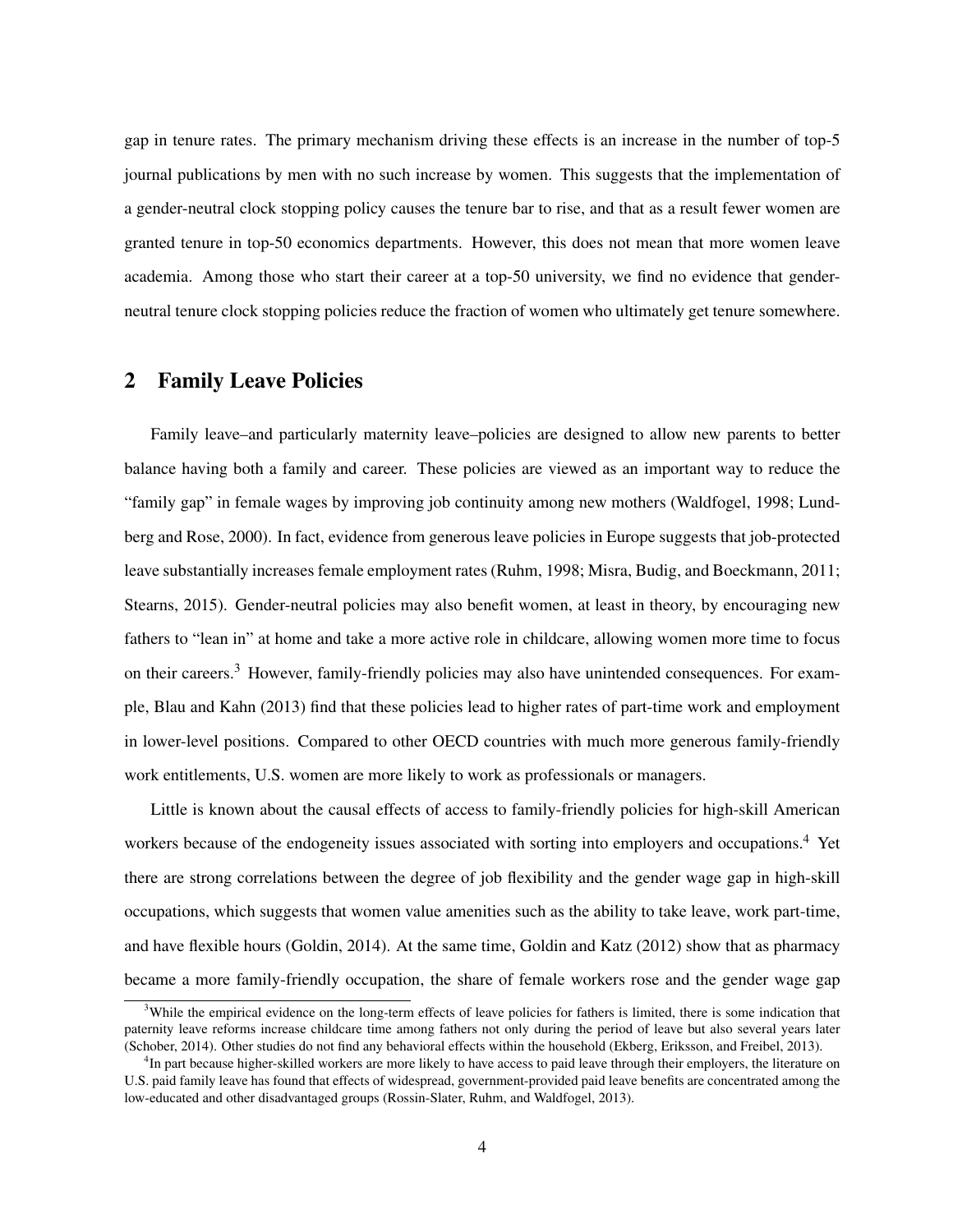disappeared. Although the underlying reasons for the changes may be fundamentally different, the higher education sector in the U.S. has become much more family-friendly as well. In recent decades, most universities have adopted family-friendly policies that are intended to make it possible for faculty to better balance raising a family with maintaining a successful academic career. Such policies include short term family leave to care for infants, allowing part-time work, and allowing assistant professors to stop their tenure clocks. However, there is little empirical evidence to suggest how these policies affect faculty productivity or other employment outcomes.

# 3 Tenure Clock Stopping Policies

Assistant professors across disciplines are typically evaluated for tenure near the end of a fixed probationary period, which usually lasts about seven years.<sup>5</sup> This probationary period gives the assistant professor time to produce a portfolio of work that is a better signal of his or her true productivity and demonstrates potential for continued academic success. However, the fixed probationary period disadvantages individuals who experience large, temporary negative productivity shocks during this time span. One such negative shock is bearing or caring for infants. In part for this reason, tenure-track women are less likely to have children than tenure-track men, and the gender gap in tenure rates is much larger among those with kids than those without (Mason and Goulden, 2002).

To better account for these productivity shocks when making tenure decisions, and to reduce the workfamily tradeoff, tenure clock stopping policies have become common at universities over the past 30 years.<sup>6</sup> These policies allow eligible assistant professors to stop their tenure clock for one year due to circumstances that would significantly affect their productivity.<sup>7</sup> Importantly, such policies are independent of leave-taking, meaning that assistant professors do not face a tradeoff between forgoing income while

<sup>5</sup>The American Association of University Professors (AAUP) issues guidelines that state the probationary period should not exceed seven years (AAUP, 2014). This means that assistant professors are usually evaluated for tenure during year six. In 2001, the AAUP issued a statement suggesting that new parents should be entitled to stop their tenure clock for one year, extending this maximum period (AAUP, 2001).

<sup>&</sup>lt;sup>6</sup>These policies are adopted at the university level, and are plausibly uncorrelated with other factors that affect departmental hiring decisions. Similarly, it is unlikely that applicants make decisions about whether or not to accept a job based on these policies. We show that policy adoption is uncorrelated with the number of female assistant professors hired in Section 8.

 $7$ Tenure clock stopping policies are equivalently called tenure clock extension policies or tenure clock rollback policies at some universities. We use the term "tenure clock stopping policy" to refer to all policies that change the maximum number of years an assistant professor can wait before going up for tenure for reasons related to having children.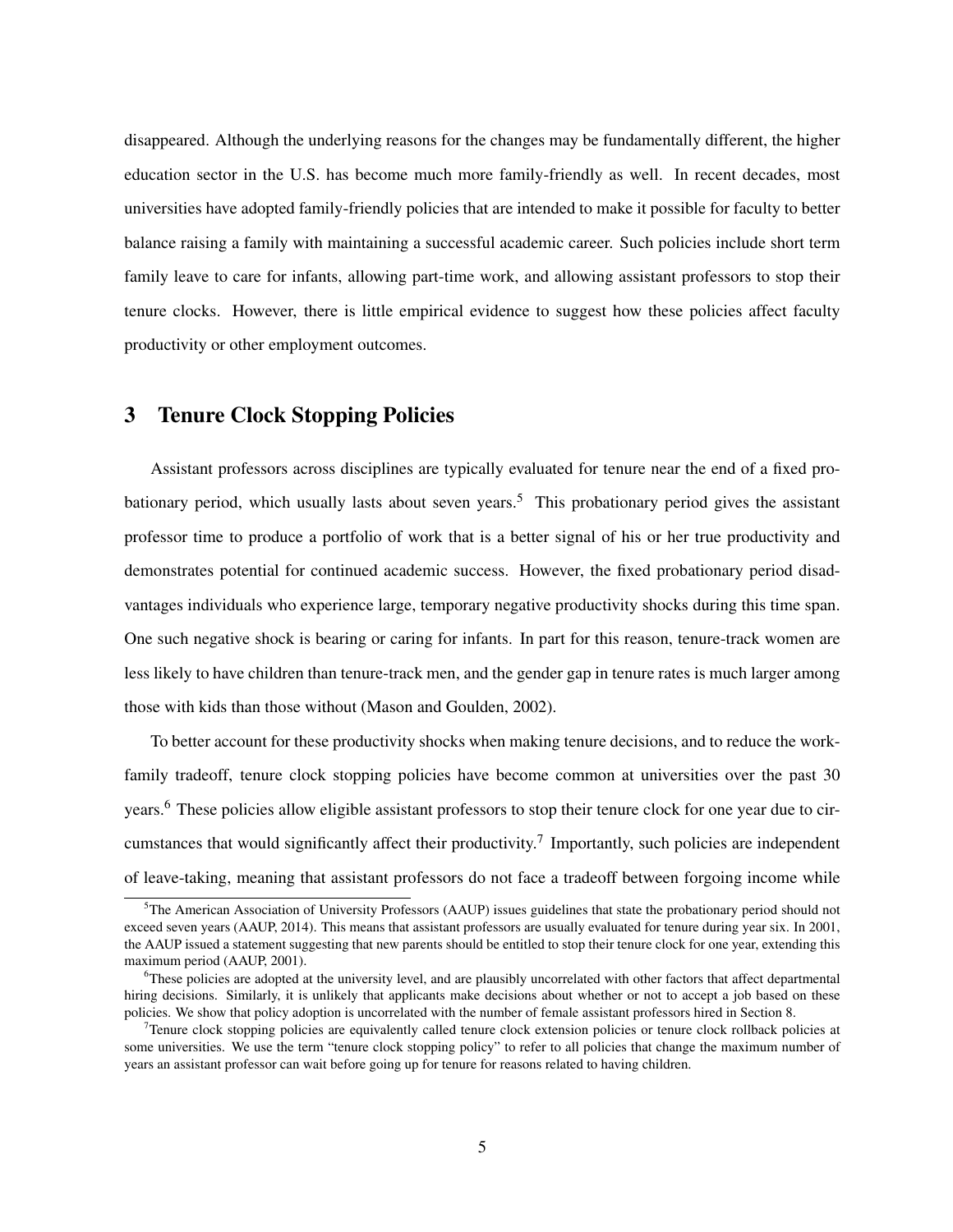on unpaid leave and gaining the extra time on their tenure clock.<sup>8</sup> Tenure clock stopping policies typically cover childbirth and becoming a new parent in addition to serious illness or personal issues and caring for sick or elderly relatives. While tenure clocks may be stopped subject to dean approval for non-birth related reasons, the time exclusions for new parents are automatically approved at many universities. Even if the tenure clock is automatically stopped for new parents, faculty members can choose to go up for tenure at the original time (or earlier), or to opt out of the policy. If the clock is stopped and the individual goes up for tenure later than she otherwise would have, departments and outside letter-writers are supposed to be told to disregard the additional time spent as an assistant professor. However, it is not clear how these individuals are actually evaluated.<sup>9</sup>

These clock stopping policies can be classified into two main types: policies that only apply to mothers, and policies that are gender-neutral. Gender-neutral policies extend equal benefits to new mothers and fathers, whereas female-only policies only directly affect women.<sup>10</sup> Both types of policies typically stop the tenure clock for one year for each new child, up to a maximum of two. Table 1 shows the year in which female-only and gender-neutral clock-stopping policies were implemented in each of the universities in our sample.<sup>11</sup> Early tenure clock stopping policies were more likely to be female-only, and were intended to "level the playing field," as women shoulder more of the burden of bearing and caring for children, and therefore face a higher cost of having children early in their careers. However, gender-neutral tenure clock stopping policies are now more common, and many universities that originally adopted a female-only policy have since converted to a gender-neutral version.

Tenure clock stopping policies may affect tenure outcomes in several ways. First, for those on the margin of receiving tenure, the extra time may allow them to publish additional papers that increase their

<sup>&</sup>lt;sup>8</sup>Tenure clock extensions are also often granted during paid or unpaid leaves. However, none of the policies used in this analysis are explicitly tied to leave-taking. Universities that only grant tenure clock extensions to individuals who go on short- or long-term leave are not considered to have a tenure clock stopping policy in our analysis.

 $9$ Using data from a small survey of economics faculty, Thornton (2008) finds that 37 percent of tenure review committee members do not know what instructions are given regarding how to account for clock stopping when making tenure evaluations.

 $10$ What we call female-only policies are sometimes instead called primary caregiver policies, and cover parents of either gender who provide more than 51 percent of caregiving activities. Gender-neutral policies sometimes require parents to have "significant" childcare responsibilities, but can be used simultaneously by both parents. While in theory primary caregiver policies could be used by men, reports indicate that male take-up is extremely rare (Mason et al., 2005). Female take-up under female-only policies is also relatively low, and one of the common reasons women cite for not utilizing clock stopping policies is that they thought it would have a negative impact on their tenure case.

 $11$ The earliest gender-neutral policy was adopted by Northwestern University in 1981. While several universities had femaleonly policies in the 1970s and 1980s, no other gender neutral policy were adopted until 1990, with 1997 being the median year of gender-neutral tenure clock stopping policy adoption in our sample. The sample is defined in Section 5.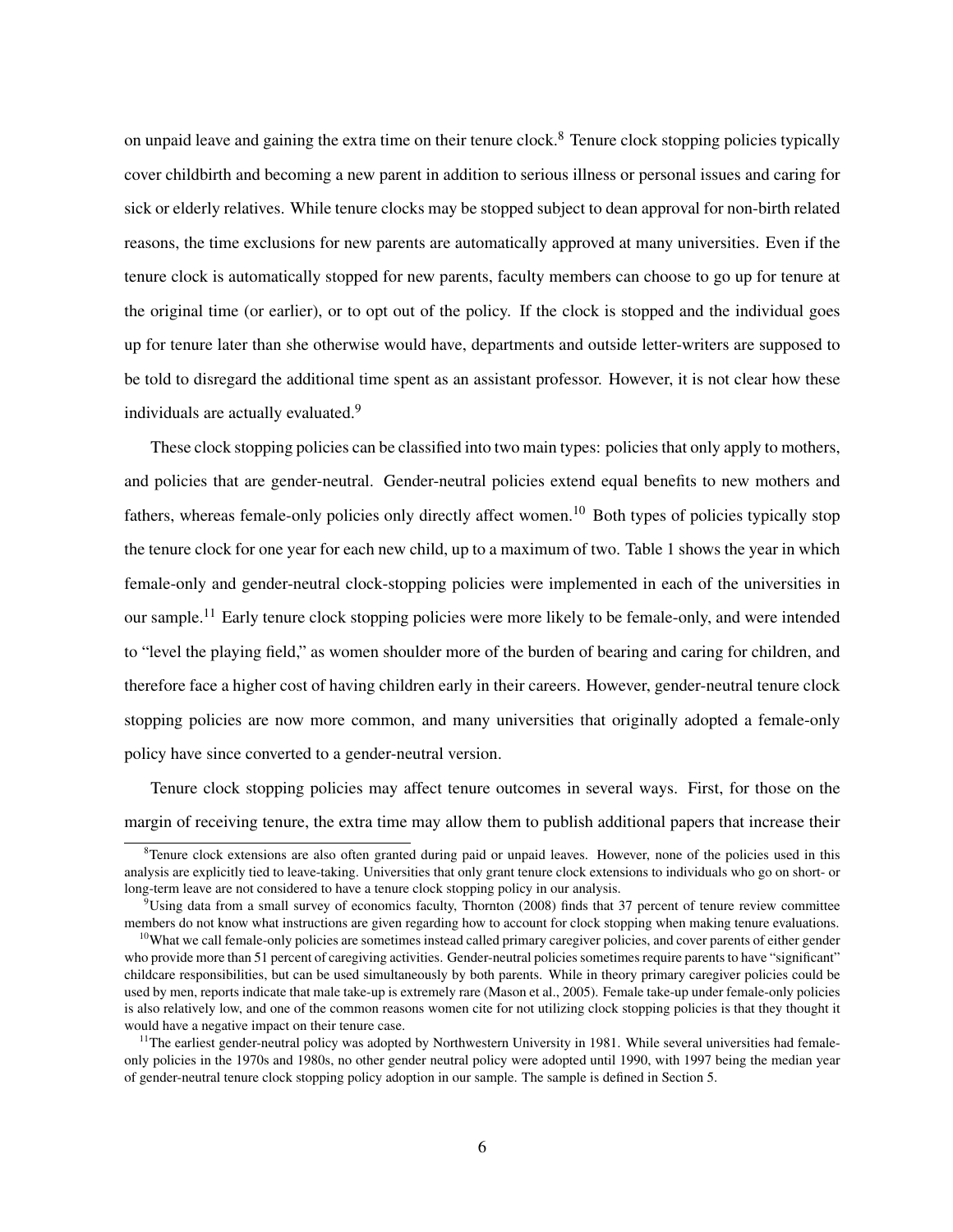chances of success. Even if the faculty member does not use this time to publish more papers, the extra time may cause them to publish in higher ranked outlets by reducing the time risk associated with sending papers to elite journals. As time to the tenure decision increases, there is less risk associated with submitting papers to top journals with low acceptance rates because there is more time to try again (at potentially lower ranked journals with higher acceptance rates) if unsuccessful. If either the number of papers published increases or the quality of papers increases, then tenure clock stopping policies may in turn increase the tenure standard. Gender-neutral tenure clock stopping policies may then have a negative effect on women relative to men if new mothers are less productive than new fathers during the extra year.

We focus on the effect of gender-neutral tenure clock stopping policies on the probability that assistant professors at the top-50 economics departments in the United States are granted tenure (and other measures of academic performance) for two reasons. First, gender-neutral policies have become the norm at research universities. As it is theoretically possible (perhaps even likely) that gender-neutral tenure clock stopping policies may fail to improve career outcomes for women in research-oriented positions, an empirical investigation is required. The second reason stems from data limitations. Precisely because gender-neutral tenure clock stopping policies have become the norm, there are simply not enough institutions with female-only policies for long enough to allow for precisely estimated effects of these policies. That being said, all specifications control for female-only policies and the point estimates for these variables are reported in Appendix Table 1.

# 4 Conceptual Framework

Tenure at top-50 economics departments is heavily dependent on publications in highly ranked economics journals. As such, it is natural to think that gender-neutral tenure clock stopping policies affect tenure through publication records. In theory, tenure decisions are based on research output fully discounting tenure clock stopping years, but this practice is imperfectly followed (Thornton, 2008). But even if the "stopped" time is fully ignored, there can be important distributional consequences. Consider the extreme case where faculty voting on tenure care only about total output, with no time adjustments of any kind. For simplicity, assume candidates with equal ability. Candidate A "stopped" her clock for one year at the birth of her child and did no research during that time. In contrast, candidate B also stopped his clock when his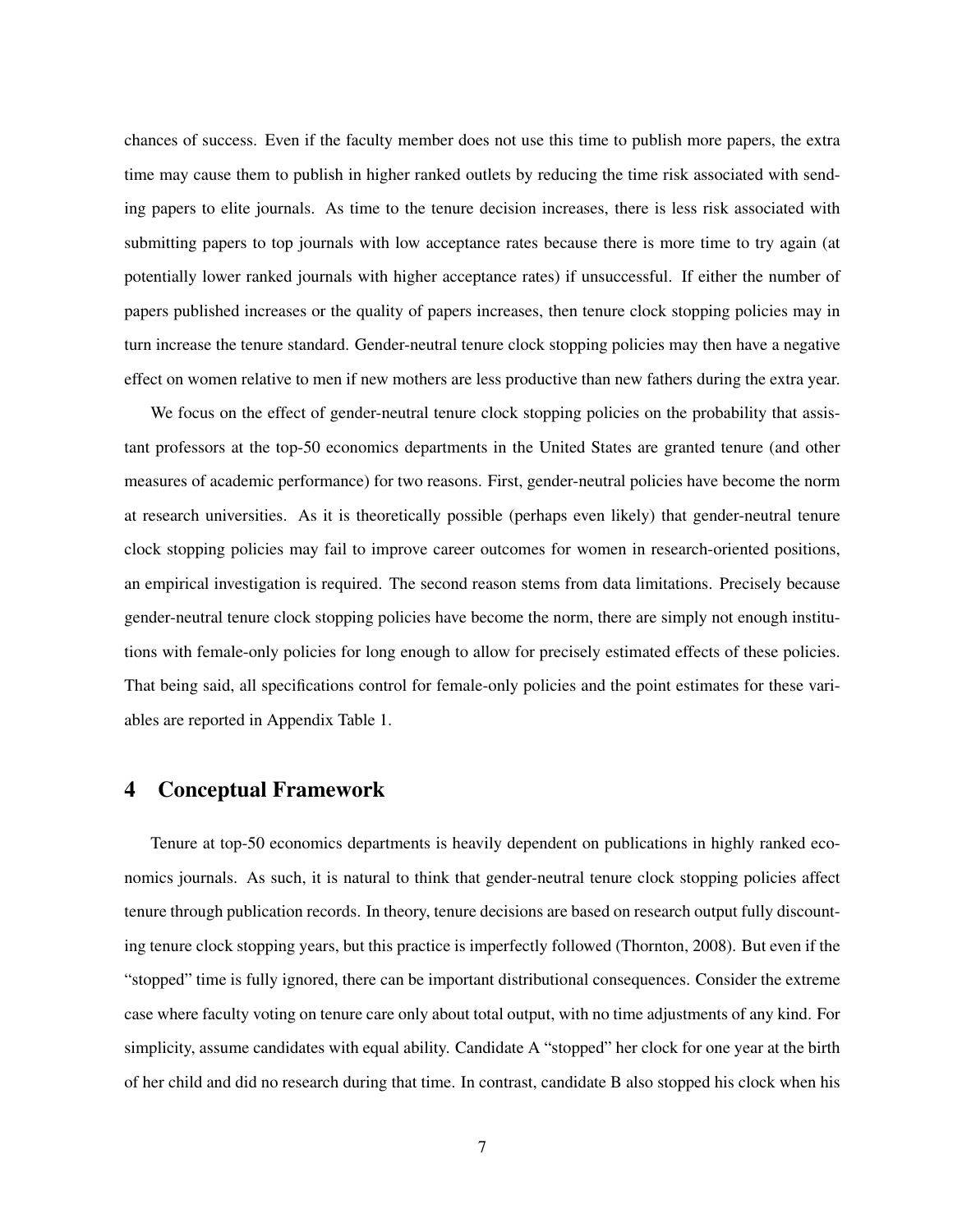child was born but his productivity remained constant. Even with clock stopping, the male candidate will look more productive compared to the female candidate. He will also look more productive than equal ability men and women who did not stop their clock. While this is only one of many possible scenarios, it highlights the potential distributional consequences associated with gender-neutral clock stopping policies. To formalize these ideas and explore the mechanisms through which clock stopping policies might affect publishing and tenure, we provide a simple model that focuses on the key issues.

#### 4.1 A Simple Model

We consider a simple environment where newly-hired risk-neutral assistant professors must decide where to submit papers. They face a trade-off between the quality of the journal they choose and the probability of successfully publishing the paper. We begin with a simple one period model with no tenure clock stopping option. At the end of this single period, individuals are up for tenure, and the probability of tenure is an increasing function of their publishing success. We then allow for gender-neutral tenure clock stopping policies that allow individuals who have a child to delay their tenure decision by one period, giving them more time to submit, and hopefully publish, their research.

To focus attention on the most important issues, we abstract from production and assume that individuals arrive at their first job endowed with a single research paper. Their only choice is whether to send their paper to a "top-5" (top) journal  $(T_1)$  or a "regular" journal  $(R_1)$ , where the subscript denotes the time period. We assume that the probability of publishing at a top journal is  $\theta$ , the probability of publishing at regular journal is  $\phi$ , and that  $0 < \theta < \phi < 1$ . In other words, the probability of publishing at a top journal is strictly less than the probability of publishing at a regular journal. We define  $\theta = \delta\phi$  with  $0 < \delta < 1$ , so  $\delta$  is the odds of publishing in a top journal relative to a regular journal. We further assume that the payoff to successfully publishing in a top journal,  $T$ , is higher than the payoff to publishing in a regular journal, R, where  $R = \gamma T$  with  $0 < \gamma < 1$ . Therefore,  $\gamma$  is the relative payoff to a regular publication compared to a top publication. The payoff to not publishing is 0. The decision tree and corresponding payoffs are illustrated in Figure  $2(a)$ .<sup>12</sup>

To model the relationship between publications and tenure, we define X as realized publications:  $T$ ,

 $12$ Although individual parameters are drawn from continuous distributions, individual subscripts are omitted for notational ease. This heterogeneity allows for differences in individual productivity and institutional differences in tenure requirements.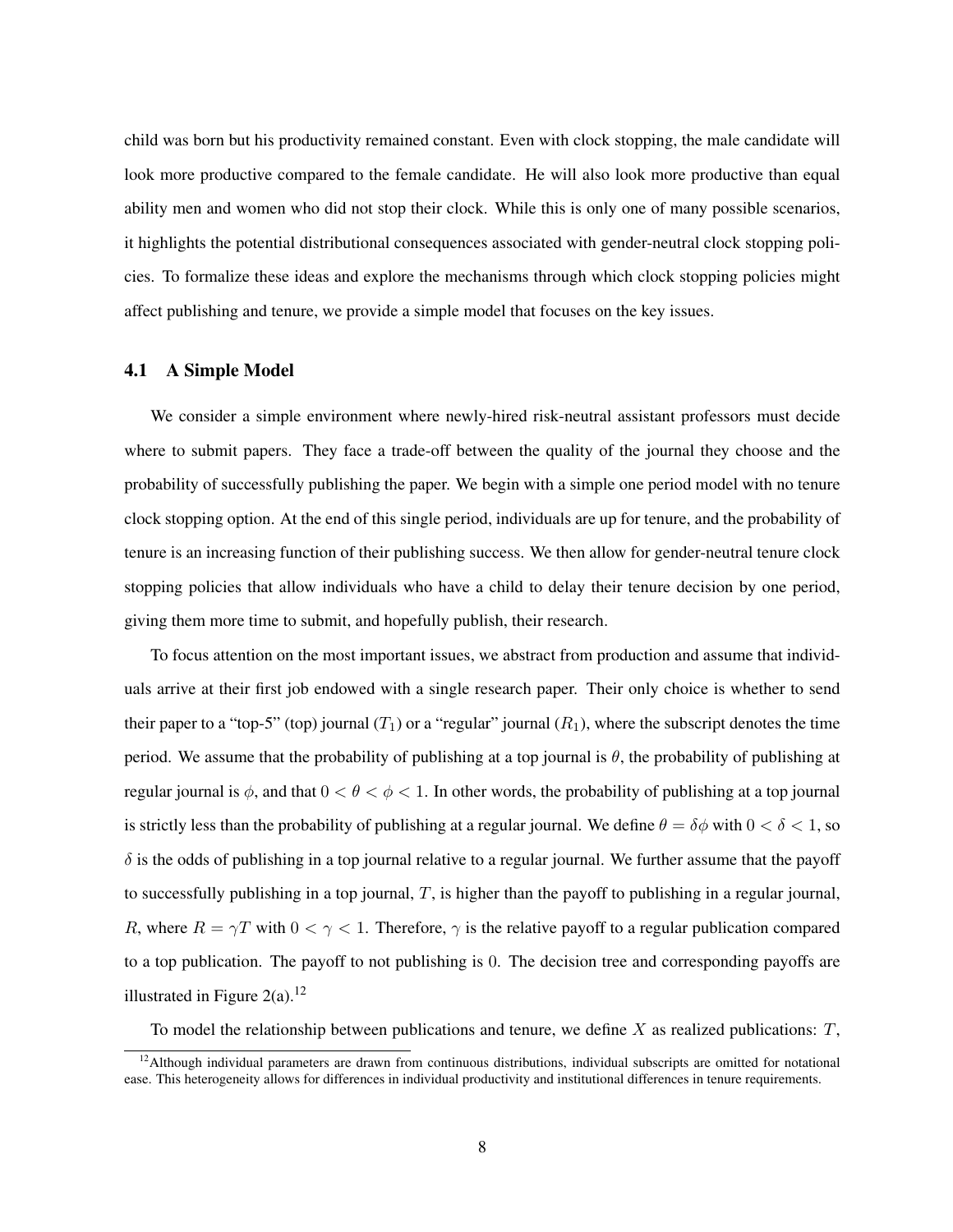R, or 0. The probability of earning tenure is modeled as an increasing function of X and random noise  $\epsilon$ , with  $Z = X + \epsilon$  and  $P(tenure) = f(Z)$ . More formally, the probability of tenure is strictly increasing in Z. Because X is the only part of Z that individuals have any control over, it is easiest to talk about submission decisions rather than tenure probabilities. That being said, we discuss both in Section 4.5.<sup>13</sup>

#### 4.2 No Children

Deciding where to send a paper is straightforward for childless individuals. A risk-neutral individual submits his or her paper to the journal that maximizes the expected value, where:

$$
EV(T_1) = \theta T = \delta \phi T
$$

$$
EV(R_1) = \phi R = \gamma \phi T
$$

As such, an individual will send his or her paper to a top journal if  $\delta > \gamma$ .<sup>14</sup>

To facilitate comparisons between individuals with and without a child and with and without access to tenure clock stopping, it is helpful to draw the optimal strategy choices along the  $\gamma$  line, shown in Figure 3. The top line in Figure 3 shows that childless individuals will submit their paper to a top journal when  $\delta > \gamma$  and to a regular journal otherwise; when the risk of doing so is small compared to the reward.

#### 4.3 A Child but no Clock Stopping Policy

We model the "professional cost" of childbearing as a reduction in the probability of publishing in a top journal. For simplicity, we assume that childbearing has no impact on the probability of publishing in a regular journal.<sup>15</sup> This could easily be amended. What is important is that the "cost" is higher for top journals. We therefore model the temporary loss of time experienced by individuals who have just had a child as a lower probability of publishing in a top journal;  $\delta^k = \alpha \delta$ , with  $0 \le \alpha \le 1$  for individuals in a childbearing period. The k denotes a period in which a child is born.

 $<sup>13</sup>$  Because this model is highly stylized, we abstract away from the possibility of moving and getting tenure at other universities.</sup> However, one can alternatively think about this as tenure candidates being granted tenure at a top-50 university, at a lower-ranked university, or nowhere, with the probability of this ordered outcome being a function of Z.

<sup>&</sup>lt;sup>14</sup>The individual is indifferent when  $\delta = \gamma$ .

 $<sup>15</sup>$ One can think about this as a higher cost associated with revisions before submitting to top-5 journals, or it being more</sup> time-consuming/costly to respond to referee comments from top journals.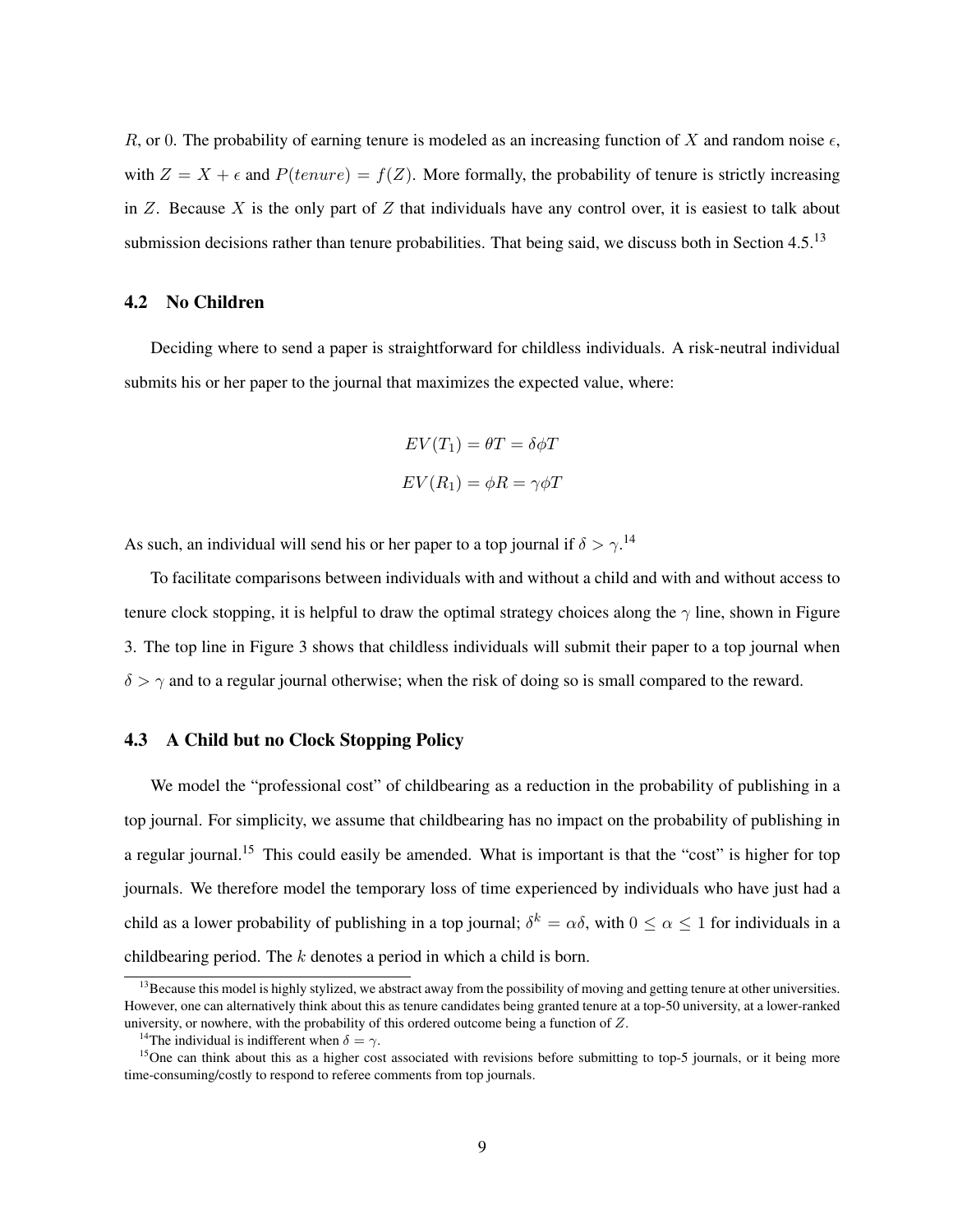For individuals who have a child but who are at an institution that does not stop the tenure clock at the birth of a child, the expected value of sending a paper to a top journal becomes  $EV(T_1^k) = \alpha \delta \phi T$  and the expected value of sending it to a regular journal is the same as above. An individual will send his or her paper to a top journal if  $\alpha\delta > \gamma$ . As long as  $\alpha < 1$ , the submission rate to top journals is lower with a child than without.<sup>16</sup> This can be seen on the second line of Figure 3. Additionally, the gap in the share of individuals who submit to top journals is rising as  $\alpha$  falls. The tenure rate is then also lower for those with a child, and this gap is growing as the productivity/time loss associated with childbearing rises (as  $\alpha$ falls). As it is plausible to think that the average man has a higher  $\alpha$  than the average woman, this means that the tenure gap between individuals with and without a child is larger for women.

### 4.4 A Child with a Clock Stopping Policy

In its simplest form, clock stopping adds a second period for individuals to try to publish their paper just prior to the tenure review. As they are endowed with only one paper, they can only send it out again if it is not published in period 1. We begin by assuming that the tenure decision is based on publications with no adjustment for time to the decision, that the probability of publishing in a top journal returns to the no child level during the second period, and that fertility is exogenous. We will return to these issues in Section 4.5. Finally, we assume that once an individual sends their paper to a regular journal they cannot switch back to a top journal in the following period; if rejected in period 1 it can only be sent to a regular journal in period 2. However, if a paper is rejected from a top journal in period 1, it can be sent to either type of journal in the second period. Figure 2(b) depicts the decision tree for individuals with a child.

The expected values for the three available submission patterns are now somewhat more complicated.

$$
EV(T_1^k T_2) = \alpha \delta \phi T + (1 - \alpha \delta \phi) \delta \phi T
$$

$$
EV(T_1^k R_2) = \alpha \delta \phi T + (1 - \alpha \delta \phi) \gamma \phi T
$$

$$
EV(R_1^k R_2) = \gamma \phi T + (1 - \phi) \gamma \phi T
$$

In an environment with clock stopping, it is easiest to think about submission decisions for two cases. 1. If  $\delta > \gamma$ : Individuals will choose the  $T_1^k T_2$  strategy when  $\gamma < \frac{\delta(1+\alpha(1-\delta\phi))}{2-\phi}$  and the  $R_1^k R_2$  strategy

<sup>&</sup>lt;sup>16</sup>This assumes parameter distributions such that we observe both publication strategies in the absence of children.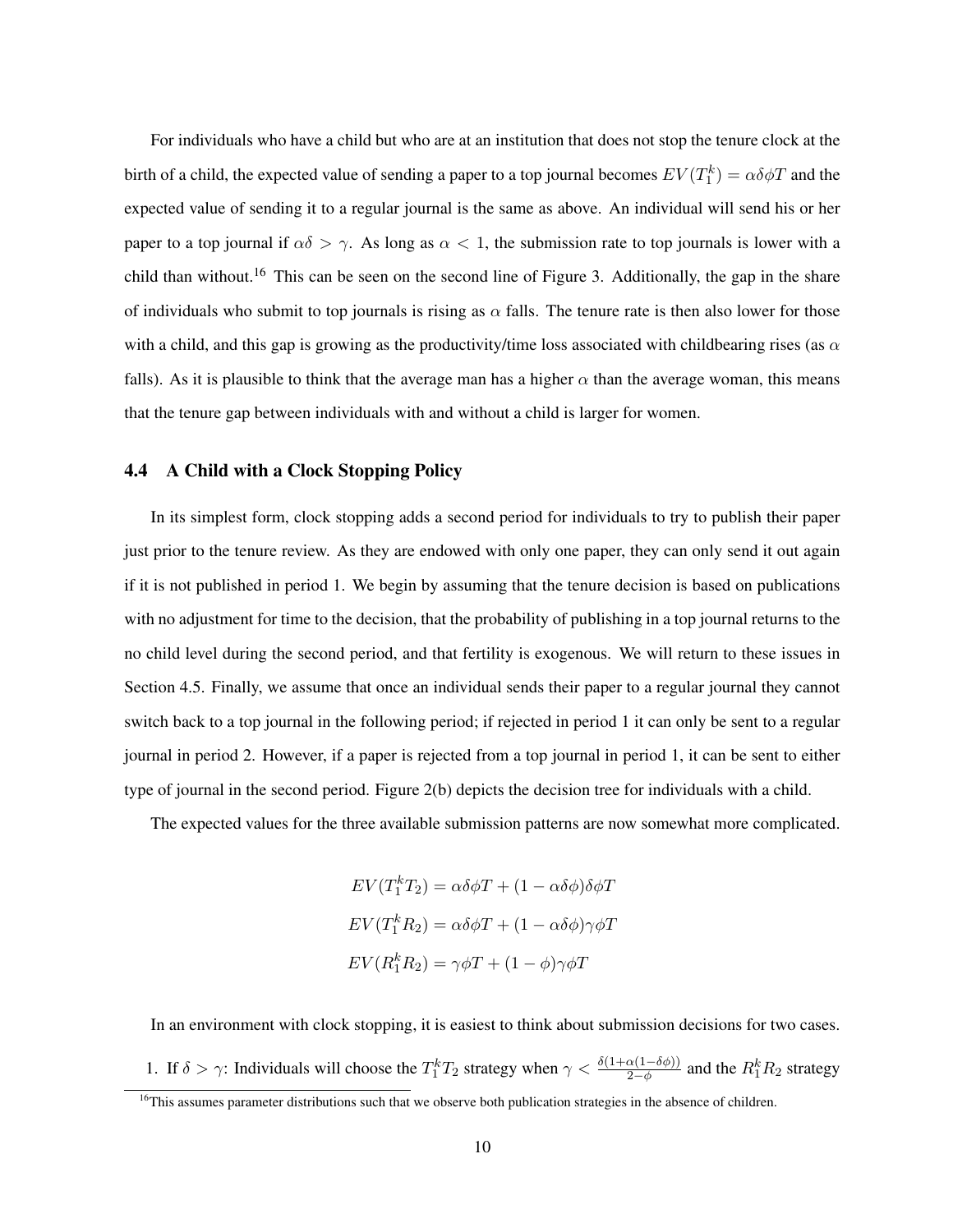otherwise. Individuals will never choose  $T_1^k R_2$  because it is strictly dominated by  $T_1^k T_2$ .

2. If  $\delta < \gamma$ : Individuals will choose the  $T_1^k R_2$  strategy when  $\gamma < \frac{\alpha \delta}{1 - \phi(1 - \alpha \delta)}$  and the  $R_1^k R_2$  strategy otherwise. Individuals will never choose  $T_1^kT_2$  because it is strictly dominated by  $T_1^kR_2$ .

The optimal submission decisions for these cases are shown on lines 3 and 4 of Figure 3.<sup>17</sup> Intuitively, the existence of the second period reduces the risk of submitting to a top journal in period 1 and thus increases the share of individuals who do so. Clock stopping policies therefore increase the range of parameter values for which individuals submit to top journals. Not only do these policies increase the probability of ever submitting to a top journal, but they also increase the number of attempts. When the relative payoff of submitting to a top journal is large compared to the risk ( $\delta > \gamma$ ), people who send their paper to a top journal in the first period also do so in the second period. When the opposite is true ( $\delta < \gamma$ ), the clock stopping period increases the share of individuals with a child who submit to a top journal in the first period because they can submit to a regular journal in the next period if they are unsuccessful.<sup>18</sup>

#### 4.5 Distributional Consequences of Gender-Neutral Tenure Clock Stopping Policies

We are particularly interested in the change in top publications and tenure rates associated with genderneutral tenure clock stopping policies and the distribution of benefits across individuals with different childbearing costs. To begin, consider the effect of clock stopping on expected top publications for individuals who have a child. This can be seen by comparing line 2 to lines 3 and 4 in Figure 3. When  $\delta > \gamma$ , more people submit to a top journal and they get two chances to do so instead of one because the  $T_1^k T_2$  strategy dominates the  $T_1^k R_2$  strategy. When  $\gamma > \delta$ , all individuals submit to a regular journal in the absence of clock stopping, but some people switch to the  $T_1^k R_2$  strategy when they have two periods. In both cases, the share of individuals submitting to a top journal is higher with clock stopping than without. Everyone is also more likely to earn tenure because the existence of the additional period raises the expected value of publications for all individuals, regardless of their submission decisions.

One might also be interested in how top publication rates differ for individuals with and without a

<sup>&</sup>lt;sup>17</sup>If  $\delta = \gamma$ : Individuals are always indifferent between the  $T_1^k T_2$  and  $T_1^k R_2$  strategies, and prefer  $R_1^k R_2$  when  $\alpha < \frac{1-\phi}{1-\delta\phi}$ .

<sup>&</sup>lt;sup>18</sup>The tenure clock stopping case is drawn on two lines because it is easier to think about the implications of the model separately for these two cases. In particular, the ordering of the cutoff points along the  $\gamma$  line holds for the relevant portion of each line:  $0 \le \alpha \delta < \frac{\delta(1+\alpha(1-\delta\phi))}{2-\phi} \le \delta$  for  $\delta > \gamma$  and  $\delta \le \frac{\alpha \delta}{1-\phi(1-\alpha\delta)} < 1$  for  $\delta < \gamma$ . If  $\alpha$  is large enough in the  $\delta > \gamma$  case, or small enough in the  $\delta < \gamma$  case, compared to the other parameters, the clock stopping specific cutoffs are bounded at  $\delta$ .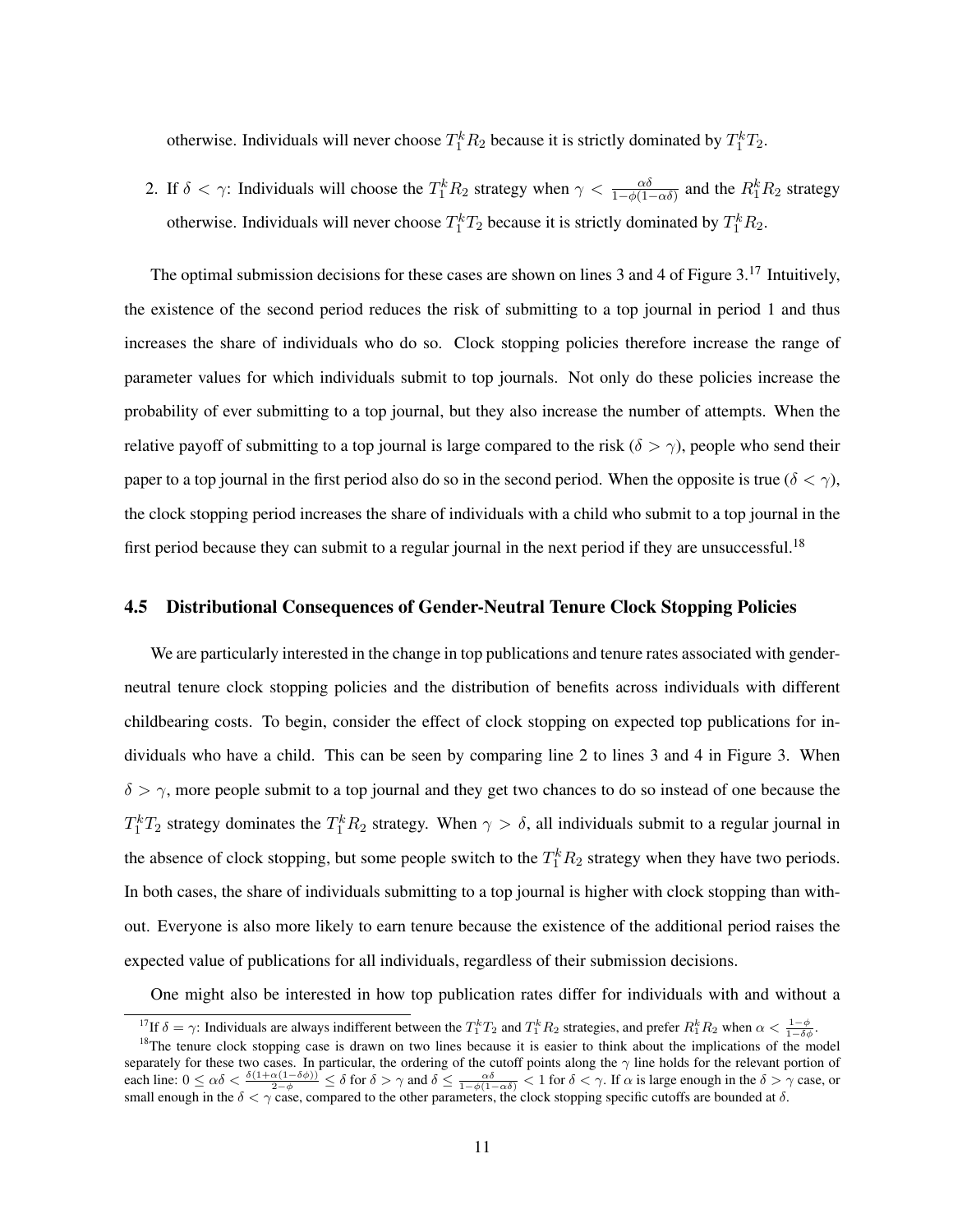child. Referring again to Figure 3, when  $\delta > \gamma$ , individuals with a child are always more likely to submit to a regular journal than childless individuals, regardless of whether or not clock stopping is available. However, it is important to note that those who submit to a top journal under clock stopping get two chances to submit, so the change in the probability of top publications compared to the no child case is ambiguous. The change in the expected value of publications, and hence the change in the tenure rate, is also ambiguous because it depends on the proportion of people in the  $T_1^kT_2$  and the  $R_1^kR_2$  regions. When  $\delta < \gamma$ , individuals with and without a child behave identically in the absence of a clock stopping policy; they submit to regular journals. However, the policy increases the probability that individuals with a child publish in a top journal, relative to those without children. As such, the expected value of publications rises for everyone as does the tenure rate.

Finally, we are particularly interested in differences in the impact of clock stopping for those with different childbearing costs (values of  $\alpha$ ). When  $\delta < \gamma$ , individuals who have a child always send their paper to regular journals in the absence of clock stopping, and this decision does not depend on  $\alpha$ . Under clock stopping, the  $R_1^k R_2$  region shrinks as  $\alpha$  increases. This means that individuals with lower childbearing costs benefit at least as much, or more, from access to clock stopping compared to otherwise similar individuals with higher costs. The story is more complicated when  $\delta > \gamma$ . In this case, clock stopping can increase the probability of top publications more for men or women, depending on the distribution of the other parameters. Generally speaking, when male  $\alpha s$  are much larger than female  $\alpha s$  (where "much" larger" depends on the other parameter distributions), it is possible that the policy increases the probability of top publications more for men than for women. For small values of  $\alpha$ , there is no change in expected top publications with clock stopping because individuals continue to send their papers to regular journals even when they have a second period. Once  $\alpha$  is large enough, people switch from the  $R_1$  strategy to the  $T_1^k T_2$  strategy with clock stopping. Within this group, the change in the probability of top publications is rising with  $\alpha$  because the childbearing cost in period 1 is falling. Once  $\alpha$  becomes sufficiently large that individuals send to a top journal even in the absence of clock stopping  $(T_1^k)$ , the gain in the probability of a top publication becomes smaller because they only gain one chance instead of two. To make this more concrete, Figure 4 plots the change in the probability of top publications and the change in the expected value of publications between clock stopping and no clock stopping for all values of  $\alpha$ , assuming that  $\gamma = 0.20, \delta = 0.25, \phi = 0.40$ , and  $T = 1$  for all individuals (we assume single values for these parame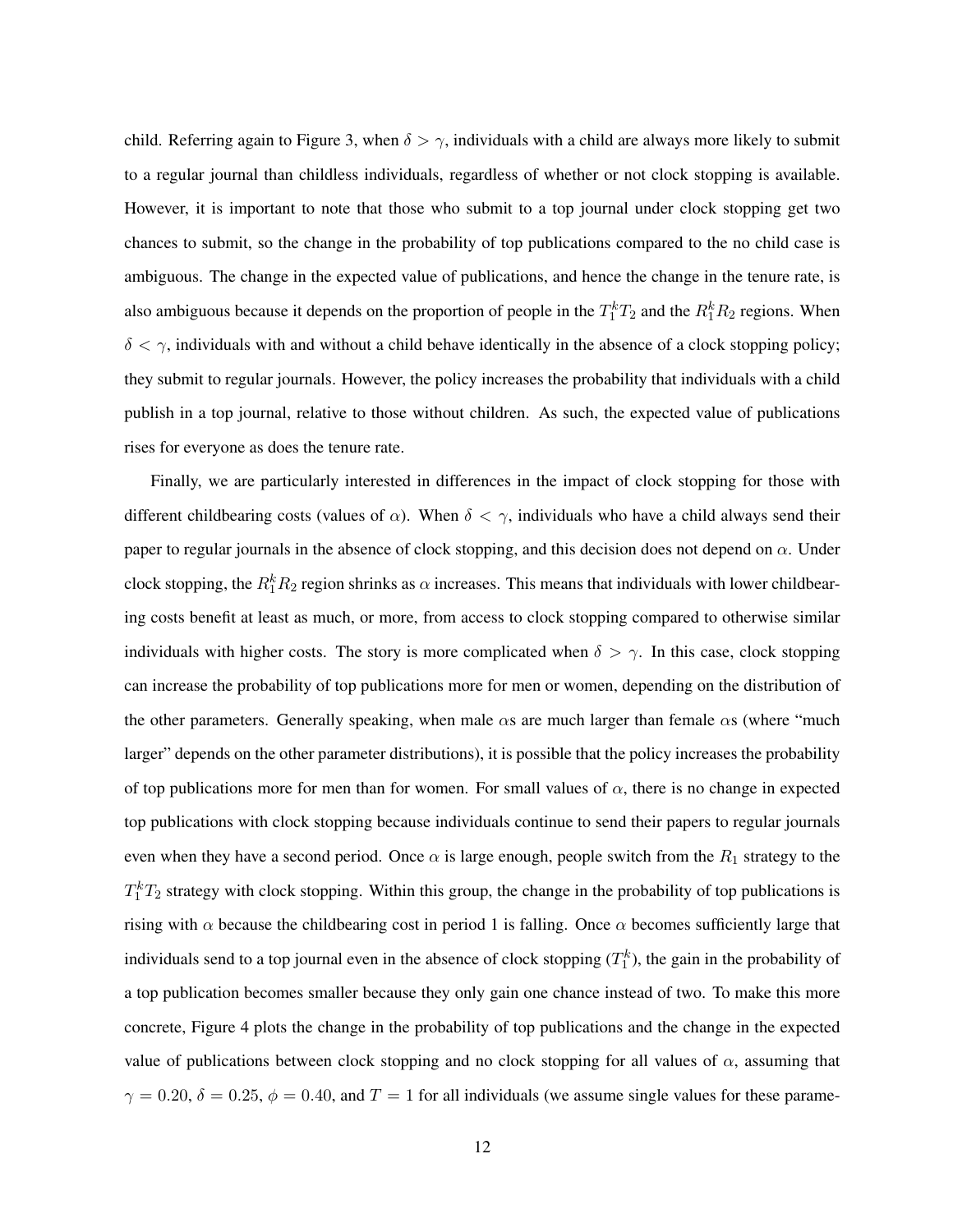ters for simplicity). In this example, consider the case where the female  $\alpha$  is 0.3 and the male  $\alpha$  is 0.7. For these values, men benefit more from clock stopping than women because they shift from the  $R_1$  strategy to the  $T_1^k T_2$  strategy. The female  $\alpha$  is too low for the extra period to induce them to switch to submitting to top publications, so women choose the  $R_1^k R_2$  strategy.

To summarize, this simple model yields several specific (all else equal) predictions about the effects of gender-neutral tenure clock stopping policies on publication and tenure outcomes.

- 1. For all values of  $\alpha$ , individuals with a child and access to clock stopping are more likely to publish in top journals and get tenure than those with a child but no access to a clock stopping policy.
- 2. Whether the average woman benefits more from clock stopping than the average man depends on the distribution of parameters; for many reasonable parameter values, the increase in top publications and tenure is larger for men.
- 3. Whether or not clock stopping policies completely mitigate the "professional cost" of having a child depends on parameter values; individuals with a child and access to clock stopping may have better or worse publication and tenure outcomes on average than childless individuals.

The purpose of this model is to provide some intuition about the potential effects of gender-neutral tenure clock stopping policies in a stylized setting. Even in this simple setting, the relative sizes of the average effects for men and women are ambiguous, and therefore whether or not these policies can level the playing field is an empirical question. Further, there are several additional factors not included in the model that might affect the results. First, while tenure clock stopping policies typically instruct tenure evaluators to disregard the period in which the clock is stopped, in practice it is likely that the time to the tenure decision is taken into consideration. We can account for this in our model by allowing the probability of tenure to be a decreasing function of time as an assistant professor. In this case, clock stopping is only beneficial if the increased expected value of publications is big enough to offset the penalty of having a second period. Second, while we have assumed a constant tenure standard, the imposition of this policy could cause the tenure standard to change. If the tenure standard rises, groups with low or zero productivity gains (childless individuals and those with low  $\alpha s$ ) could be absolutely worse off under the policy. Third, with endogenous fertility, the decision to have a child before tenure will depend on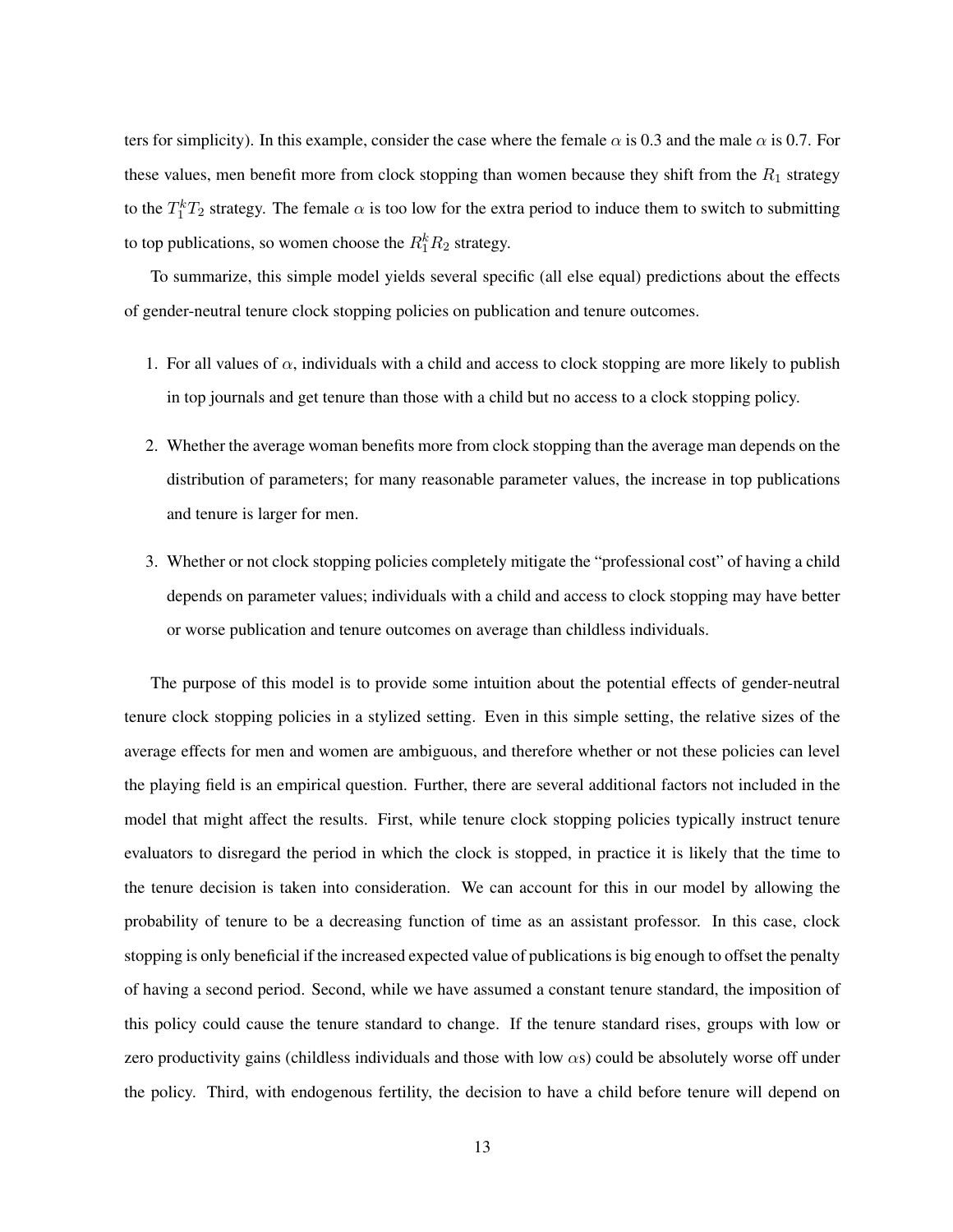the parameters discussed above, the availability of clock stopping, and the benefits of having a child. Stated somewhat differently, the individual will still maximize his or her expected value as described above, and will choose to have a child only if the benefits outweigh the professional costs. As we do not observe fertility in our data, we cannot test predictions of a model with endogenous fertility. Instead, we will identify intent to treat effects of tenure clock stopping policies on publication and tenure rates. However, we would expect that individuals with higher  $\alpha s$  (men) would be more likely to increase fertility in response to a tenure clock stopping policy than those with lower  $\alpha s$  (women).<sup>19</sup>

### 5 Data

We compiled two unique data sets. The first is a complete list of tenure clock stopping policy adoption dates for 49 of the top-50 Economics departments.<sup>20</sup> These data were collected directly from each institution.<sup>21</sup> All universities in our sample and the year their tenure clock stopping policies were adopted are listed in Table 1. The second dataset contains academic employment histories and publication records for faculty members hired as an assistant professor between 1985 and 2004 at any of the top-50 Economics Departments in our sample. Combining these two sources allows us to match each assistant professor to the appropriate tenure clock stopping policy at these universities. This information was collected between September 2014 and December 2015.

Faculty members were identified from archived course catalogs, which were obtained from each university. These catalogs list all department faculty and their rank. Information about each person's academic job history, publication record, and PhD was taken from their most recent curriculum vitae (CV), or found via internet search.<sup>22</sup> We also collected information on the person's gender, year of PhD, and the year and

 $19$ In an environment with risk aversion, greater female risk aversion (as is generally found in the experimental literature (Eckel and Grossman, 2008; Croson and Gneezy, 2009; Charness and Gneezy, 2012)) would further push towards lower top submission rates for women relative to men and a differentially smaller response to clock stopping.

 $^{20}$ These are the top 50 Economics Departments with graduate programs as ranked by the 2010 U.S. News and World Report. The California Institute of Technology is excluded from our sample because they do not have a stand-alone Economics Department; rather they offer a PhD in Social Sciences. We were unable to obtain complete faculty information from Brown University and the University of Pittsburgh. There was a three-way tie for the 50th ranked department, so our final sample includes 49 universities.

 $21$ The exact source of the policy details and adoption dates varies by institution. Often records were obtained from archived copies of university bylaws or statutes, human resource departments, or faculty affairs documents.

 $22$ We located CVs that report academic job histories and publications for more than 93 percent of the assistant professors in our sample. For the remainder, we found the relevant job history information via internet search and publication information using the Web of Science. We also used the Web of Science to fill in recent years when CVs were out of date. As we are primarily interested in whether or not an assistant professor eventually gets tenure, we did not track specific job changes once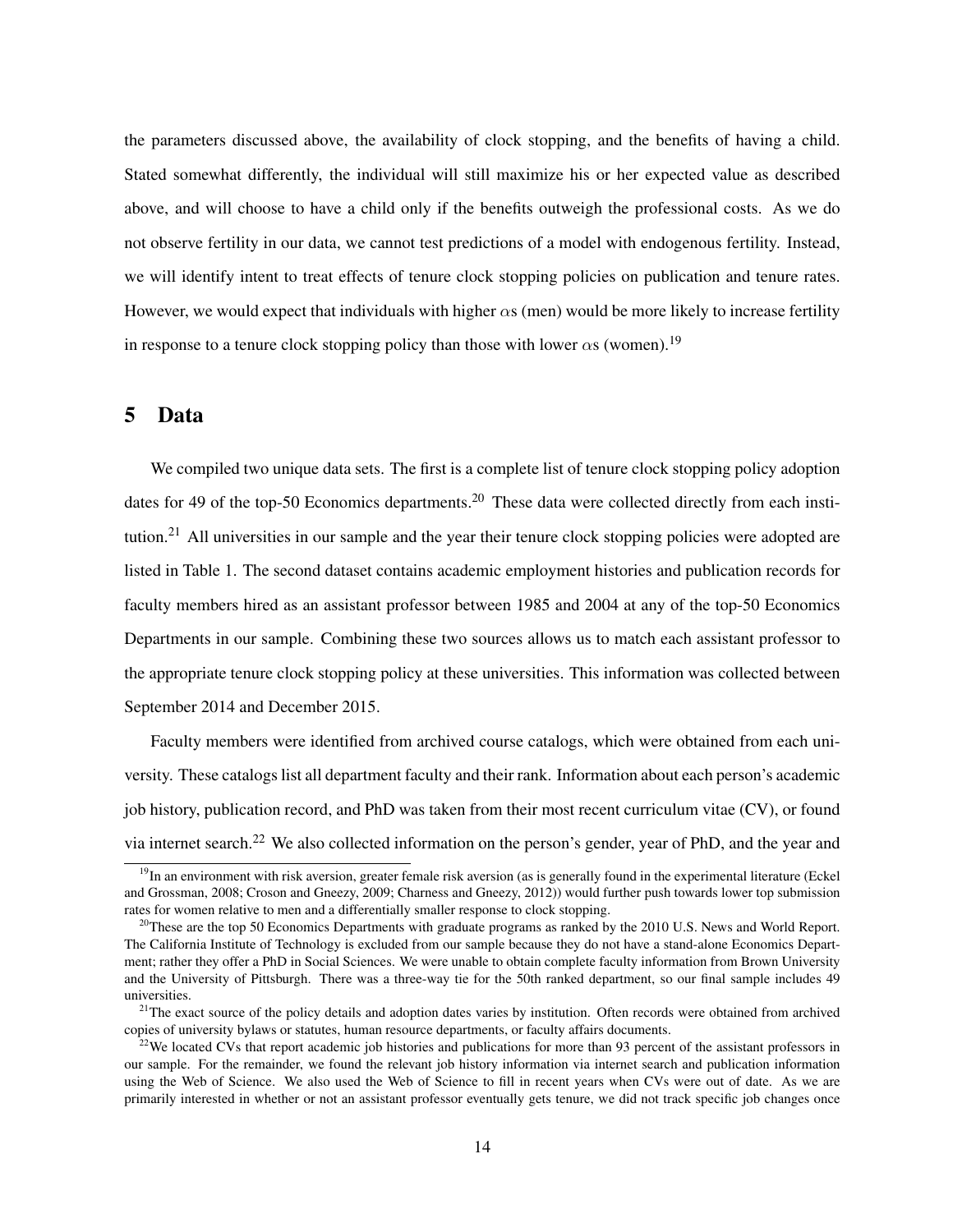institution at which they first received tenure.

The sample includes all 1299 assistant professors hired at the previously defined 49 institutions between 1985 and 2004.<sup>23</sup> In order to ensure that we are assigning access to gender-neutral tenure clock stopping policies correctly, the primary estimating sample is restricted to individuals whose first job is at a top-50 economics department. This excludes 126 people who started their career at a university outside our sample. The sample is also limited to people who started their first job within two years of receiving their PhD. This excludes an additional 23 individuals. This restriction means that we are identifying the effects of gender-neutral tenure clock stopping policies for 1150 newly minted economists. In our main specification, we drop individuals who do not publish at least two journal articles within eight years after receiving their PhD. Removing these 102 people serves to reduce noise in the data, as those with zero or one publication would not be serious candidates for tenure at these top universities. Those without at least two publications typically leave academia quickly, and essentially never get tenure at their first job. Our main analysis therefore includes 1048 individuals. We relax this restriction in Section 7.

As noted in the previous section, our primary objective is to estimate the effect of gender-neutral tenure clock stopping policies on the probability that assistant professors at top-50 economics departments are granted tenure. We construct an indicator for whether a gender-neutral clock stopping policy was in place in the first year of the individual's first assistant professor appointment at a top-50 university. For example, MIT adopts a gender-neutral tenure clock stopping policy in 2001. Assistant professors hired in 2001 and later receive a value of 1 for this variable, while those hired in 2000 and earlier are assumed to be unaffected by the policy. We address partial treatment and lags in program take up in Section 6. The university at which a faculty member is tied to a clock stopping policy is hereafter referred to as the policy university. In order to ensure that we properly account for gender-neutral tenure clock stopping policies for universities that switched from a female-only tenure clock stopping policy to a gender-neutral version, we create an analogous indicator variable for female-only clock stopping policies.

The main outcome of interest, tenure at the policy university, is an indicator variable equal to 1 if the

the individual left academia. Non-academic jobs include working for government organizations, private sector companies, or non-governmental organizations. Non-tenure track positions within universities or non-postsecondary institutions are classified as non-academic jobs for our purposes (this is a trivial number of people in our sample). However, we do track re-entry into tenured or tenure-track academic jobs.

 $23$ There is a single exception. We exclude one assistant professor who passed away before their tenure decision. The sample therefore includes 1299 of the total 1300 assistant professors hired during the specified period.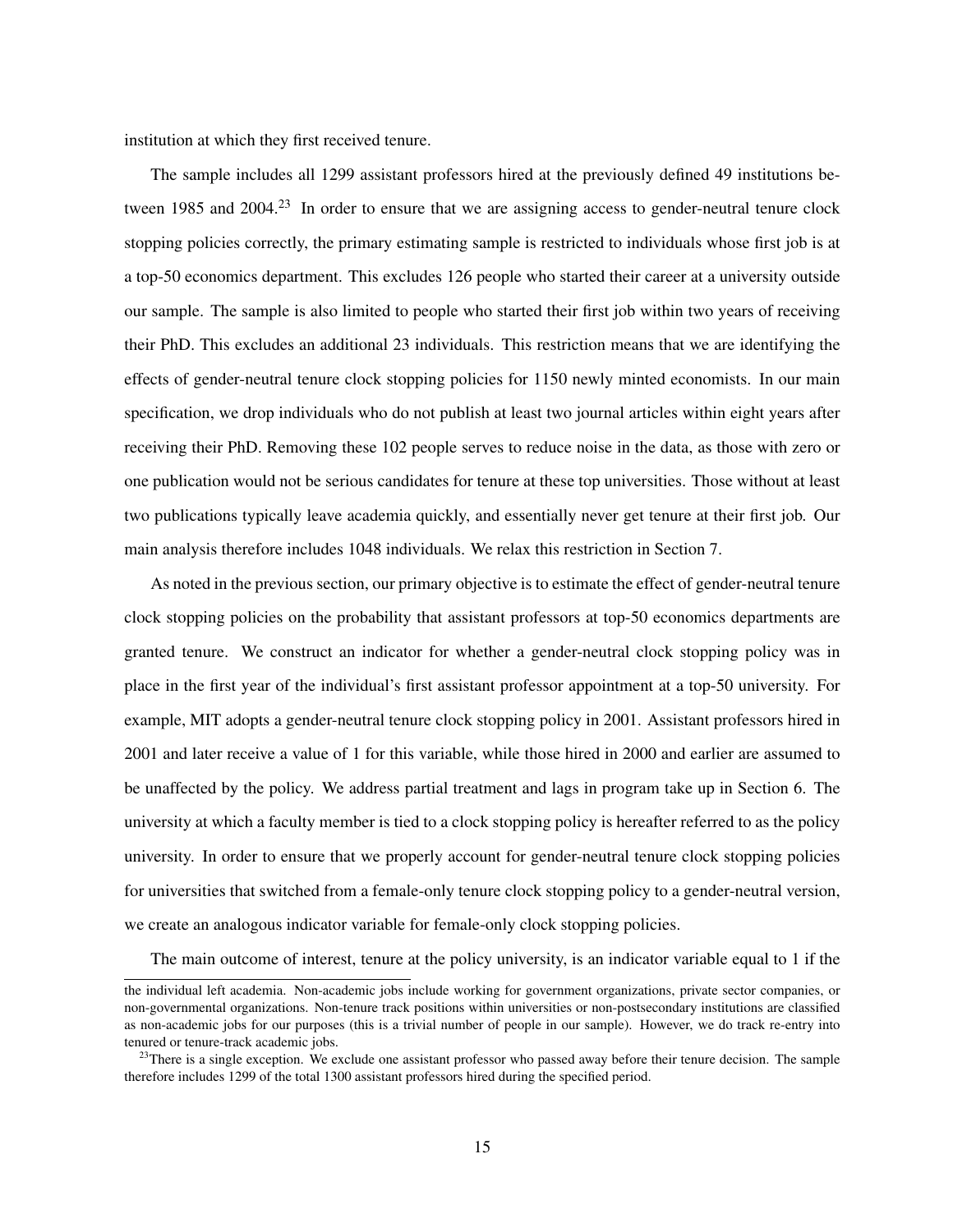assistant professor was granted tenure at the policy university and zero otherwise. Additional outcomes include whether the individual was granted tenure in the profession, academic productivity as measured by publications, pre-tenure years at the policy university, time to tenure (at all universities), and number of jobs held before earning tenure. More specifically, tenure in the profession is an indicator variable equal to 1 if the assistant professor eventually earns tenure at any university and zero otherwise. We measure academic productivity by the number of non-top 5 peer-reviewed journal articles published within four, five, six, seven, eight, and nine years of receiving a PhD, as well as the number of articles published in top-5 economics journals within these windows. Top-5 publications include regular and short peer-reviewed articles in the *American Economic Review*, *Econometrica*, *Journal of Political Economy*, *Quarterly Journal of Economics*, and the *Review of Economic Studies*. <sup>24</sup> Pre-tenure years at the policy university and the number of jobs held before becoming a tenured professor are measured exactly as stated. Time to tenure is the number of years it took to first receive tenure at any institution.

The main regression specification described in the next section includes an indicator for whether or not the assistant professor earned his or her PhD at a top-10 institution.<sup>25</sup> It also includes time-varying university level controls which were collected from the Integrated Post-Secondary Education Data System (IPEDS) and merged into our data by the policy university. Specifically, we control for the number of undergraduate students, the number of graduate students, faculty size, average salary of full professors, average salary of assistant professors, annual revenue, the fraction of the faculty who are female, and the fraction of the faculty who are full professors.

There are several limitations to note about this data. First, we do not observe actual tenure decisions, only outcomes. Some people who were granted tenure may have left anyway, while others may have left before they were up for tenure. We observe only actual promotions to tenured positions, which usually occur when individuals are promoted from assistant to associate professor.<sup>26</sup> This means that we are identifying effects on actual tenure promotions, rather than on tenure decisions. Second, we do not observe

<sup>24</sup>We exclude publications in the *American Economic Review Papers and Proceedings* issue, as well as comments, replies, and book reviews in all issues of these five journals. *AER Papers and Proceedings* articles are counted in the regular publications counts. Replies and comments are not counted as publications.

 $^{25}$ A department is designated as top-10 based on job placements in the top-50 schools within our sample. The list includes: Harvard, MIT, University of Chicago, Princeton, Yale, University of Rochester, Northwestern University, Stanford University, University of California Berkeley, and University of Pennsylvania.

<sup>&</sup>lt;sup>26</sup>Several departments in our sample typically promote from assistant to associate without tenure. We distinguish between associate with and without tenure.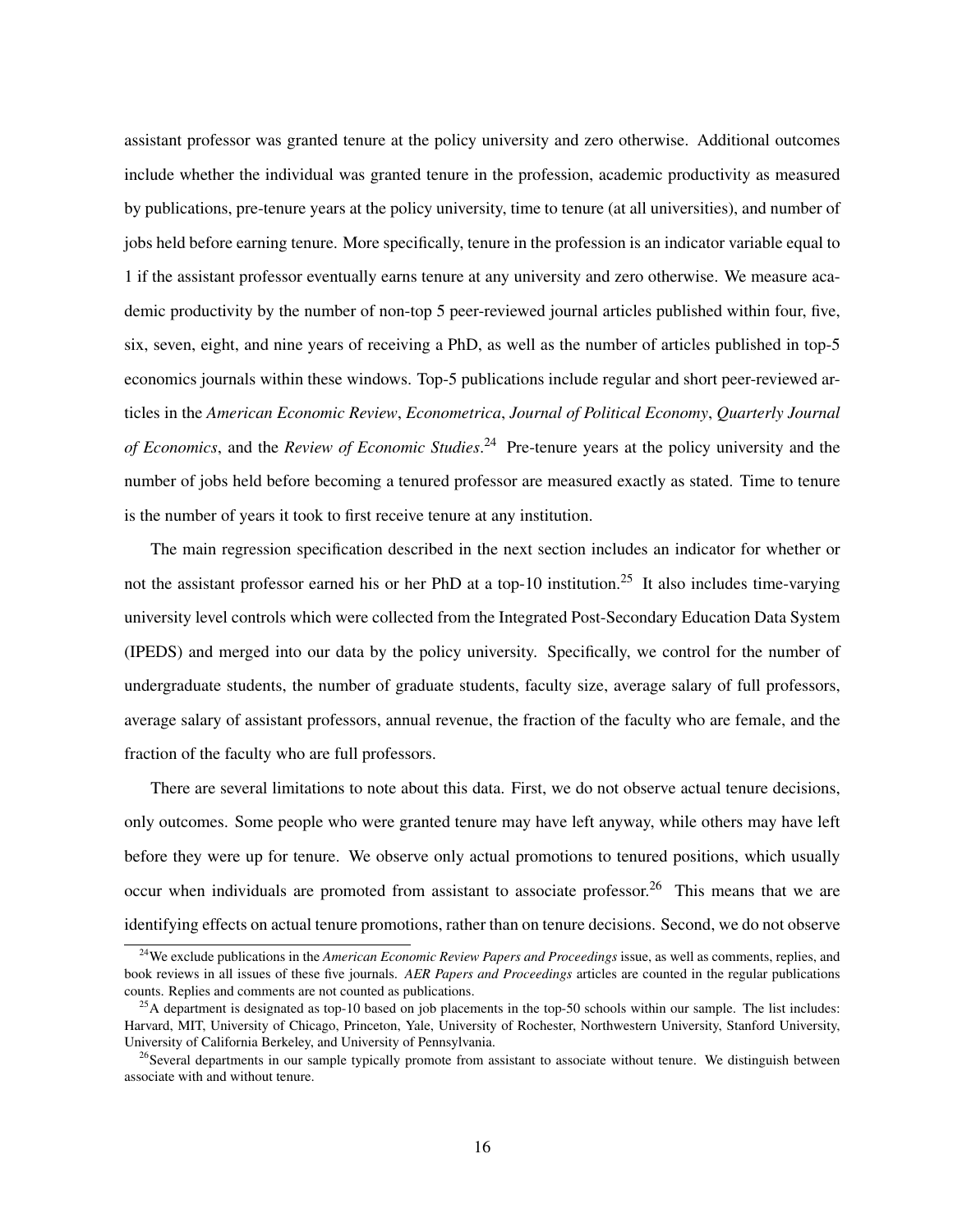births or the number of years taken to reach the tenure decision. Because we do not know who is eligible for a tenure clock extension or who utilizes the policy, the effects shown below should therefore be interpreted as intent-to-treat (ITT) effects. Finally, there are relatively few women hired at each university during the sample period. On average, only four female assistant professors were hired at each university between 1985 and 2004, compared to 17 male assistant professors. Having few women makes it difficult to allow for gender-specific differences across universities. We discuss this issue in the next section.

# 6 Estimation and Identification

Our primary objective is to estimate the effect of gender-neutral tenure clock stopping policies on the probability that assistant professors at top-50 economics departments are granted tenure. We specifically want to allow for the possibility that the effect of gender-neutral tenure clock stopping policies may be different for men and women. Our baseline specification is therefore as follows:

$$
Y_{ugit} = \beta_1 G N_{ut} + \beta_2 G N_{ut} \times F_{ugit} + \zeta X_{ugit} + \eta Z_{ut} + \rho_{gt} + \psi_{ug} + \varepsilon_{ugit}
$$
(1)

where Y is the outcome of interest, and  $u$ ,  $g$ ,  $i$ , and  $t$  indicate university (policy university), gender, individual, and the year the policy job started, respectively. In most cases, Y is an indicator for whether or not the individual receives tenure at the policy university. The variable  $F$  is an indicator for female, and  $GN$  is an indicator equal to 1 if individual i starts their career at an institution with a gender-neutral tenure clock stopping policy in place and zero otherwise. The vector X includes indicators for being female  $(F)$ and graduating from a top-ten PhD program, as well as gender-specific indicators for starting one's career at a university with a female-only clock stopping policy in place. It also includes interactions between an indicator for jobs starting within two years of the adoption of a gender-neutral or female-only clock stopping policy and the respective policy by gender.<sup>27</sup> The vector Z includes time-varying university level controls as defined in Section 5. Finally,  $\rho$  is a vector of gender-specific year fixed effects for the year

 $27$ We include gender-specific controls for female-only clock stopping policies to ensure that we isolate the effect of genderneutral policies. Ideally, we would also like to say something about the effect of female-only policies. Unfortunately, the sample of universities that only adopted female-only policies is very small and the time span between female-only and gender-neutral policies is often fairly short for changers. Allowing individuals who start jobs close to policy changes to be neither 'treated' nor 'untreated' is also important because we have no way to know how quickly or slowly policies are actually used. Assistant professors who come just before the policy is implemented may be partially treated or those who come just after the policy may not be treated if it takes time for faculty to learn about and actually start using clock stopping policies.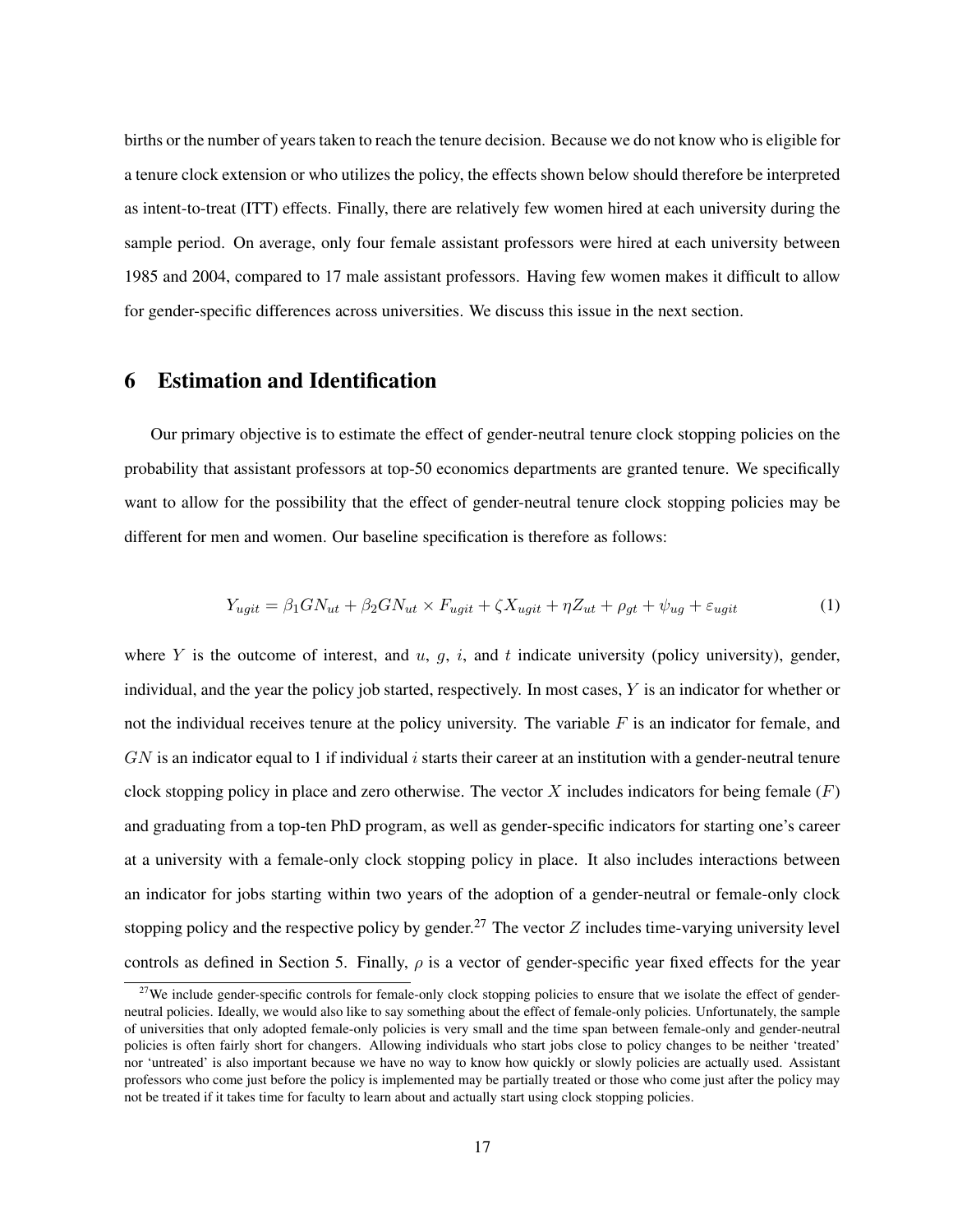the policy job started,  $\psi$  is a vector of gender-specific university fixed effects, and  $\varepsilon$  is an error term. The standard errors are clustered at the policy university level.

The coefficient  $\beta_1$  represents the effect of gender-neutral tenure clock stopping policies for men, and  $\beta_2$  is the additional effect for women. A plausible causal interpretation of  $\beta_1$  and/or  $\beta_2$  rests heavily on two related issues. First, we must adequately control for underlying gender-specific trends in the outcome. As a contemporaneous control group does not exist in our context, a difference-in-difference-in-differences estimation strategy (same time different groups differenced across time) is not an option. However, we discuss a variety of alternative trend options in Section 7, including university-gender-specific linear trends, and show that our results are robust to such strategies. Second, conditional on the available control variables, the timing of policy adoption must be as good as random. As tenure clock stopping policies are adopted at the university level, it is reasonable to assume that they are not driven by hiring and tenure trends in a single department. That being said, we explore this issue in Section 8.

### 7 Results

While we are primarily interested in the effects of gender-neutral tenure clock stopping policies, our unique dataset also allows us to descriptively examine how women fare in top-50 economics departments. Figure 5 shows how the gender composition of assistant professors changed between 1985 and 2005, and how men and women compare in terms of publications and tenure at the policy university. On average there are relatively few female assistant professors over this time period relative to male assistant professors. While there was a slight rise in the average number of female assistant professors hired over the entire sample period and there was a decline in the average number of male assistant professors hired during the recession, female assistant professors continue to be a minority. Moreover, the second panel clearly shows that female assistant professors are less likely to get tenure relative to their male counterparts. Interestingly, there was some improvement in the female tenure rate during the early 1990s. However, the gender gap widens again after 1995. This timing is consistent with the timing of the introduction of gender-neutral tenure clock stopping policies. Finally, the last two panels of Figure 5 plot the top-5 and non-top-5 publication gender gaps. Again, they begin wide, are eliminated in the middle of the sample period, and then re-emerge at the end of the sample period.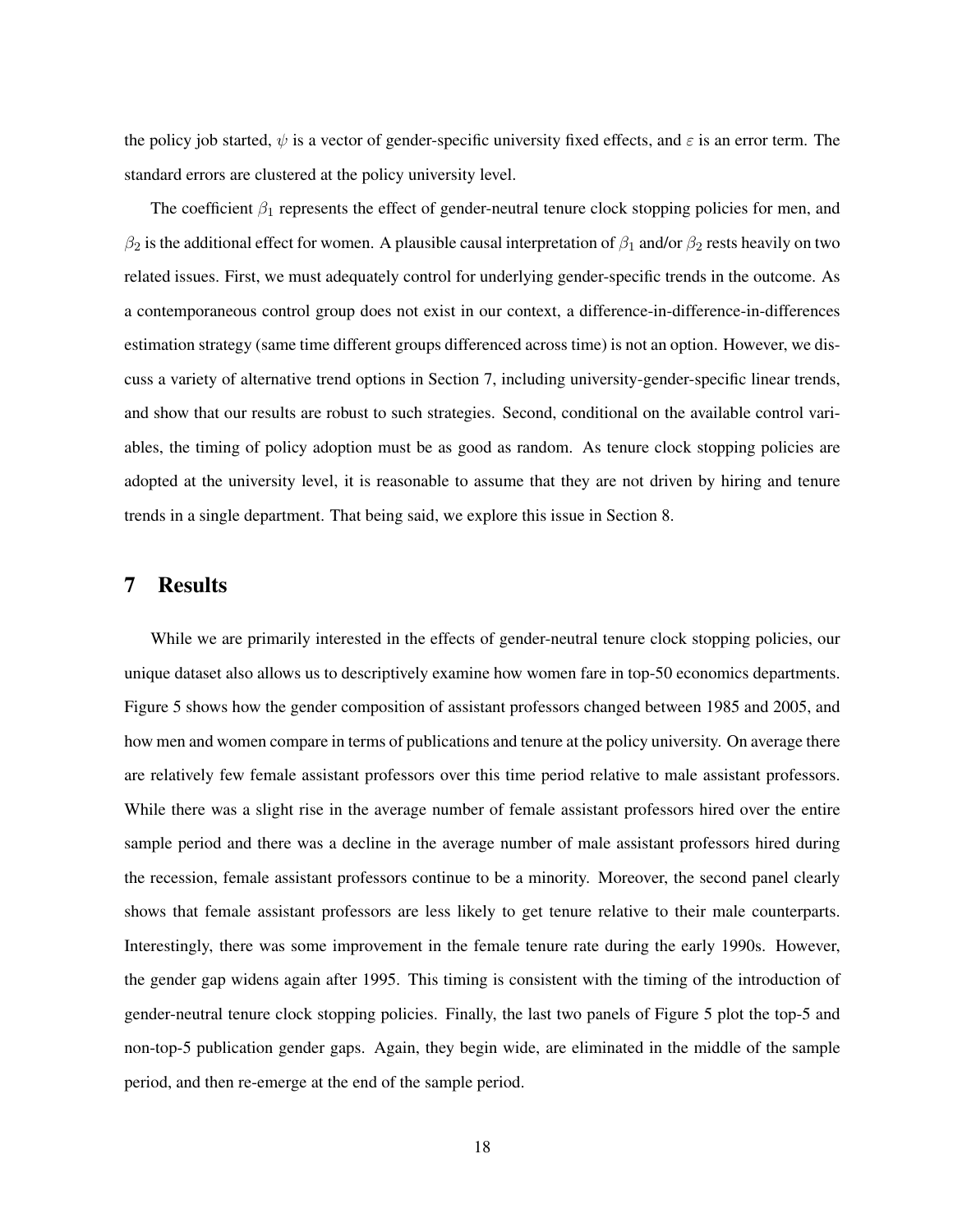Before turning to the estimates from equation (1), we first show simple descriptive averages of our main outcome variables for universities that never adopt a gender-neutral tenure clock stopping policy and for universities that ever adopt such a policy. The first two columns of Table 2 report the average tenure rates and publication counts for men whose first job was at a university that never adopts a genderneutral policy. Column 1 includes male assistant professors hired between 1985 and 1994, and column 2 includes male assistant professors hired between 1995 and 2004. The primary take-away from the first two columns is that the male tenure rate at these universities falls from 30 percent to 22 percent across the two periods. Columns 3 and 4 replicate this exercise for universities that ever adopt a gender-neutral tenure clock stopping policy. As this table is just meant to be descriptive and give some context, we have simply broken the data into two time periods with no regard for when the policy is actually adopted. At these institutions, the male tenure rate rose from 29 to 36 percent across the two time periods. Columns 5-8 repeat this exercise for female assistant professors. The tenure rate for women at universities that are never-adopters rose from 12 to 25 percent across the two time periods, while the tenure rate for women at universities that ever adopt a policy fell from 26 to 17 percent.<sup>28</sup> While these are not within-university changes, the patterns foreshadow the fixed effects estimates to come.

Column 1 of Table 3 presents our main results for equation (1). Male assistant professors whose first job was at a top-50 university with a gender-neutral tenure clock stopping policy in place have a 19.4 percentage point tenure rate advantage over men at the same university prior to the implementation of the policy  $(\beta_1)$ . In contrast, the adoption of a gender-neutral tenure clock stopping policy negatively affects women in our sample. The gender gap in tenure attainment at the typical policy university increased by 41.9 percentage points after implementation of the policy  $(\beta_2)$ . Not only are women less likely to get tenure compared to men after the adoption of a gender-neutral tenure clock stopping policy, but they are also 22.4 percentage points less likely to get tenure relative to women at the same university before the policy was implemented  $(\beta_1 + \beta_2)$ . Both the male-female difference-in-difference and the absolute male and female differences are statistically significant at conventional levels.<sup>29</sup>

 $28$ The level differences across universities highlights the importance of including gender-specific university fixed effects.

 $29$ Equation (1) also includes analogous female-only clock stopping measures and controls for early productivity. The estimates for these variables are reported in Appendix Table 1. Unlike gender-neutral tenure clock stopping policies, female-only clock tenure stopping policies appear to have small positive effects, but in all cases the estimates are very imprecise. Further, given the small number of schools that only adopt a female-only clock stopping policy and the short periods that female-only policies were in place at universities that first adopt a female-only and then switch to gender-neutral policies, these results should be interpreted with caution. Probit estimates are similar in all cases.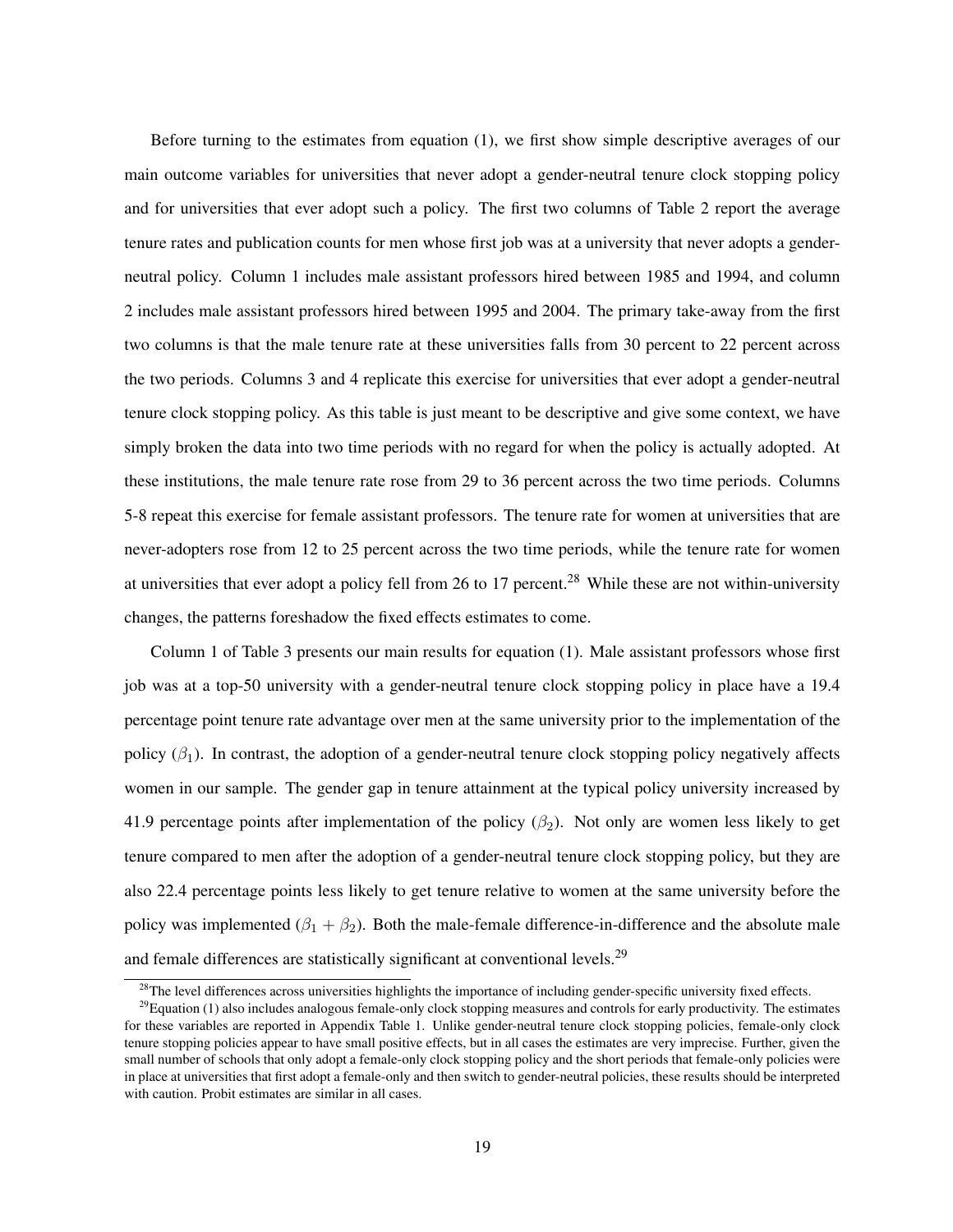In order to determine whether tenure clock stopping policies also affect the probability of receiving tenure in the profession, we re-estimate equation (1) replacing the dependent variable with an indicator variable equal to 1 if the assistant professor eventually earns tenure at any university and zero otherwise. In contrast to the results for tenure at the policy university, column 2 of Table 3 clearly shows that gender-neutral tenure clock stopping policies have little impact on the probability of earning tenure in the profession for either men or women. Although the point estimate of the effect of the gender-neutral policies is negative for women relative to men, it is substantially smaller than the result in column 1 and is not statistically different from zero.<sup>30</sup>

Taken together, the results presented in Table 3 suggest that the adoption of a gender-neutral tenure clock stopping policy reduces tenure at the policy university for women and that these women are therefore likely moving to lower ranked universities. While our data clearly shows reduced tenure rates at the policy university, it is difficult to show that women are more concentrated at lower ranked schools after gender-neutral policies are adopted. Faced with a small sample of women starting in top-50 economics departments, and the fact that moving down from a top-5 department leaves a person at a different rank than moving down from the 45th ranked department, we simply do not have the data to pin this down in a precise manner. This problem is compounded by the fact that department rankings are inherently noisy, and the noise (and/or fluctuations across time) is progressively worse for lower ranked departments.

Table 4 replicates Table 3 using a variety of samples and specifications. Panel A shows effects on the probability of earning tenure at the policy university, and Panel B shows effects on the probability of earning tenure anywhere. To facilitate comparisons, column 1 replicates the primary results reported in Table 3. First, we show the point estimates are very similar when the time-varying university-level characteristics are omitted (column 2). Next we show that the results are also qualitatively similar when excluding the indicator for graduating from a top-10 economics department and expanding the sample to include individuals with one or more publications, or even no publications, shown in columns 3-5 respectively. Finally, column 6 adds policy university gender-specific linear time trends.<sup>31</sup> Irrespective of how we specify the model or the sample, the results are qualitatively similar.

 $30$ The sample size in column 2 is smaller because some assistant professors continue to be employed as untenured assistant professors in a second or third job through the end of the sample period. Although we know they did not get tenure at the policy university, we do not yet know if they will eventually get tenure somewhere else. However, these results are not driven by selection; all results are similar if we assign all missing observations either tenure or no tenure.

 $31$ It is important to note that this model is highly parameterized, and as such one should interpret these results with caution.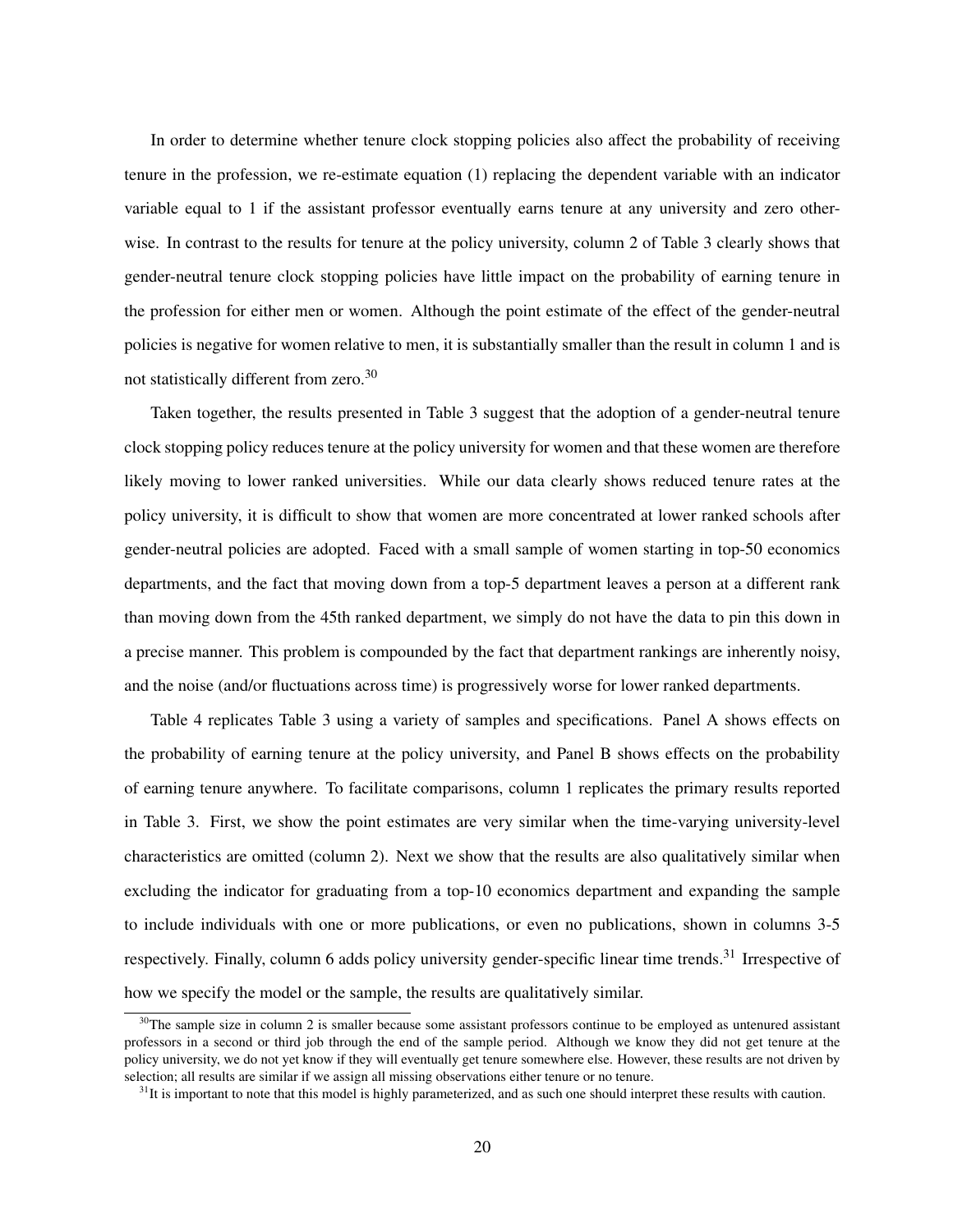As tenure at top-50 economics departments is highly dependent on publication records, it is natural to think about impacts on publishing as the pathway through which gender-neutral tenure clock stopping policies operate. We therefore re-estimate equation (1) replacing our dependent variable with the number of top-5 publications and the number of non-top-5 total peer-reviewed papers published by each year from year four through year nine. These results are reported in panels A and B in Table 5, respectively. We report the cumulative publication results at each point in time because there is not an obvious single year at which to evaluate publications when thinking about publications as a mechanism for changing tenure rates. By year four, the average male assistant professor whose first job was at a top-50 university with a gender-neutral tenure clock stopping policy in place has 0.41 more top-5 publications than men at the same university prior to the implementation of the policy. This grows to approximately 0.88 by year seven. In contrast, in no year can we reject the null hypothesis of no difference in the number of top-5 publications for women after policy adoption relative to women at the same university before the policy was implemented. While the estimates for the gender differential are only significant through year six, they are nonetheless always large and negative.<sup>32</sup> Panel B of Table 5 shows analogous estimates for nontop-5 publications. While the point estimates suggest that women also publish fewer non-top-5 papers after a gender-neutral tenure clock stopping policy is implemented, these estimates are very imprecise.

These results suggest that lower female tenure rates may emerge because male top-5 publishing rates rise, which in turn raises the departmental tenure standard that more women then fail to meet. This could occur if men who have kids at institutions with tenure clock stopping policies spend more time pursuing top-5 publications. If these gambles pay off some fraction of the time, we would expect to see more toppublications and hence higher tenure rates for men. Consistent with women having higher fertility costs, the results in Table 5 suggest that women are less able to use the additional time strategically or effectively.

Table 6 examines the impact of tenure clock stopping polices on the number of years spent at the policy university as an assistant professor, the overall number of years to tenure (conditional on getting tenure somewhere), and the number of jobs held before earning tenure. On the surface, it is tempting to think that allowing assistant professors to stop their tenure clock will lengthen the average time for the first two measures. However, the landscape is much more complicated. The introduction of such a policy might

 $32$ Results using count models are qualitatively similar. To add additional context for these estimates, Figure 6 shows the distribution of top-5 publications for men and women by year seven.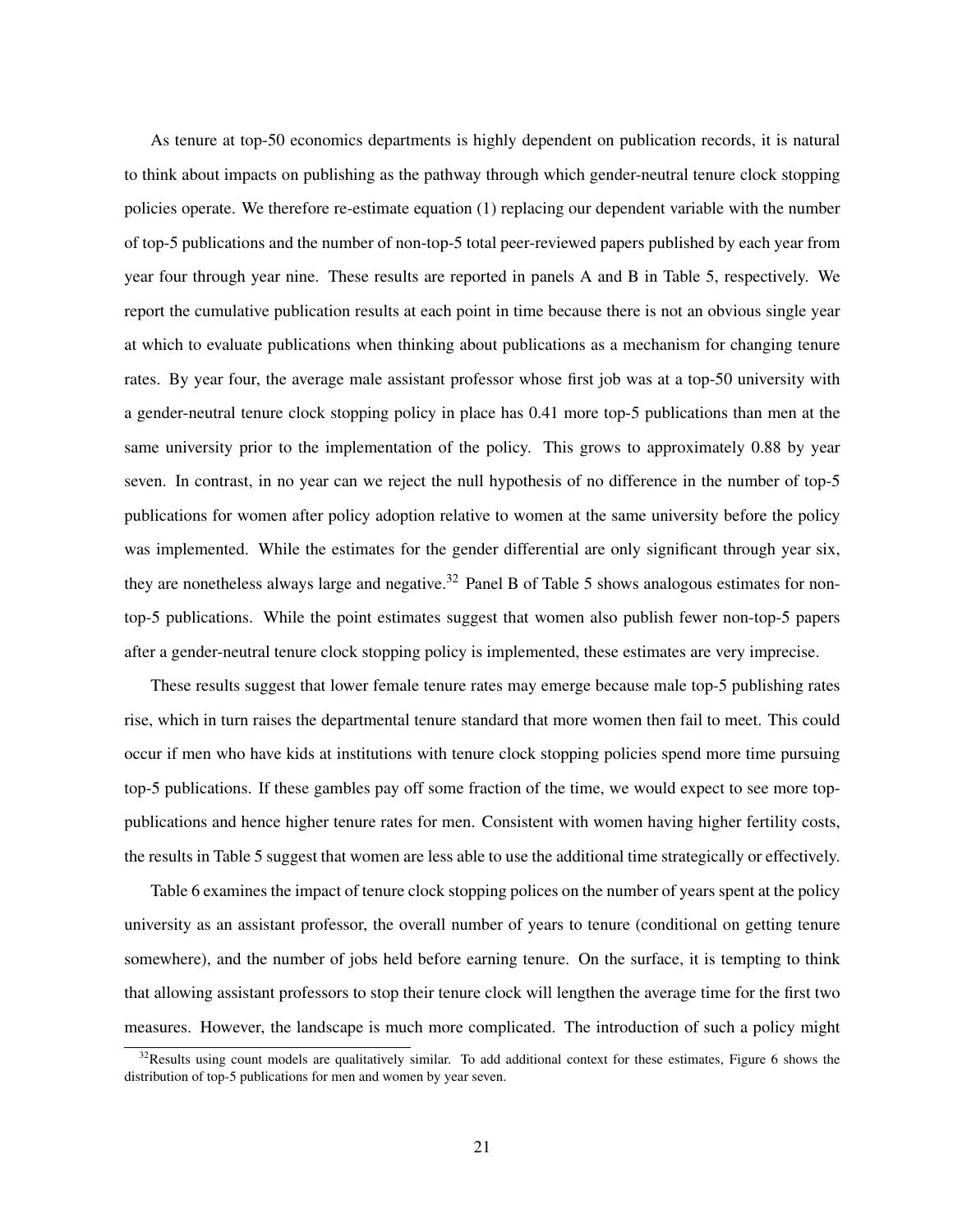change the probability that men and women change universities prior to the tenure decision. It might also lengthen the time spent at the policy university, but then shorten the length of a new clock if they move to a new university after being denied tenure (or in anticipation of a tenure denial). The policy might even change the probability that some individuals are granted early tenure. Column 1 shows that there is no significant effect of this policy on the number of years spent as an assistant professor at the policy university. The point estimates are negative, but very imprecise. Column 2 shows that the policy decreases average time to tenure in the profession by one year for male assistant professors. This is not surprising since the tenure rate for men rises. In contrast, the female-male difference-in-difference is positive two years and the difference for women is over one extra year to tenure. While these estimates are somewhat noisy, they clearly suggest a lengthening of time to tenure for women. Finally, column 3 reports the effect on the number of jobs held before becoming a tenured professor. The total female effect as well as the gender differential are both positive, although again the point estimates are somewhat noisy. Taken as a whole, these results are consistent with more women being denied tenure and trying again at a new, likely lower ranked, institution.

#### 8 Threats to Identification

Interpreting the results above as causal effects of gender-neutral tenure clock stopping policies requires the assumption that policy implementation was exogenous and that the policies did not change departmental hiring decisions. Although we cannot perfectly test these assumptions, Tables 7 and 8 provide evidence that they are reasonable.

We begin by examining whether there were changes in the gender hiring mix after the adoption of gender-neutral tenure clock stopping policies. The data are collapsed into a pre-adoption period (measured as years 3 through 7 before the policy) and a post-adoption period (measured as years 3 through 7 after the policy). The sample is restricted to the 31 universities that adopted a gender-neutral tenure clock stopping policy between 1985 and 2004 and made at least one hire in each period. We use this sample to estimate the change in the fraction of female hires using a two-period university fixed effects model in which the only explanatory variable is a post-treatment indicator. The result reported in Table 7 is consistent with the conjecture that there was no change in the gender-mix of assistant professor hires after the adoption of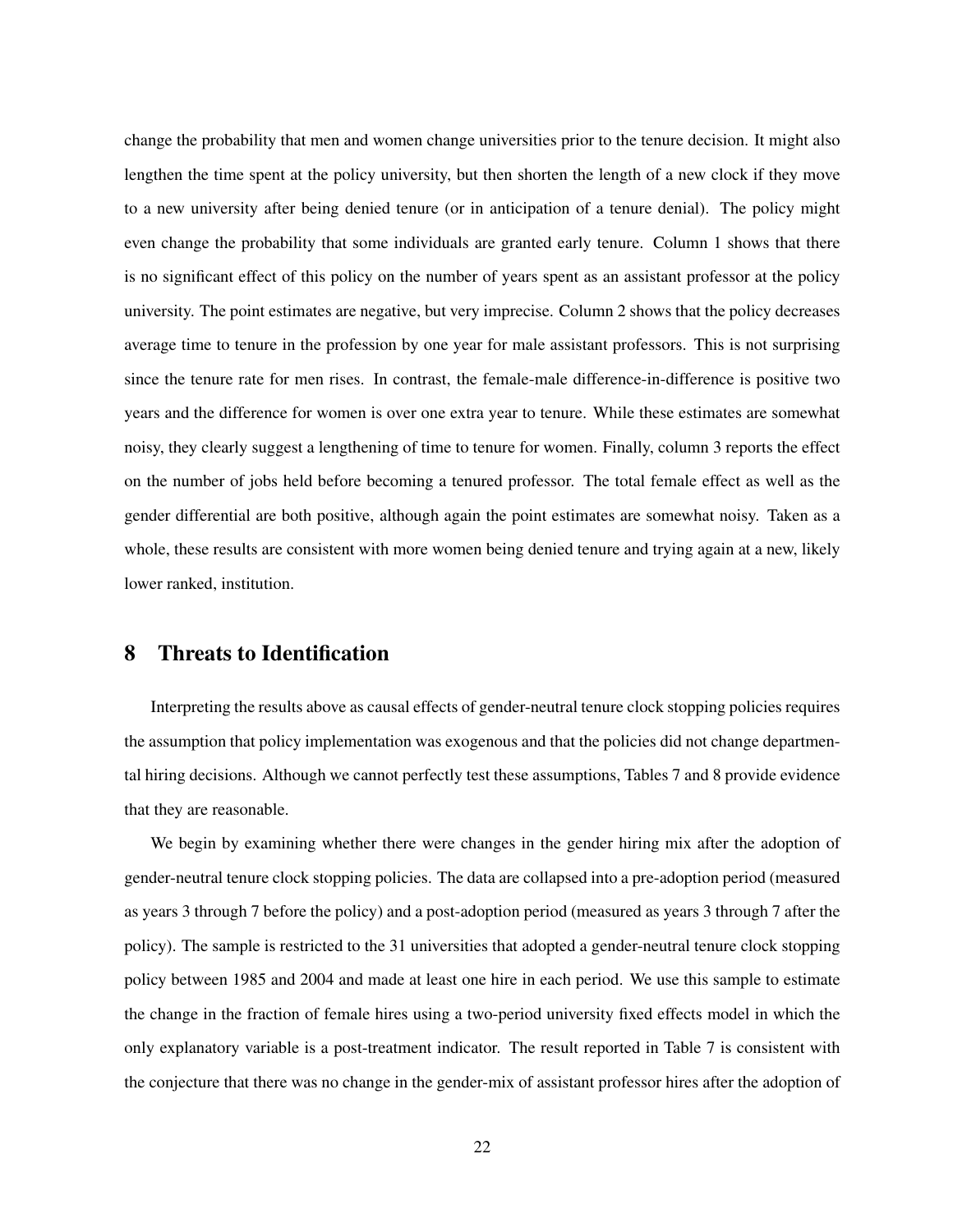gender-neutral tenure clock stopping policies across top-50 economics departments.

Table 8 comes at endogeneity from the other direction by asking whether it is possible to predict the adoption of gender-neutral tenure clock stopping policies using institutional characteristics, either in levels or changes. Each cell in Table 8 is from a separate regression. Each cell in column 1 reports the point estimate from a cross-sectional OLS regression with an indicator for adopting a gender-neutral tenure clock stopping policy by 2004 on a single institutional characteristic (measured as the average level of that characteristic from 1980-1989).<sup>33</sup> For example, the first cell in column 1 reports that a 1000 student increase in the undergraduate population is associated with a 0.2 percentage point increase in the probability that an institution ever adopts a gender-neutral tenure clock stopping policy, but the point estimate falls far below conventional levels of statistical significance. The remaining cells in column 1 report similar evidence for the number of graduate students, faculty size, the average salary for professors, the average salary for assistant professors, annual revenue, the fraction of faculty who are female, and the fraction of faculty who are full professors. None of these characteristics are statistically significantly correlated with policy adoption.

Column 2 of Table 8 changes the question slightly, to examine whether changes (trends) in university characteristics predict policy adoption in the future. More specifically, we show that the changes in university characteristics from the early 1980s to the late 1980s do not predict policy adoption.<sup>34</sup> We compare trends in the 1980s to later policy adoption because there are no policy adoptions in the 1980s. We find that changes in institutional characteristics do not predict policy adoption (see column 2 of Table 8). Taken as a whole, Table 8 provides no evidence that levels or trends in institutional characteristics predict gender-neutral tenure clock stopping policy adoption.

### 9 Discussion

By combining two original datasets – one on assistant professors hired at the top-50 economics departments from 1985-2004 and the other on tenure clock stopping policies at these universities – we study

 $33$ This period pre-dates gender-neutral tenure clock stopping policy adoption for all but one university (Northwestern), which is excluded from the analysis. The University of California campuses are collapsed into a single average because this was a system choice. The sample therefore includes 43 institutions.

<sup>&</sup>lt;sup>34</sup>To mitigate non-reporting issues (data for some institutional measures are missing in some years), the early 1980s is defined as the average from 1980-1984 and the late 1980s is defined as the the average from 1985-1989.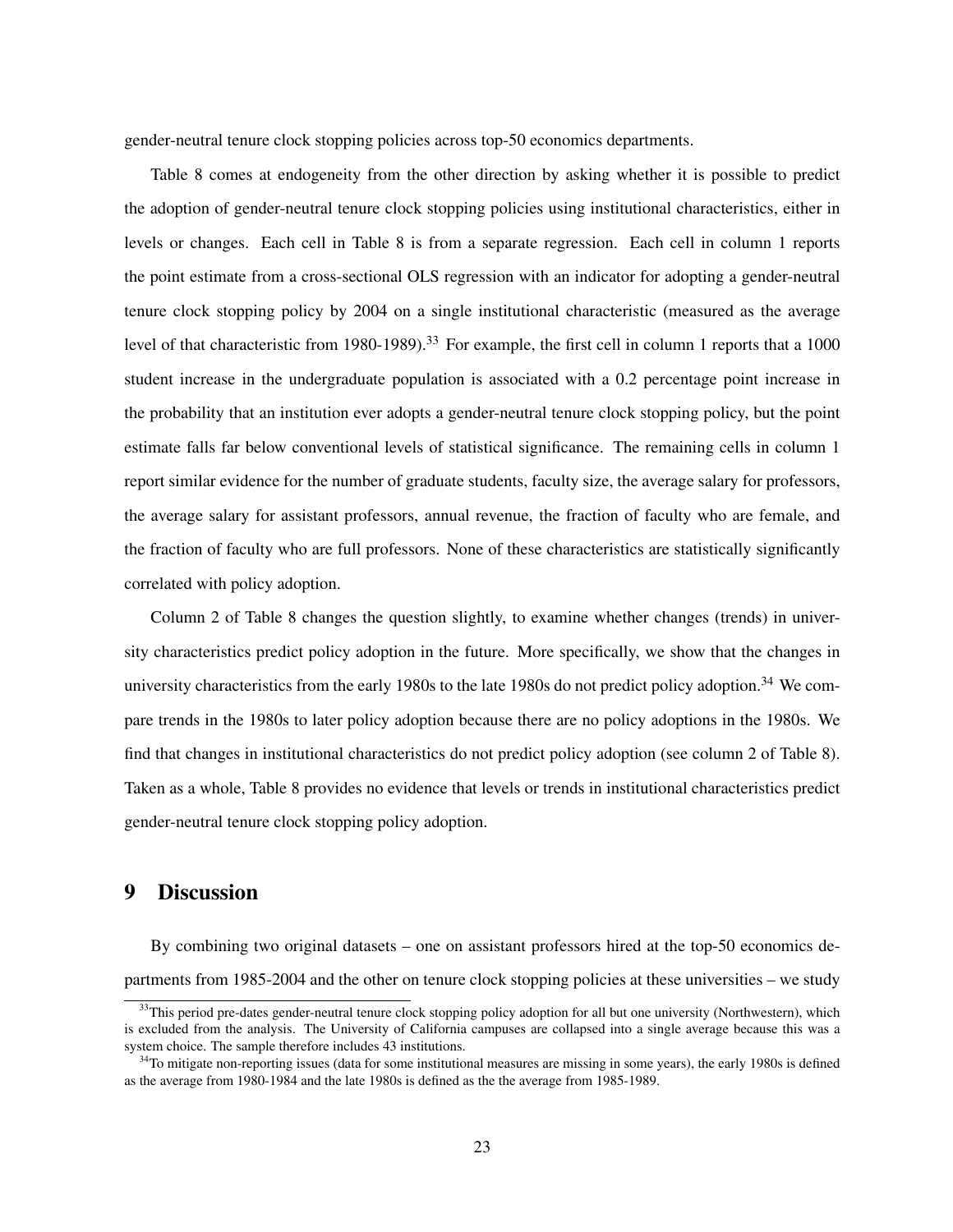the impact of gender-neutral tenure clock stopping policies on tenure rates for men and women. While the objective of these policies might be to increase family-friendliness and level the playing field for women, our results show that, at least for economics, they accomplished the opposite. After the implementation of a gender-neutral clock stopping policy, the probability that a female assistant professor gets tenure at that university decreases by 22 percentage points while male tenure rates rise by 19 percentage points. We further show that the primary mechanism driving the tenure results appears to be that men publish more in top-5 journals after the policies are implemented, but women do not. This suggests that these policies cause within-university tenure standards to rise. Because women do not similarly increase their productivity, fewer are granted tenure in top-50 departments. However, we find no evidence that the policies reduce the fraction of women who eventually earn tenure somewhere.

These results imply that gender-neutral tenure clock stopping policies do not adequately reflect the true gender-specific productivity losses associated with having children. Men are more likely to be productive while their tenure clock is stopped and women are much less able to do so, yet they are treated equally under these policies. As a result, the policies actually increase the family gap in economics at research intensive universities. Since tenure at a highly-ranked school is a measure of professional success, this finding is important even if women are not more likely to leave the profession altogether.

Economics professors are not the only high skill professionals that face rigid and important promotion decisions early in their careers. Other academics, lawyers, financial professionals, and some types of doctors are also likely to be promoted based on early measures of success. There is evidence of family gaps in each of these professions, especially among top-earners, which suggests a need for more family-friendly policies. In theory, gender-neutral policies that attempt to level the playing field by adjusting measures of productivity to account for early childrearing sound promising. However, at least in economics, such policies have unintended consequences that actually hurt women. It therefore seems likely that these types of policies may have unintended consequences in other high skill occupations as well.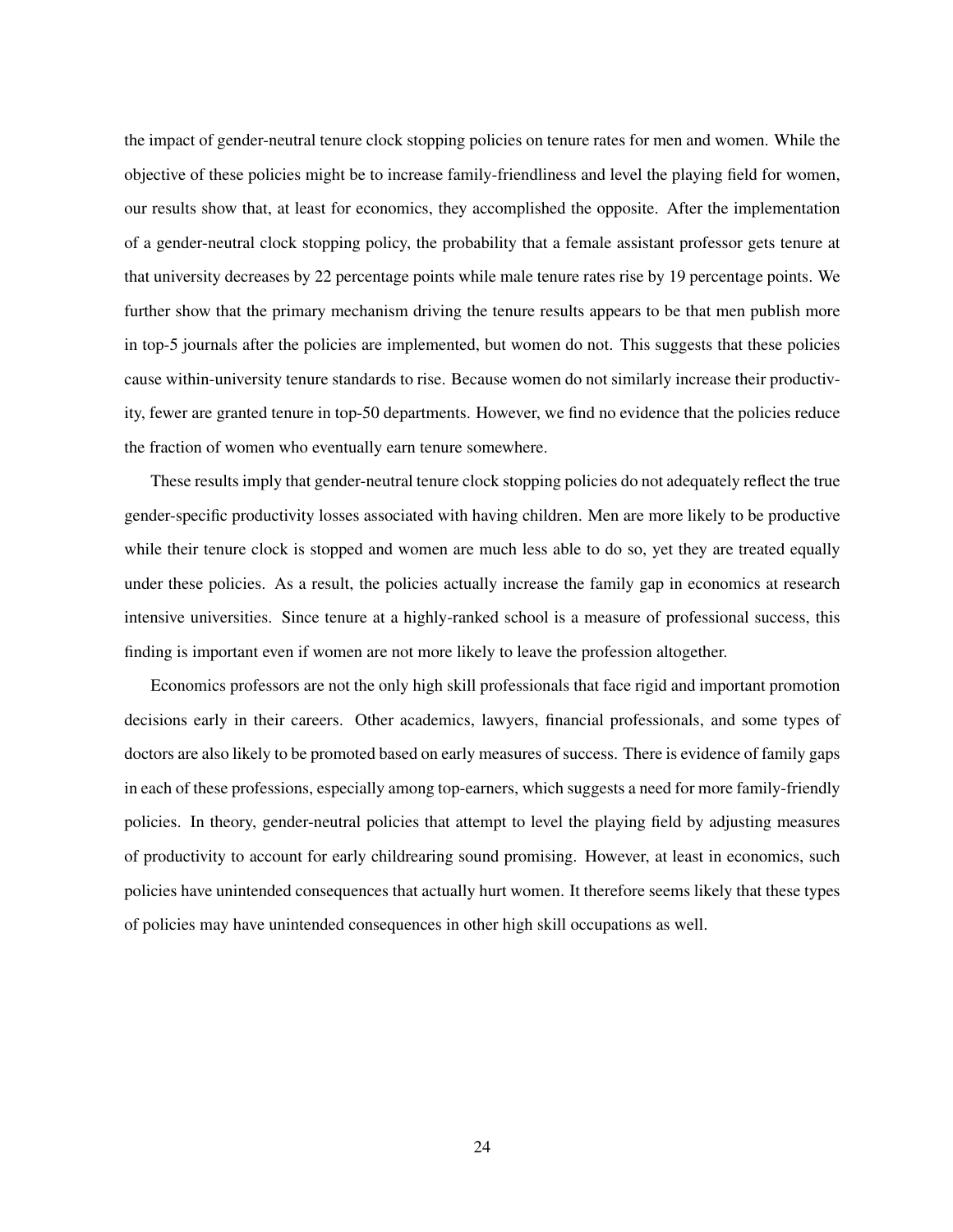# References

- [1] American Association of University Professors. 2001. "Statement of Principles on Family Responsibilities and Academic Work," available at http://www.aaup.org/statements/REPORTS/ re01fam.htm#7
- [2] American Association of University Professors. 2014. "Recommended Institutional Regulations on Academic Freedom and Tenure," available at http://www.aaup.org/report/recommendedinstitutional-regulations-academic-freedom-and-tenure
- [3] Blau, Francine D., and Lawrence M. Kahn. 2013. "Female Labor Supply: Why Is the United States Falling Behind?" *The American Economic Review*, 103(3): 251-256.
- [4] Charness, Gary, and Uri Gneezy. 2012. "Strong Evidence for Gender Differences in Risk Taking," *Journal of Economic Behavior and Organization*, 83(1): 50-58.
- [5] Croson, Rachel, and Uri Gneezy. 2009. "Gender Differences in Preferences," *Journal of Economic Literature*, 47(2): 448-474.
- [6] Dahl, Gordon B., Katrine V. Løken, and Magne Mogstad. 2014. "Peer Effects in Program Participation," *American Economic Review*, 104(7): 2049-74.
- [7] Demougin, Dominique, and Aloysius Siow. 1994. "Careers in ongoing hierarchies," *American Economic Review*, 84(5):1261-1277.
- [8] Eckel, Catherine C., and Philip J. Grossman. 2008. "Men, Women, and Risk Aversion: Experimental Evidence," *Handbook of Experimental Economics Results*, Charles V. Plott and Vernon Smith, eds., New York, Elsevier, Vol. 1, Ch.113, 1061-1073.
- [9] Ekberg, John, Rickard Eriksson, and Guido Friebel. 2013. "Parental Leave–A Policy Evaluation of the Swedish 'Daddy-Month' Reform," *Journal of Public Economics*, 97: 131-143.
- [10] Goldin, Claudia. 2014. "A Grand Gender Convergence: Its Last Chapter," *The American Economic Review*, 104(4), 1091-1119.
- [11] Goldin, Claudia, and Lawrence F. Katz. 2011. "The Cost of Workplace Flexibility for High-Powered Professionals," *The Annals of the American Academy of Political and Social Science*, 638(1): 45-67.
- [12] Goldin, Claudia, and Lawrence F. Katz. 2012. "The Most Egalitarian of all Professions: Pharmacy and the Evolution of a Family-Friendly Occupation," NBER Working Paper No. 18410.
- [13] Lazear, Edward P., and Sherwin Rosen. 1990. "Male-female wage differentials in job ladders," *Journal of Labor Economics*, 8(1): S106-S123.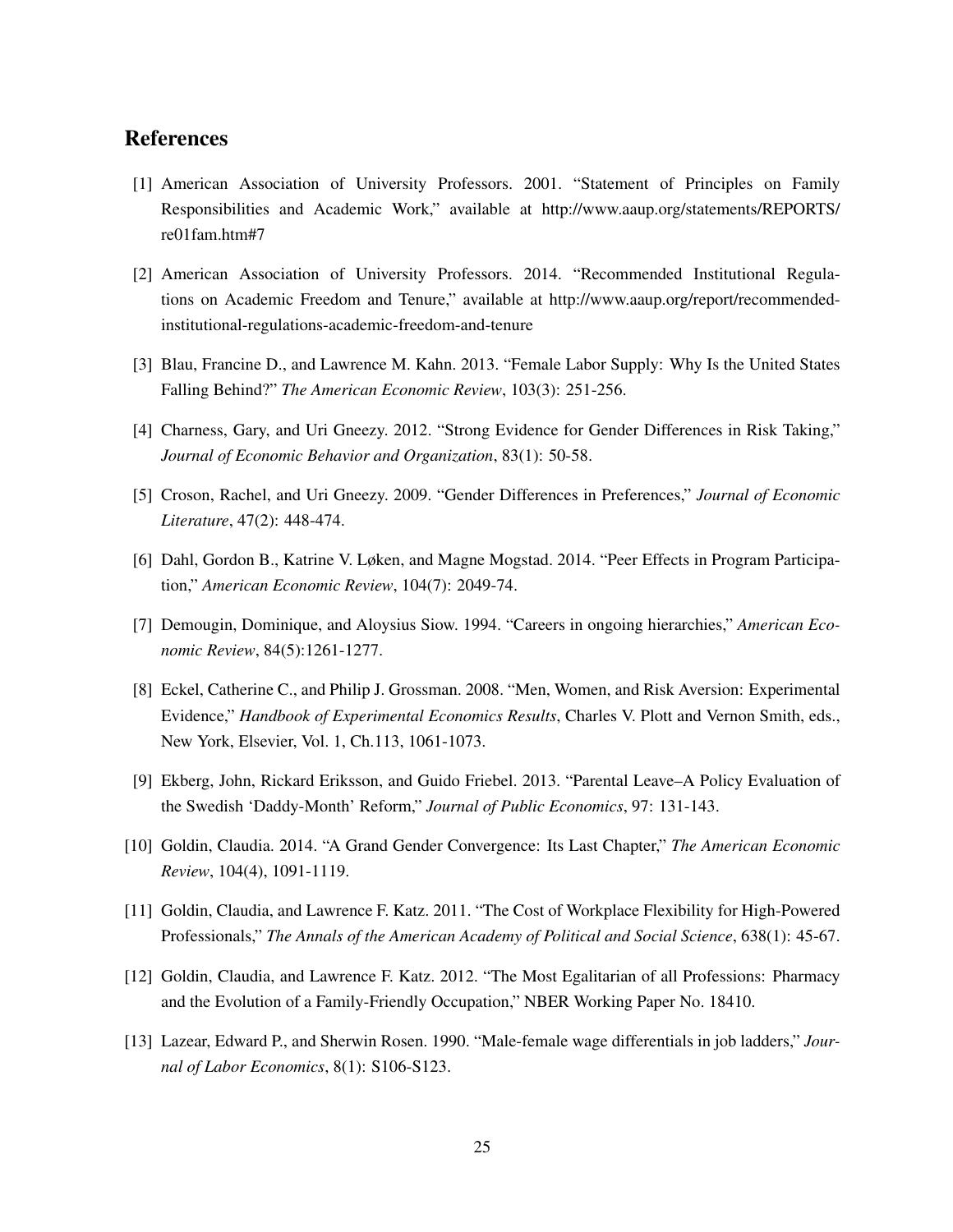- [14] Lundberg, Shelly, and Elaina Rose. 2000. "Parenthood and the Earnings of Married Men and Women," *Labour Economics*, 7(6): 689-710.
- [15] Mason, Mary Ann, and Marc Goulden. 2002. "Do Babies Matter? The Effect of Family Formation on the Lifelong Careers of Academic Men and Women," *Academe*, 88(6): 21-27.
- [16] Mason, Mary Ann, Angelica Stacy, Marc Goulden, Carol Hoffman, Karie Frasch. 2005. "University of California Faculty Family Friendly Edge: An Initiative for Tenure-Track Faculty at the University of California," available from ucfamilyedge.berkeley.edu/ucfamilyedge.pdf.
- [17] Misra, Joya, Michelle Budig, and Irene Boeckmann. 2011. "Work-Family Policies and the Effects of Children on Women's Employment Hours and Wages," *Community, Work and Family*, 14(2): 139- 157.
- [18] O'Flaherty, Brendan, and Aloysius Siow. 1995. "Up-or-out Rules in the Market for Lawyers, *Journal of Labor Economics*, 13(4): 709735.
- [19] Patnaik, Ankita. 2016. "Reserving Time for Daddy: The Short and Long-Run Consequences of Fathers Quotas," available at SSRN: http://ssrn.com/abstract=2475970.
- [20] Rehel, Erin, and Emily Baxter. 2015. "Men, Fathers, and Work-Family Balance," Washington, D.C.: Center for American Progress. Available at https://www.americanprogress.org/issues/ women/report/2015/02/04/105983/men-fathers-and-work-family-balance/.
- [21] Rosen, Sherwin. 1990. "Contracts and the Market for Executives," National Bureau of Economic Research, Working Paper No. 3542.
- [22] Rossin-Slater, Maya, Christopher J. Ruhm, and Jane Waldfogel. 2013. "The Effects of California's Paid Family Leave Program on Mothers' Leave-Taking and Subsequent Labor Market Outcomes," *Journal of Policy Analysis and Management*, 32(2): 224-245.
- [23] Ruhm, Christopher J. 1998. "The Economic Consequences of Parental Leave Mandates: Lessons from Europe," *Quarterly Journal of Economics*, 113(1): 285-318.
- [24] Schober, Pia S. 2014. "Parental Leave and Domestic Work of Mothers and Fathers: A Longitudinal Study of Two Reforms in West Germany," *Journal of Social Policy*, 43(2): 351-372.
- [25] Stearns, Jenna. 2015. "Long-Run Effects of Maternity Leave: Evidence from Great Britain," mimeo.
- [26] Thornton, Saranna R. 2008. "The Implementation and Utilization of Stop the Tenure Clock Policies in Canadian and U.S. Economics Departments," presented at the American Economic Association 2009 Annual Meeting.
- [27] Waldfogel, Jane. 1998. "The Family Gap for Young Women in the United States and Britain: Can Maternity Leave Make a Difference?" *Journal of Labor Economics*, 16(3): 505-545.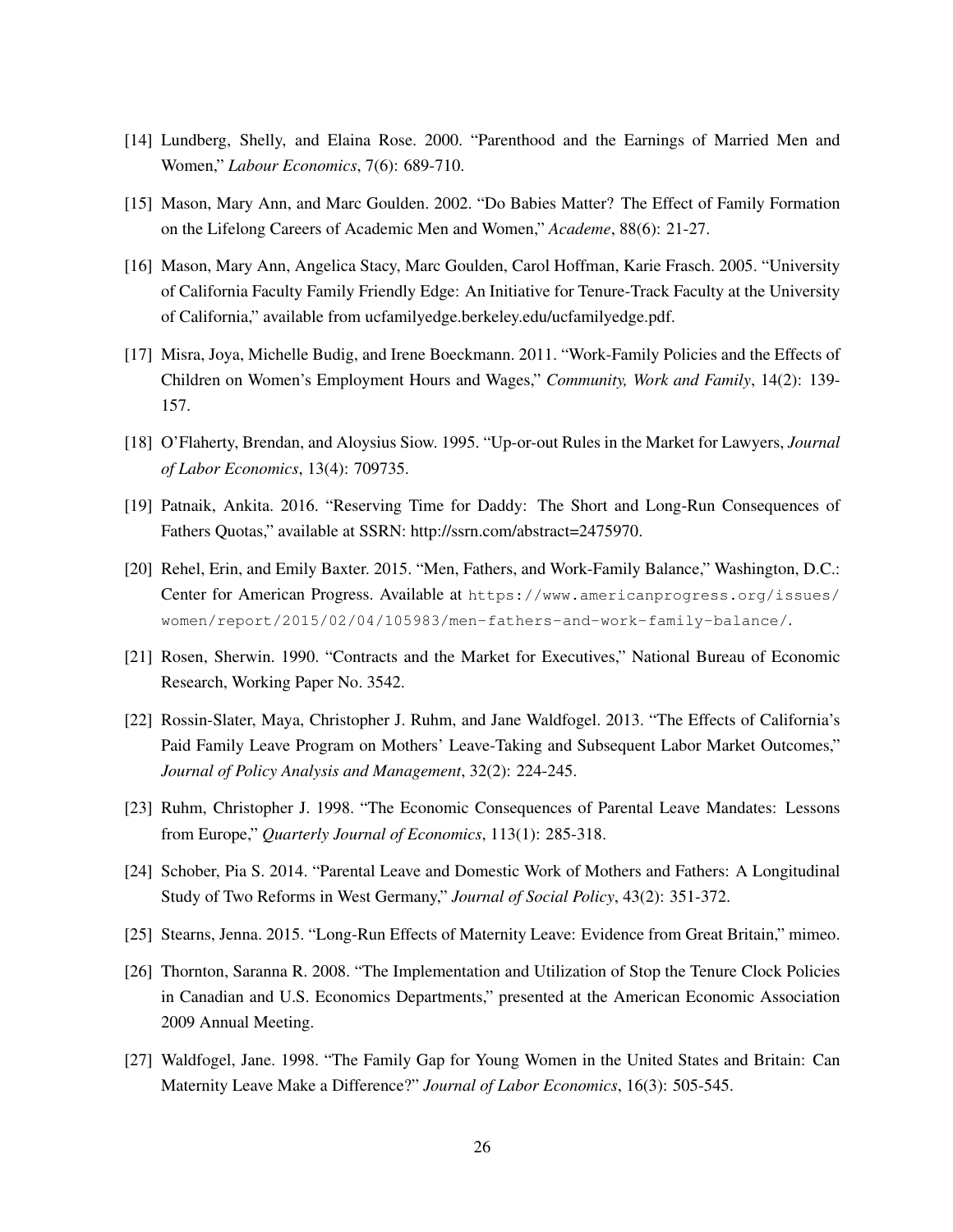

Figure 1: Share Female among Fulltime Workers with Advanced Degrees in Selected High Skill Occupations

Note: Figure shows individuals born in 1970 at age 30 and age 40. Data at age 30 come from the 2000 Census and data at age 40 come from the 2010 American Community Survey. Sample is conditional on having a Master's, professional, or doctoral degree. Sample is restricted to workers who report usually working 30 hours per week or more. Top earners are defined as those in the top quartile of the occupation-specific wage income distribution among workers with advanced degrees.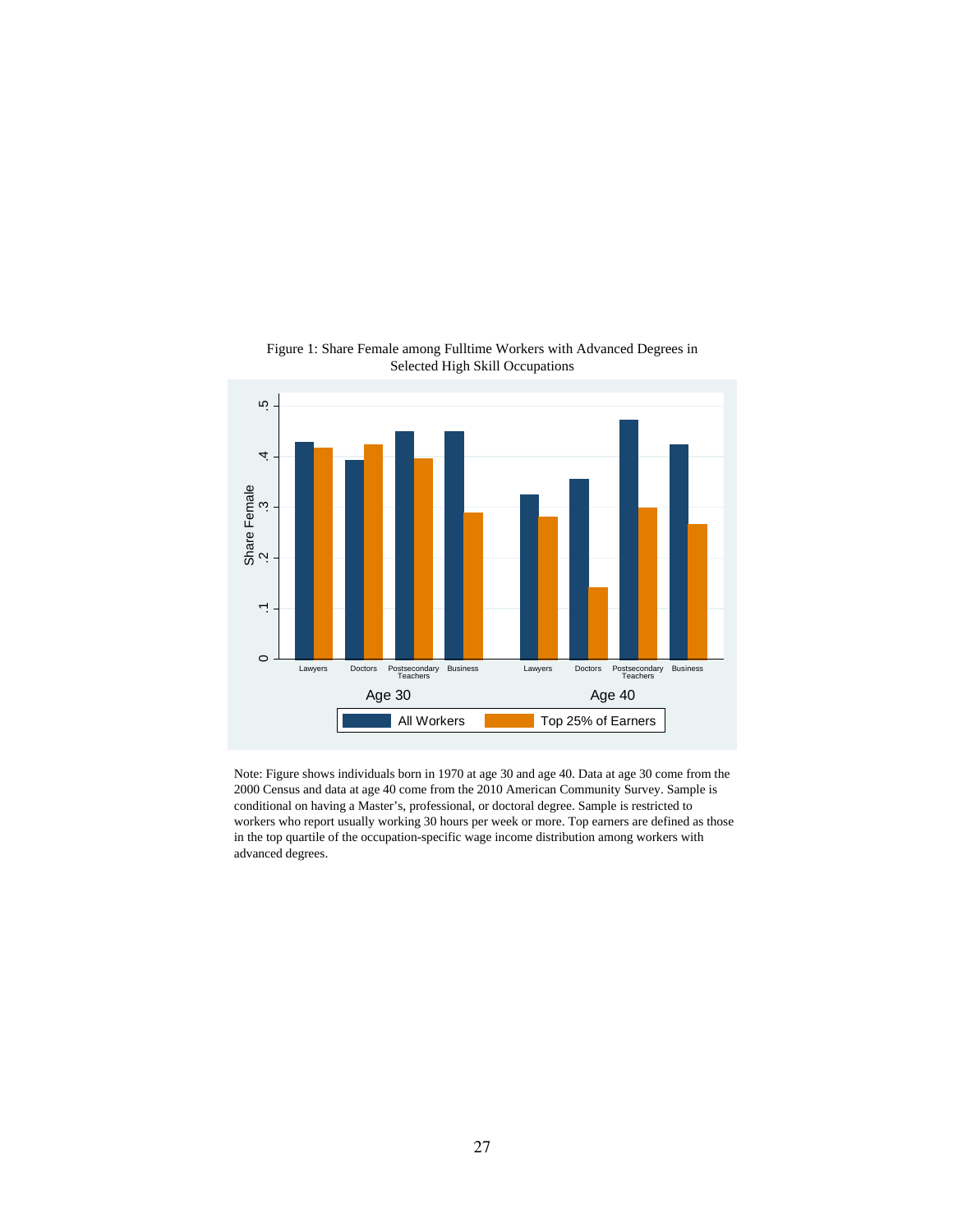

Figure 2(a): Decision Tree for Individuals without Children



Figure 2(b): Decision Tree for Individuals with Children, with and without Gender-Neutral Tenure Clock Stopping Policies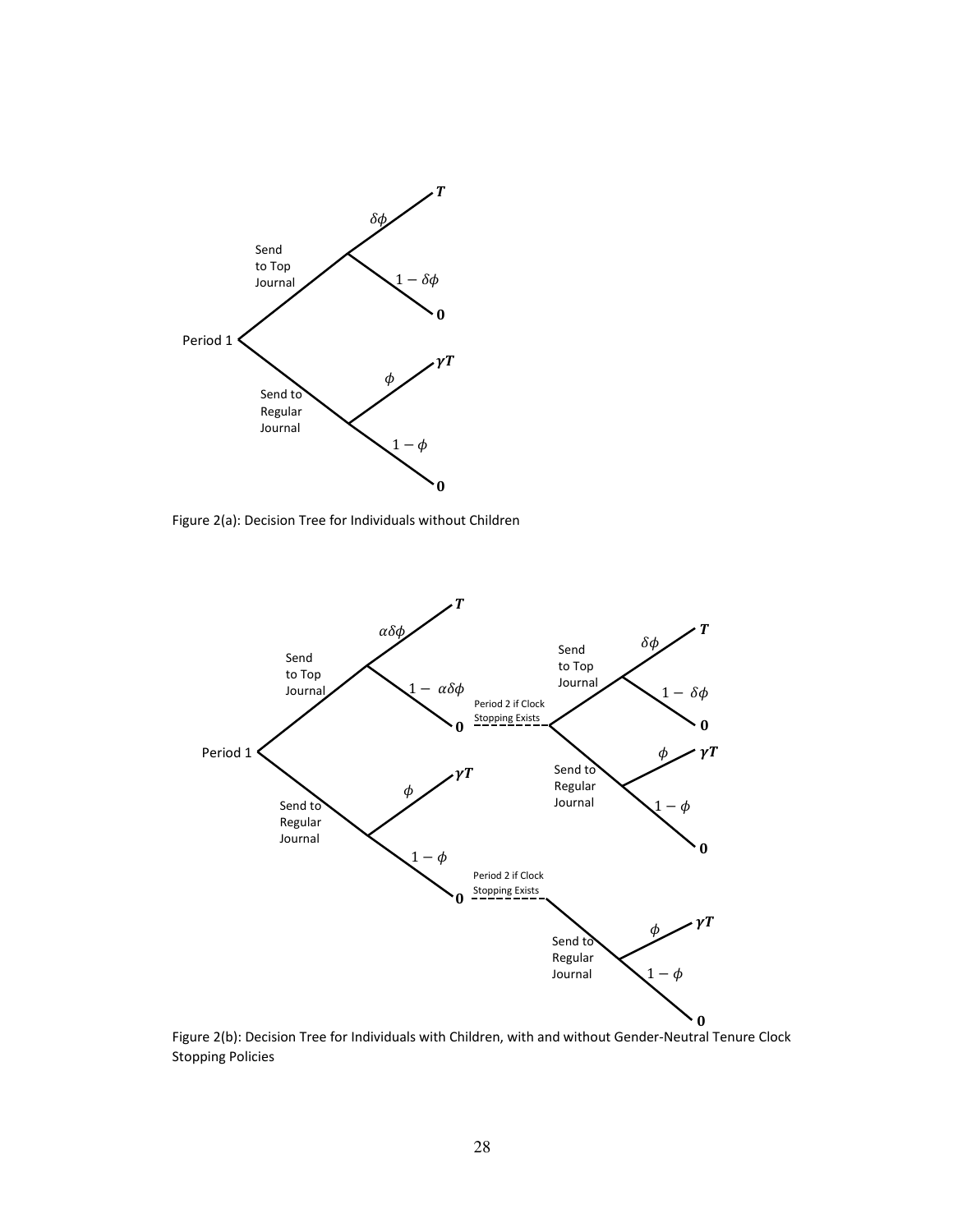



Note:  $CS$  stands for gender-neutral tenure clock stopping policy. This figure shows the optimal submission decisions for individuals in each of the four cases for all possible combinations of the parameters in the model. The  $\gamma$  line at the bottom applies to all four cases above it.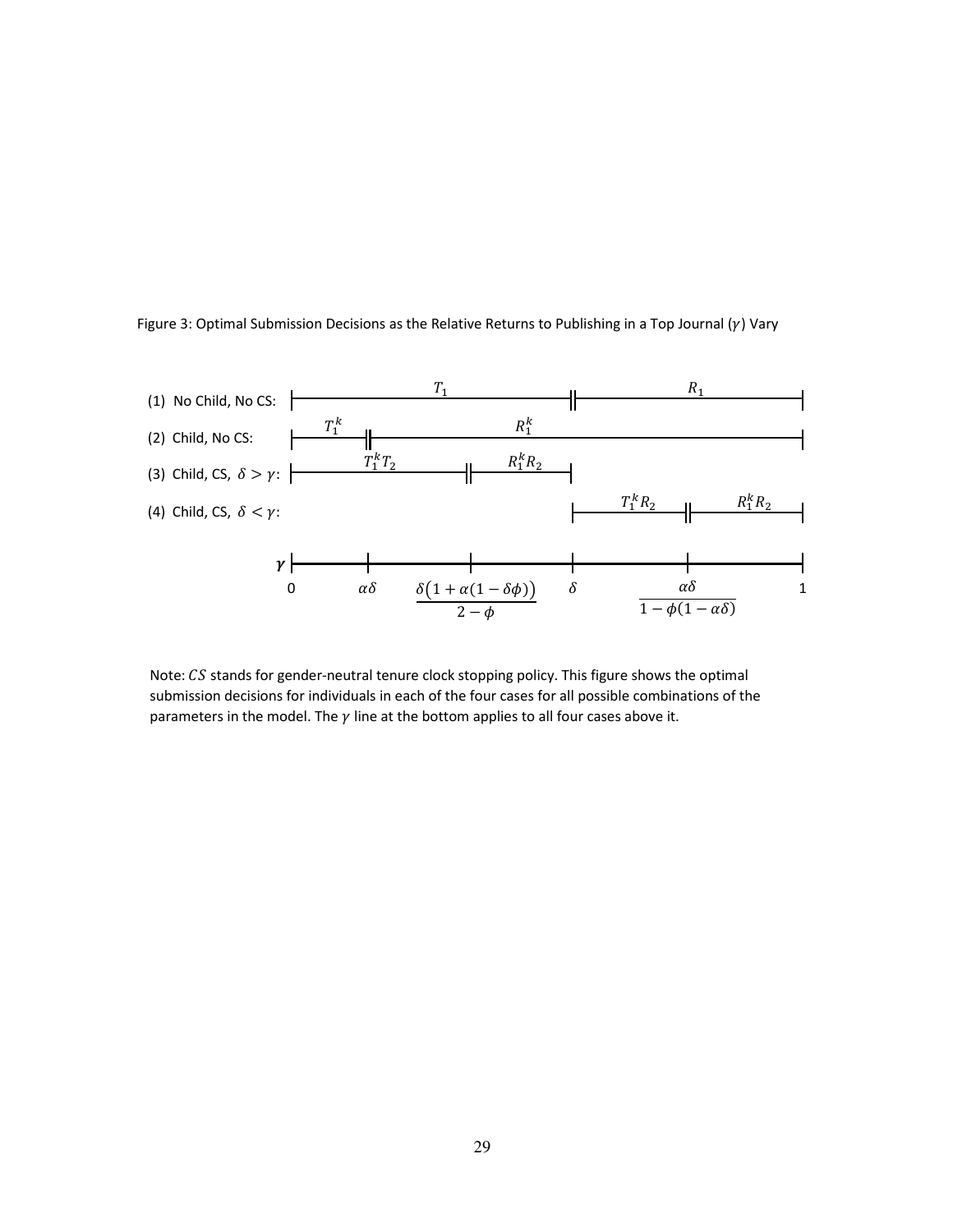

Figure 4: Gains from Access to Clock Stopping for Individuals with a Child ( $\delta > \gamma$ )

These figures provide an example of the benefit of having access to a tenure clock stopping policy on the outcome of interest (the probability of having a top publication or the expected value of the publication strategy) as  $\alpha$  increases. These figures fix the model parameters at:  $\gamma = 0.2$ ,  $\phi = 0.4$ ,  $T = 1$ , and  $\delta = 0.25$ . The differences in the probability of having a top publication and in the expected value are calculated by taking the difference in the optimal outcome for an individual with a child between the access and no access to clock stopping cases. Fertility is assumed to be exogenous. Changing the values of these parameters shifts these figures vertically and/or horizontally, but the general patterns remain the same. The indicated female and male values of  $\alpha$  refer to the example in section 4.5. The optimal change in submission decisions as  $\alpha$ changes (holding the other parameters constant at the levels indicated) are labeled at the top of each panel.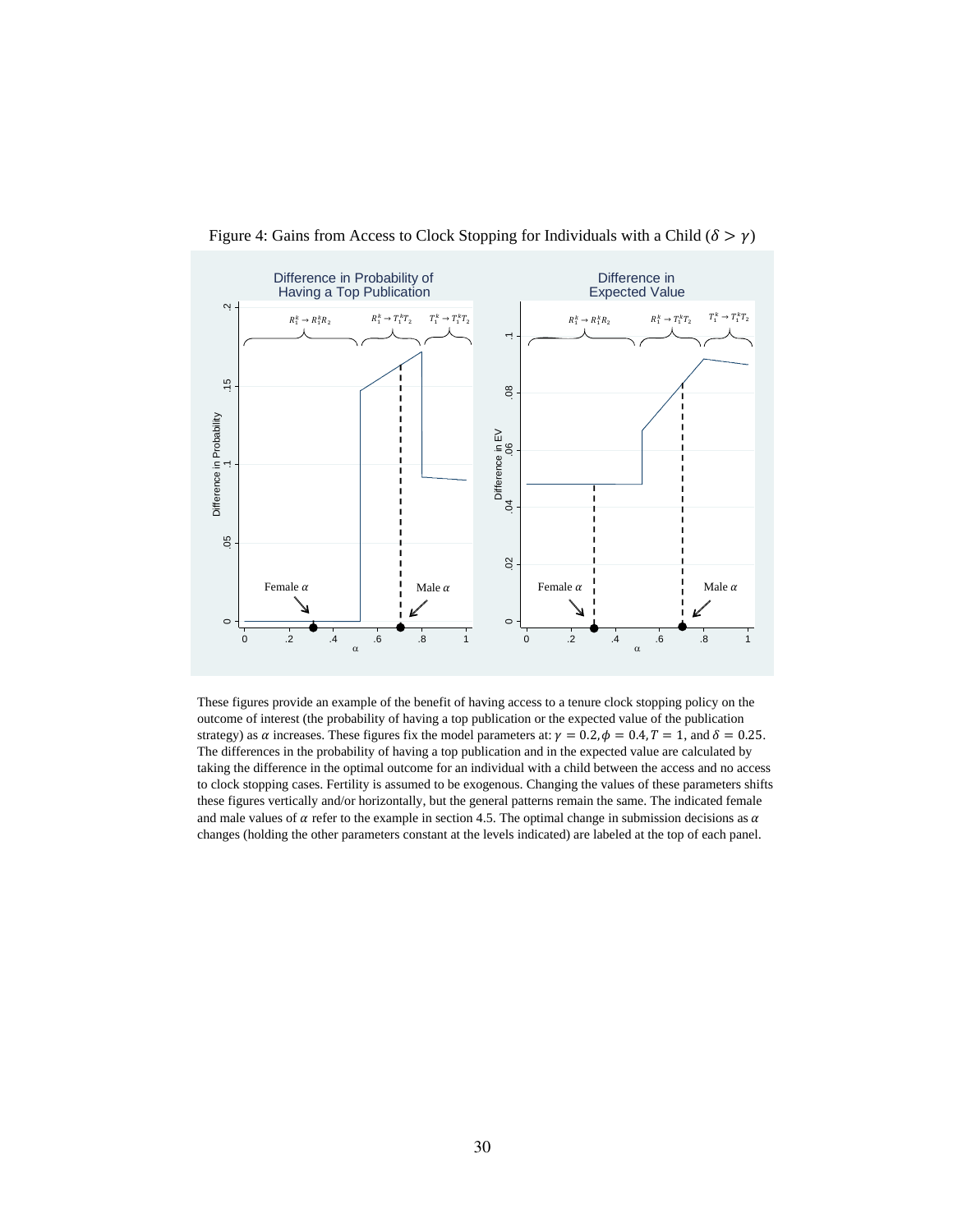

Figure 5: Trends in Top-50 Economics Departments

Sample includes individuals whose first job was an assistant professor at a top-50 university within two years of receiving a PhD and who publish at least two papers within eight years of graduation. Figures show 7 year moving averages for smoothness. Publications are counted through the  $\overline{7}$ <sup>th</sup> year after receiving a PhD.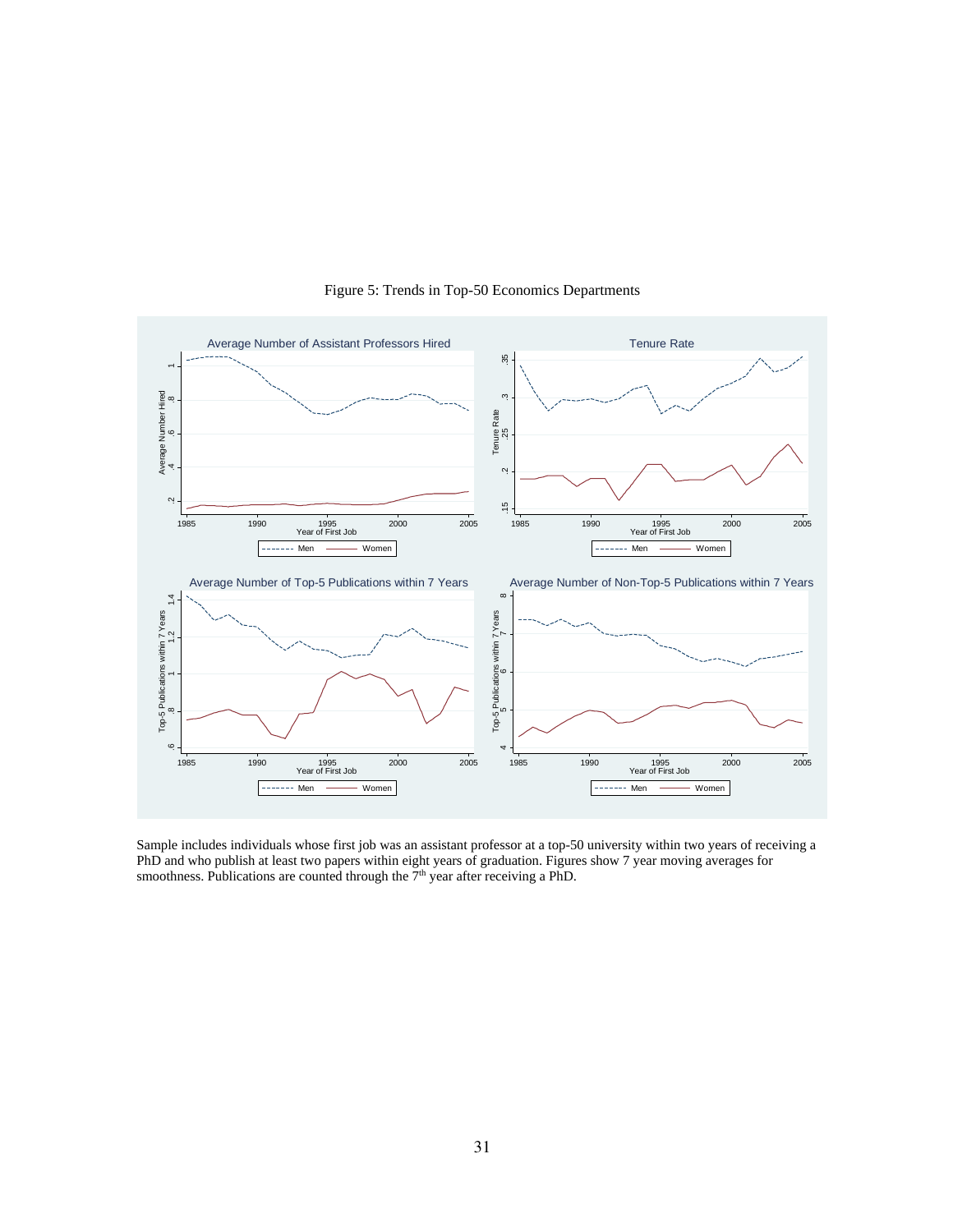

Figure 6: Distribution of Top-5 and Non-Top-5 Publications within 7 Years

Sample includes individuals whose first job was an assistant professor at a top-50 university within two years of receiving a PhD and who publish at least two papers within eight years of graduation. Publications are counted through the  $7<sup>th</sup>$  year after receiving a PhD. Top-5 publications are top coded at 5 and non-top-5 publications are top coded at 10.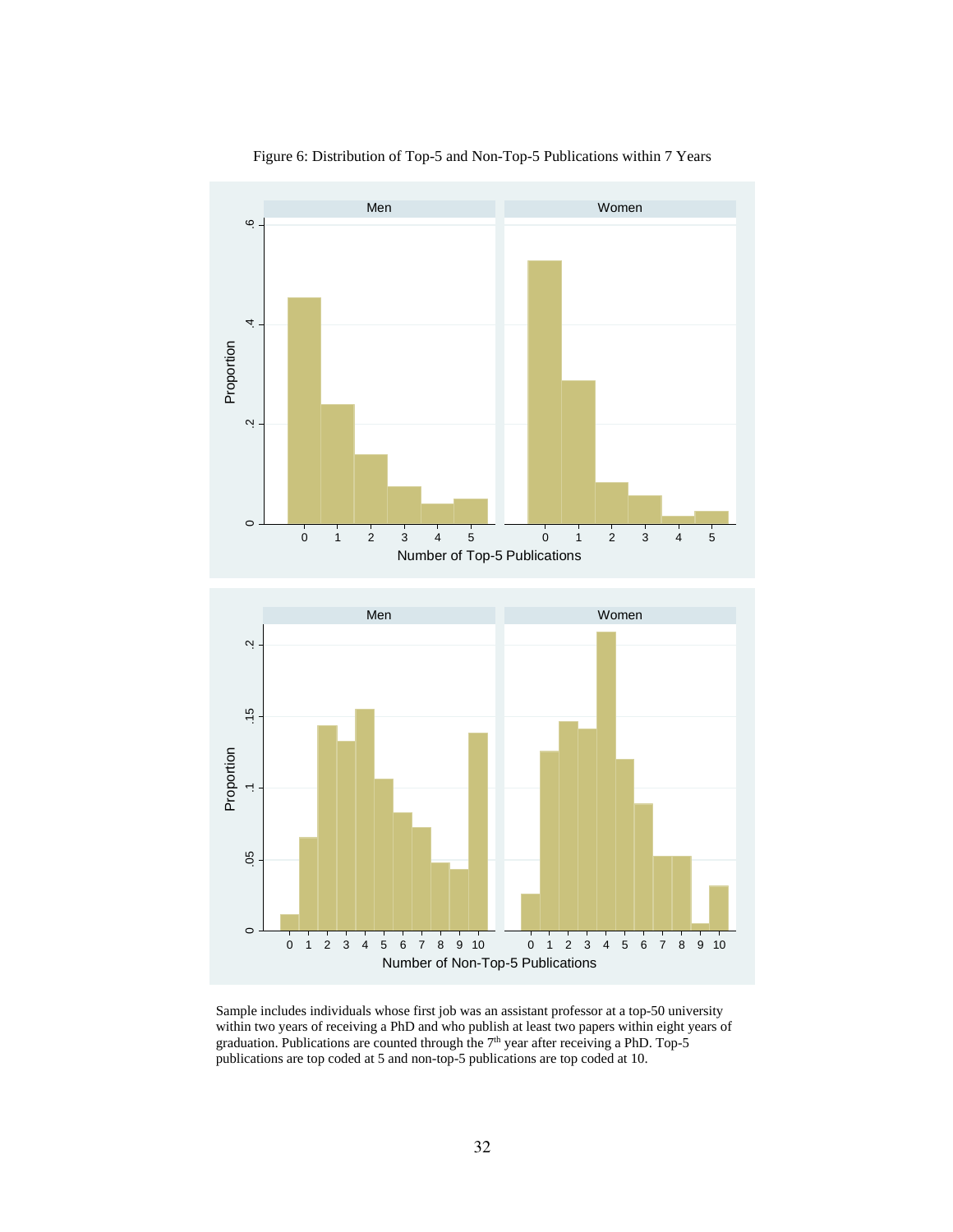| <b>b</b> - s - s - s - s - b              | Female- | Gender- |                                                                                                                                                                                                                                                                                                                                                                     | Female- | Gender- |
|-------------------------------------------|---------|---------|---------------------------------------------------------------------------------------------------------------------------------------------------------------------------------------------------------------------------------------------------------------------------------------------------------------------------------------------------------------------|---------|---------|
|                                           | òη<br>δ | Neutral |                                                                                                                                                                                                                                                                                                                                                                     | only    | Neutral |
| Arizona State                             | 2003    |         | Jniversity of California-Berkeley                                                                                                                                                                                                                                                                                                                                   | 1988    | 1997    |
| Boston College                            |         | 1993    | Jniversity of California-Davis                                                                                                                                                                                                                                                                                                                                      | 1988    | 1997    |
| Boston University                         |         |         | Jniversity of California-Irvine                                                                                                                                                                                                                                                                                                                                     | 1988    | 1997    |
| Carnegie Mellon University                | 1992    |         | Jniversity of California-Los Angeles                                                                                                                                                                                                                                                                                                                                | 1988    | 1997    |
| Columbia University                       | 1995    |         | University of California-San Diego                                                                                                                                                                                                                                                                                                                                  | 1988    | 1997    |
| Cornell University                        |         |         | Jniversity of California-Santa Barbara                                                                                                                                                                                                                                                                                                                              | 1988    | 1997    |
| Duke University                           |         | 2003    | University of Chicago                                                                                                                                                                                                                                                                                                                                               | 1996    |         |
| Georgetown University                     |         | 1999    | Jniversity of Florida                                                                                                                                                                                                                                                                                                                                               |         | 2004    |
| Harvard University                        |         | 2001    | University of Illinois-Urbana-Champaign                                                                                                                                                                                                                                                                                                                             |         | 1999    |
| Indiana University-Bloomington            |         |         | Jniversity of lowa                                                                                                                                                                                                                                                                                                                                                  |         | 1993    |
| Johns Hopkins University                  |         | 2000    | University of Maryland-College Park                                                                                                                                                                                                                                                                                                                                 |         | 1996    |
| Massachusetts Institute of Technology     |         | 2001    | University of Michigan-Ann Arbor                                                                                                                                                                                                                                                                                                                                    |         | 1990    |
| Michigan State University                 |         |         | University of Minnesota-Twin Cities                                                                                                                                                                                                                                                                                                                                 |         | 1992    |
| New York University                       | 1999    |         | Jniversity of North Carolina-Chapel Hill                                                                                                                                                                                                                                                                                                                            |         | 2004    |
| North Carolina State University - Raleigh |         | 2002    | University of Pennsylvania                                                                                                                                                                                                                                                                                                                                          |         | 1997    |
| Northwestern University                   |         | 1981    | Jniversity of Rochester                                                                                                                                                                                                                                                                                                                                             |         |         |
| Ohio State University                     |         | 1996    | University of Southern California                                                                                                                                                                                                                                                                                                                                   |         | 1993    |
| Pennsylvania State University             | 1990    |         | University of Texas-Austin                                                                                                                                                                                                                                                                                                                                          | 1997    |         |
| Princeton University                      | 1970    | 1991    | University of Virginia                                                                                                                                                                                                                                                                                                                                              | 1987    | 2000    |
| Purdue University                         |         | 1991    | University of Washington                                                                                                                                                                                                                                                                                                                                            |         |         |
| Rice University                           |         | 1993    | University of Wisconsin-Madison                                                                                                                                                                                                                                                                                                                                     |         | 1994    |
| Rutgers University                        |         | 1992    | Vanderbilt University                                                                                                                                                                                                                                                                                                                                               |         | 2003    |
| Stanford University                       | 1971    | 2002    | Washington University in St. Louis                                                                                                                                                                                                                                                                                                                                  |         |         |
| Texas A&M University-College Station      |         | 2003    | Yale University                                                                                                                                                                                                                                                                                                                                                     |         |         |
| Jniversity of Arizona                     |         | 1990    |                                                                                                                                                                                                                                                                                                                                                                     |         |         |
|                                           |         |         | staff. Table shows policies adopted by 2004. Policies adopted after 2004 or that only stop the tenure clock if parental leave is taken are not shown. These are the top 50 Economics<br>Source: Collected directly from universites from university bylaws, statutes, policy documents, faculty handbooks, Human Resource departments, or direct communication with |         |         |

staff. Table shows policies adopted by 2004. Policies adopted after 2004 or that only stop the tenure clock if parental leave is taken are not shown. These are the top 50 Economics Departments with graduate programs as ranked by the 2010 U.S. News and World Report. The California Institute of Technology is excluded from our sample because they do not<br>have a stand-alone Economics Department; rather th Departments with graduate programs as ranked by the 2010 U.S. News and World Report. The California Institute of Technology is excluded from our sample because they do not have a stand-alone Economics Department; rather they offer a PhD in Social Sciences. We were unable to obtain complete faculty information from Brown University and the University of Pittsburgh. There was a three-way tie for the 50th ranked department, so our final sample includes 49 universities.

Table 1: Tenure Clock Stopping Policies at Top-50 Universities Table 1: Tenure Clock Stopping Policies at Top-50 Universities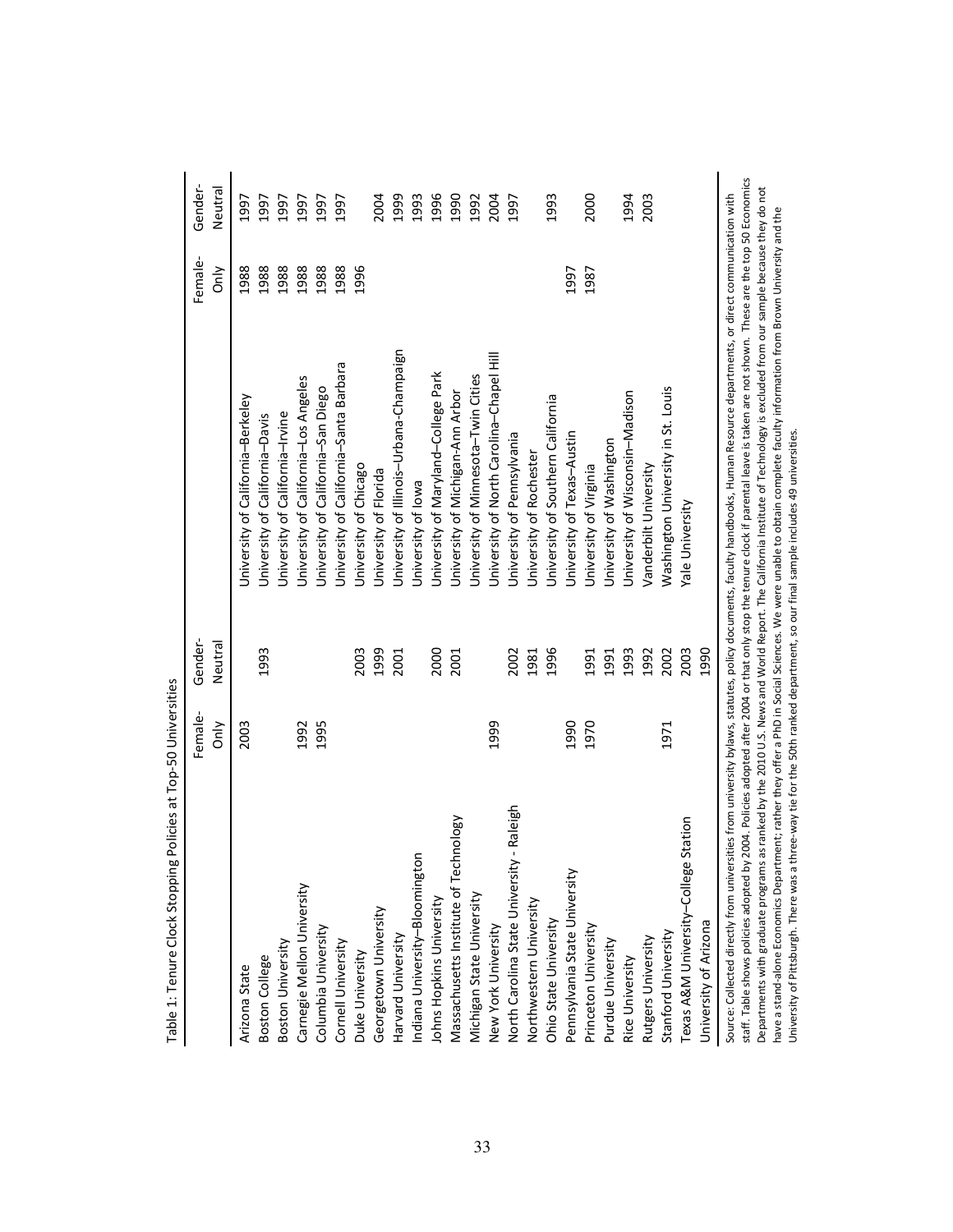|                                                                                                                                                                                                                                                                                                                                                                                                                                                                                                                                                                                               |                                       | Men                         |                                      |                            |                | Women               |                                      |                |
|-----------------------------------------------------------------------------------------------------------------------------------------------------------------------------------------------------------------------------------------------------------------------------------------------------------------------------------------------------------------------------------------------------------------------------------------------------------------------------------------------------------------------------------------------------------------------------------------------|---------------------------------------|-----------------------------|--------------------------------------|----------------------------|----------------|---------------------|--------------------------------------|----------------|
|                                                                                                                                                                                                                                                                                                                                                                                                                                                                                                                                                                                               | Never Adopt Gender-<br>Neutral Policy |                             | Ever Adopt Gender-<br>Neutral Policy |                            | Neutral Policy | Never Adopt Gender- | Ever Adopt Gender-<br>Neutral Policy |                |
|                                                                                                                                                                                                                                                                                                                                                                                                                                                                                                                                                                                               | 1985-1994<br>Ξ                        | 1995-2004<br>$\overline{c}$ | 1985-1994<br>ම                       | 1995-2004<br>$\widehat{a}$ | 1985-1994<br>ග | 1995-2004<br>ම      | 1985-1994<br>$\overline{c}$          | 1995-2004<br>ම |
| Tenure at policy university                                                                                                                                                                                                                                                                                                                                                                                                                                                                                                                                                                   | 0.30                                  | 0.22                        | 0.29                                 | 0.36                       | 0.12           | 0.25                | 0.26                                 | 0.17           |
|                                                                                                                                                                                                                                                                                                                                                                                                                                                                                                                                                                                               | (0.46)                                | (0.42)                      | (0.45)                               | (0.48)                     | (0.33)         | (0.44)              | (0.44)                               | (0.38)         |
| Tenure at any university                                                                                                                                                                                                                                                                                                                                                                                                                                                                                                                                                                      | 0.86                                  | 0.90                        | 0.80                                 | 0.86                       | 0.65           | 0.80                | 0.75                                 | 0.73           |
|                                                                                                                                                                                                                                                                                                                                                                                                                                                                                                                                                                                               | (0.35)                                | (0.29)                      | (0.40)                               | (0.35)                     | (0.49)         | (0.41)              | (0.43)                               | (0.45)         |
| Top-5 publications in first 7 years                                                                                                                                                                                                                                                                                                                                                                                                                                                                                                                                                           | 1.37                                  | 0.85                        | 1.28                                 | 1.28                       | 0.73           | 0.83                | 0.89                                 | 0.84           |
|                                                                                                                                                                                                                                                                                                                                                                                                                                                                                                                                                                                               | (1.97)                                | (1.00)                      | (1.78)                               | (1.70)                     | (0.96)         | (0.85)              | (1.19)                               | (1.63)         |
| 7 years<br>Non-top-5 publications in first                                                                                                                                                                                                                                                                                                                                                                                                                                                                                                                                                    | 6.20                                  | 4.86                        | 5.86                                 | 5.19                       | 3.50           | 3.67                | 4.09                                 | 4.34           |
|                                                                                                                                                                                                                                                                                                                                                                                                                                                                                                                                                                                               | (4.42)                                | (3.51)                      | (4.39)                               | (3.93)                     | (2.00)         | (2.67)              | (2.15)                               | (2.85)         |
| Sample size                                                                                                                                                                                                                                                                                                                                                                                                                                                                                                                                                                                   | 133                                   | <b>201</b>                  | 332                                  | 283                        | 26             | 36                  | 99                                   | 64             |
| The sample includes 1048 individuals at 49 universities. Tenure at policy university and tenure at any university are binary variables. Non-top-5 and top-5 publications in first 7 years measure<br>the number of papers published within 7 years of receiving a PhD. Standard deviations in parentheses. Never and ever adopters are defined for the entire period (1985-2004); they are not<br>specific to the column period. For example, a university that adopts a gender-neutral tenure clock stopping policy in 2002 is classified as an ever adopter in both 1985-1994 and 1995-2004 |                                       |                             |                                      |                            |                |                     |                                      |                |

Table 2. Summary Statistics Table 2. Summary Statistics

columns.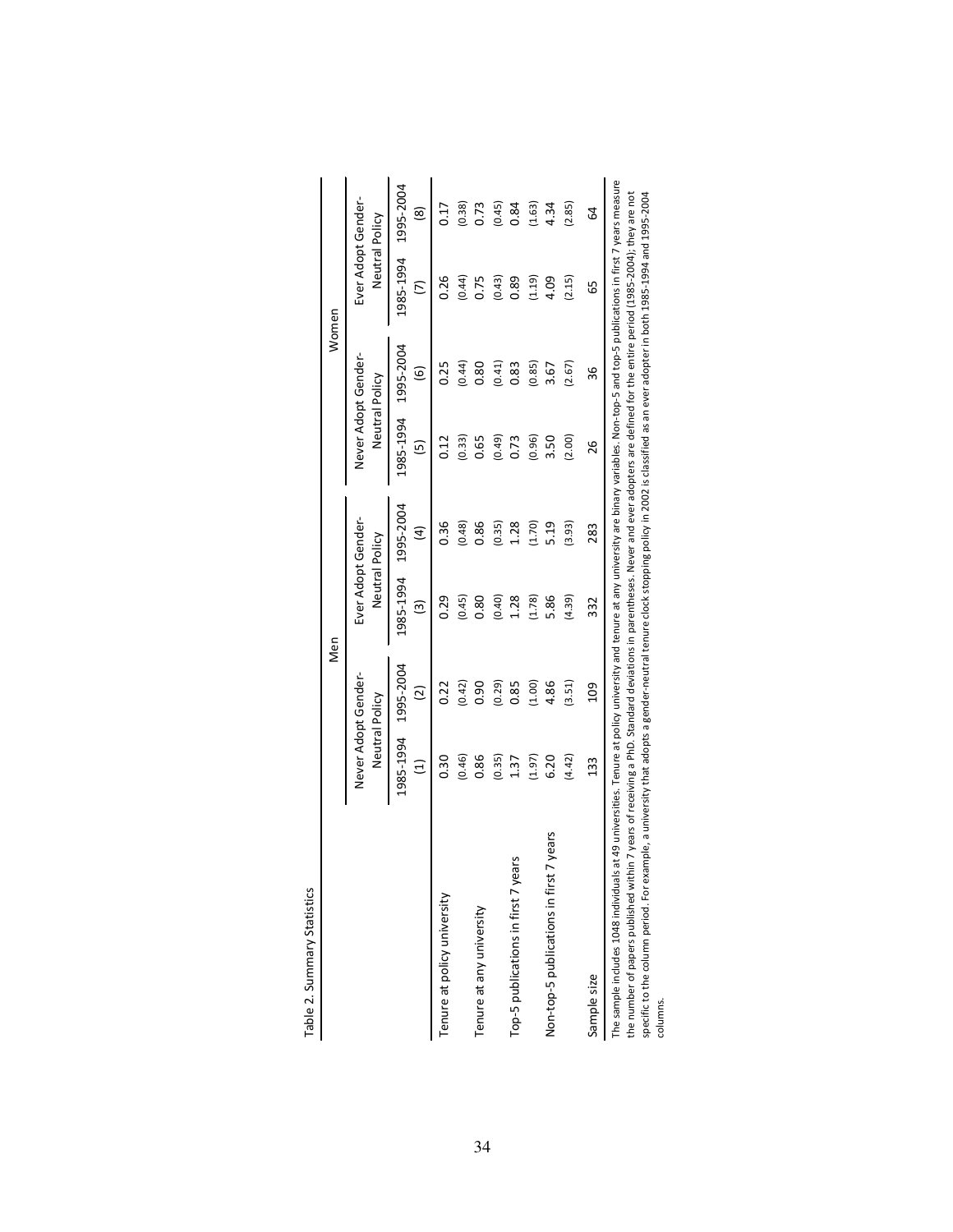#### Table 3. Gender-Neutral Clock Stopping Policies and Tenure Outcomes

|                                               | Tenure at Policy University | <b>Eventually Get Tenure</b><br>Somewhere |
|-----------------------------------------------|-----------------------------|-------------------------------------------|
|                                               | (1)                         | (2)                                       |
| Gender-neutral clock stopping (GNCS)          | $0.194**$                   | 0.079                                     |
|                                               | (0.086)                     | (0.051)                                   |
| Gender-neutral clock stopping $\times$ female | $-0.419**$                  | $-0.122$                                  |
|                                               | (0.137)                     | (0.205)                                   |
| <b>Total GNCS effect for women</b>            |                             |                                           |
| $GNCS + GNCS \times female$                   | $-0.224**$                  | $-0.043$                                  |
|                                               | (0.103)                     | (0.191)                                   |
| Summary meaures for GNCS adopters             |                             |                                           |
| Female pre-treatment mean                     | 0.26                        | 0.71                                      |
| Male pre-treatment mean                       | 0.27                        | 0.80                                      |
| Sample size                                   | 1048                        | 1038                                      |

The sample includes 49 universities. Standard errors are clustered at the policy university-level. All models also include gender-specific indicators for the year the policy job started, gender-specific university indicators, a female indicator, an indicator for graduating from a top-10 PhD program, timevarying university characteristics (number of undergraduates, number of graduate students, faculty size, average salary of full professors, average salary of assistant professors, annual revenue, fraction of faculty who are female, fraction of faculty who are full professors), gender-specific indicators for having a female-only policy, and gender-specific indicators for starting a job within two years of a policy change interacted with each of the policy indicators. Pre-treatment means are for universities that adopt a gender-neutral tenure clock stopping policy by 2004 and are provided for context.\* (\*\*) Statistically significant at the 10 (5) percent level or better.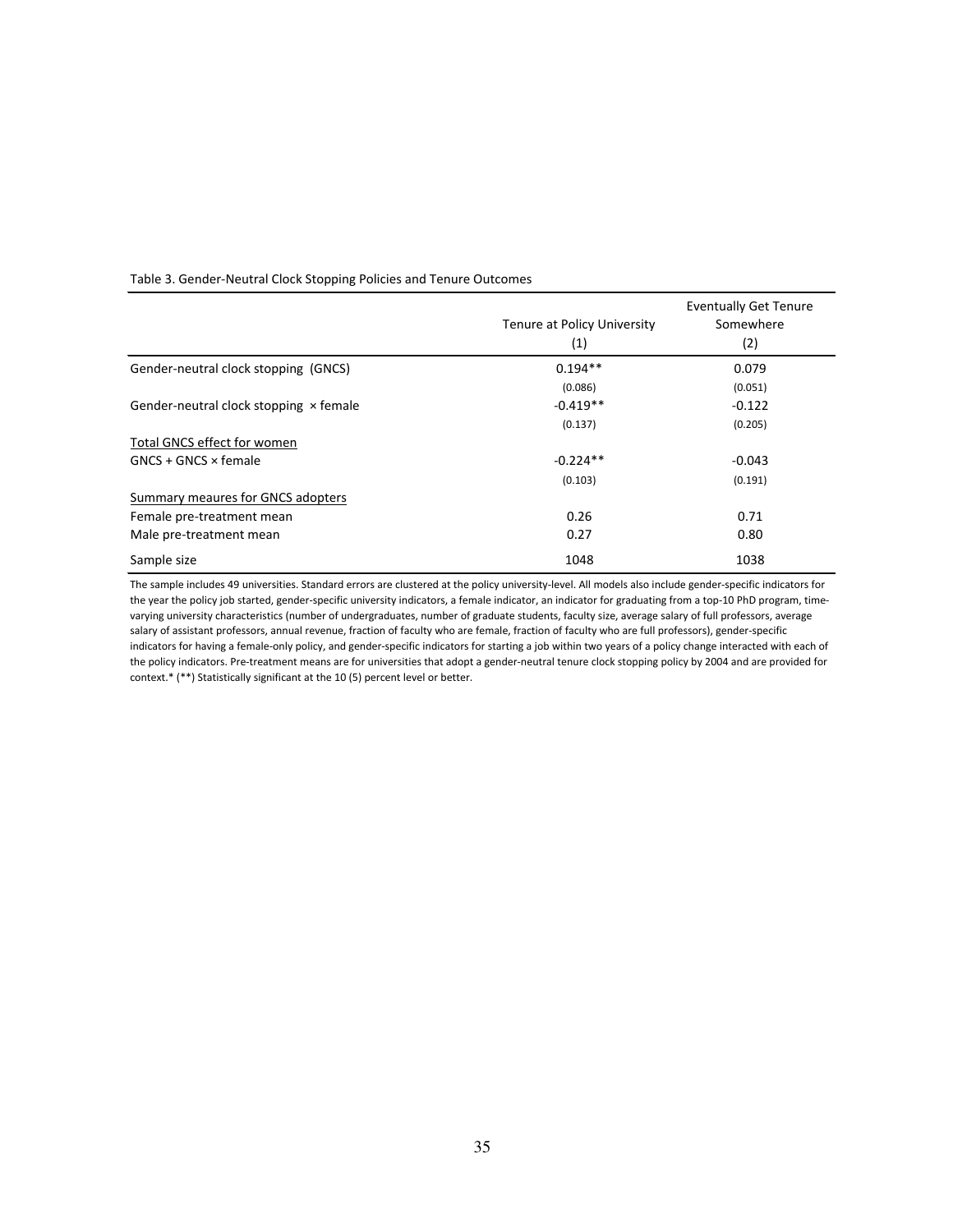|                                                                                                                                                                                                                                                                                                                                                                                                                                                                                                                                                                                                                                                                                                                                                                                                                                                                                                         |                                                    |                                                     |                                                                                            | Productivity/Ability Controls and Sample Restrictions                       |                                                                | Trends                                                                |
|---------------------------------------------------------------------------------------------------------------------------------------------------------------------------------------------------------------------------------------------------------------------------------------------------------------------------------------------------------------------------------------------------------------------------------------------------------------------------------------------------------------------------------------------------------------------------------------------------------------------------------------------------------------------------------------------------------------------------------------------------------------------------------------------------------------------------------------------------------------------------------------------------------|----------------------------------------------------|-----------------------------------------------------|--------------------------------------------------------------------------------------------|-----------------------------------------------------------------------------|----------------------------------------------------------------|-----------------------------------------------------------------------|
|                                                                                                                                                                                                                                                                                                                                                                                                                                                                                                                                                                                                                                                                                                                                                                                                                                                                                                         | Column (1) in<br>Baseline from<br>Table 3<br>$\Xi$ | Excludes Time-Varying<br>Controls<br>$\overline{c}$ | for PhD from a Top-<br>Excludes Indicator<br>10 Economics<br>Department<br>$\widehat{\Xi}$ | with 1+ Publications<br>Includes Individuals<br>by Year 8<br>$\overline{4}$ | with 0+ Publications<br>Includes Individuals<br>by Year 8<br>Θ | Includes Linear<br>School-Gender<br><b>Time Trends</b><br>$\circlede$ |
| Panel A: Tenure at Policy University                                                                                                                                                                                                                                                                                                                                                                                                                                                                                                                                                                                                                                                                                                                                                                                                                                                                    |                                                    |                                                     |                                                                                            |                                                                             |                                                                |                                                                       |
| Gender-neutral clock stopping (GNCS)                                                                                                                                                                                                                                                                                                                                                                                                                                                                                                                                                                                                                                                                                                                                                                                                                                                                    | $0.194**$                                          | $0.209***$                                          | $0.207**$                                                                                  | $0.190***$                                                                  | $0.187***$                                                     | 0.180                                                                 |
|                                                                                                                                                                                                                                                                                                                                                                                                                                                                                                                                                                                                                                                                                                                                                                                                                                                                                                         | (0.086)                                            | (0.083)                                             | (0.087)                                                                                    | (0.086)                                                                     | (0.089)                                                        | (0.137)                                                               |
| Gender-neutral clock stopping x female                                                                                                                                                                                                                                                                                                                                                                                                                                                                                                                                                                                                                                                                                                                                                                                                                                                                  | $-0.419**$                                         | $-0.419**$                                          | $-0.401***$                                                                                | $-0.385**$                                                                  | $-0.334**$                                                     | $-0.742**$                                                            |
|                                                                                                                                                                                                                                                                                                                                                                                                                                                                                                                                                                                                                                                                                                                                                                                                                                                                                                         | (0.137)                                            | (0.142)                                             | (0.140)                                                                                    | (0.141)                                                                     | (0.137)                                                        | (0.329)                                                               |
| Total GNCS effect for women                                                                                                                                                                                                                                                                                                                                                                                                                                                                                                                                                                                                                                                                                                                                                                                                                                                                             |                                                    |                                                     |                                                                                            |                                                                             |                                                                |                                                                       |
| GNCS + GNCS × female                                                                                                                                                                                                                                                                                                                                                                                                                                                                                                                                                                                                                                                                                                                                                                                                                                                                                    | $-0.224**$                                         | $-0.210*$                                           | $-0.194*$                                                                                  | $-0.185*$                                                                   | $-0.147$                                                       | $-0.562*$                                                             |
|                                                                                                                                                                                                                                                                                                                                                                                                                                                                                                                                                                                                                                                                                                                                                                                                                                                                                                         | (0.103)                                            | (0.111)                                             | (0.106)                                                                                    | (0.103)                                                                     | (0.105)                                                        | (0.293)                                                               |
| Summary meaures for GNCS adopters                                                                                                                                                                                                                                                                                                                                                                                                                                                                                                                                                                                                                                                                                                                                                                                                                                                                       |                                                    |                                                     |                                                                                            |                                                                             |                                                                |                                                                       |
| Female pre-treatment mean                                                                                                                                                                                                                                                                                                                                                                                                                                                                                                                                                                                                                                                                                                                                                                                                                                                                               | 0.26                                               | 0.26                                                | 0.26                                                                                       | 0.24                                                                        | 0.22                                                           | 0.26                                                                  |
| Male pre-treatment mean                                                                                                                                                                                                                                                                                                                                                                                                                                                                                                                                                                                                                                                                                                                                                                                                                                                                                 | 0.27                                               | 0.27                                                | 0.27                                                                                       | 0.26                                                                        | 0.25                                                           | 0.27                                                                  |
| Sample size                                                                                                                                                                                                                                                                                                                                                                                                                                                                                                                                                                                                                                                                                                                                                                                                                                                                                             | 1048                                               | 1048                                                | 1048                                                                                       | 1105                                                                        | 1150                                                           | 1048                                                                  |
| Panel B: Eventually Get Tenure Somewhere                                                                                                                                                                                                                                                                                                                                                                                                                                                                                                                                                                                                                                                                                                                                                                                                                                                                |                                                    |                                                     |                                                                                            |                                                                             |                                                                |                                                                       |
| Gender-neutral clock stopping (GNCS)                                                                                                                                                                                                                                                                                                                                                                                                                                                                                                                                                                                                                                                                                                                                                                                                                                                                    | 0.079                                              | $0.089*$                                            | $0.095*$                                                                                   | $0.098*$                                                                    | 0.088                                                          | 0.098                                                                 |
|                                                                                                                                                                                                                                                                                                                                                                                                                                                                                                                                                                                                                                                                                                                                                                                                                                                                                                         | (0.051)                                            | (0.049)                                             | (0.056)                                                                                    | (0.055)                                                                     | (0.059)                                                        | (0.096)                                                               |
| Gender-neutral clock stopping x female                                                                                                                                                                                                                                                                                                                                                                                                                                                                                                                                                                                                                                                                                                                                                                                                                                                                  | 0.122                                              | $-0.153$                                            | $-0.137$                                                                                   | $-0.111$                                                                    | $-0.011$                                                       | $**8+6.0$                                                             |
|                                                                                                                                                                                                                                                                                                                                                                                                                                                                                                                                                                                                                                                                                                                                                                                                                                                                                                         | (0.205)                                            | (0.203)                                             | (0.193)                                                                                    | (0.193)                                                                     | (0.199)                                                        | (0.418)                                                               |
| Total GNCS effect for women                                                                                                                                                                                                                                                                                                                                                                                                                                                                                                                                                                                                                                                                                                                                                                                                                                                                             |                                                    |                                                     |                                                                                            |                                                                             |                                                                |                                                                       |
| GNCS + GNCS × female                                                                                                                                                                                                                                                                                                                                                                                                                                                                                                                                                                                                                                                                                                                                                                                                                                                                                    | $-0.043$                                           | $-0.063$                                            | $-0.041$                                                                                   | $-0.013$                                                                    | 0.077                                                          | $-0.849*$                                                             |
|                                                                                                                                                                                                                                                                                                                                                                                                                                                                                                                                                                                                                                                                                                                                                                                                                                                                                                         | (0.191)                                            | (0.189)                                             | (0.179)                                                                                    | (0.180)                                                                     | (0.190)                                                        | (0.424)                                                               |
| Summary meaures for GNCS adopters                                                                                                                                                                                                                                                                                                                                                                                                                                                                                                                                                                                                                                                                                                                                                                                                                                                                       |                                                    |                                                     |                                                                                            |                                                                             |                                                                |                                                                       |
| Female pre-treatment mean                                                                                                                                                                                                                                                                                                                                                                                                                                                                                                                                                                                                                                                                                                                                                                                                                                                                               | 0.71                                               | 0.71                                                | 0.71                                                                                       | 0.66                                                                        | 0.62                                                           | 0.71                                                                  |
| Male pre-treatment mean                                                                                                                                                                                                                                                                                                                                                                                                                                                                                                                                                                                                                                                                                                                                                                                                                                                                                 | 0.80                                               | 0.80                                                | 0.80                                                                                       | 0.78                                                                        | 0.78                                                           | 0.80                                                                  |
| Sample size                                                                                                                                                                                                                                                                                                                                                                                                                                                                                                                                                                                                                                                                                                                                                                                                                                                                                             | 1038                                               | 1038                                                | 1038                                                                                       | 1095                                                                        | 1139                                                           | 1038                                                                  |
| The sample includes 49 universities. Standard errors are clustered at the policy university-level. All models also include the following, unless otherwise stated in the column heading: gender-specific indicators for the<br>gender-specific indicators for having a female-only policy, and gender-specific indicators for starting a job within two years of a policy change interacted with each of the policy indicators. Pre-treatment means are<br>number of graduate students, faculty size, average salary of full professors, average salary of assistant professors, annual revenue, fraction of faculty who are female, fraction of faculty who are full professors).<br>year the policy job started, gender-specific university indicators, a female indicator, an indicator for graduating from a top-10 PhD program, time-varying university characteristics (number of undergraduates, |                                                    |                                                     |                                                                                            |                                                                             |                                                                |                                                                       |
| for universities that adopt a gender-neutral tenure clock stopping policy by 2004 and are provided for context.* (**) Statistically significant at the 10 (5) percent level or better.                                                                                                                                                                                                                                                                                                                                                                                                                                                                                                                                                                                                                                                                                                                  |                                                    |                                                     |                                                                                            |                                                                             |                                                                |                                                                       |

Table 4. Gender-Neutral Clock Stopping Policies and Tenure at the Policy University: Alternative Samples and Specifications Table 4. Gender-Neutral Clock Stopping Policies and Tenure at the Policy University: Alternative Samples and Specifications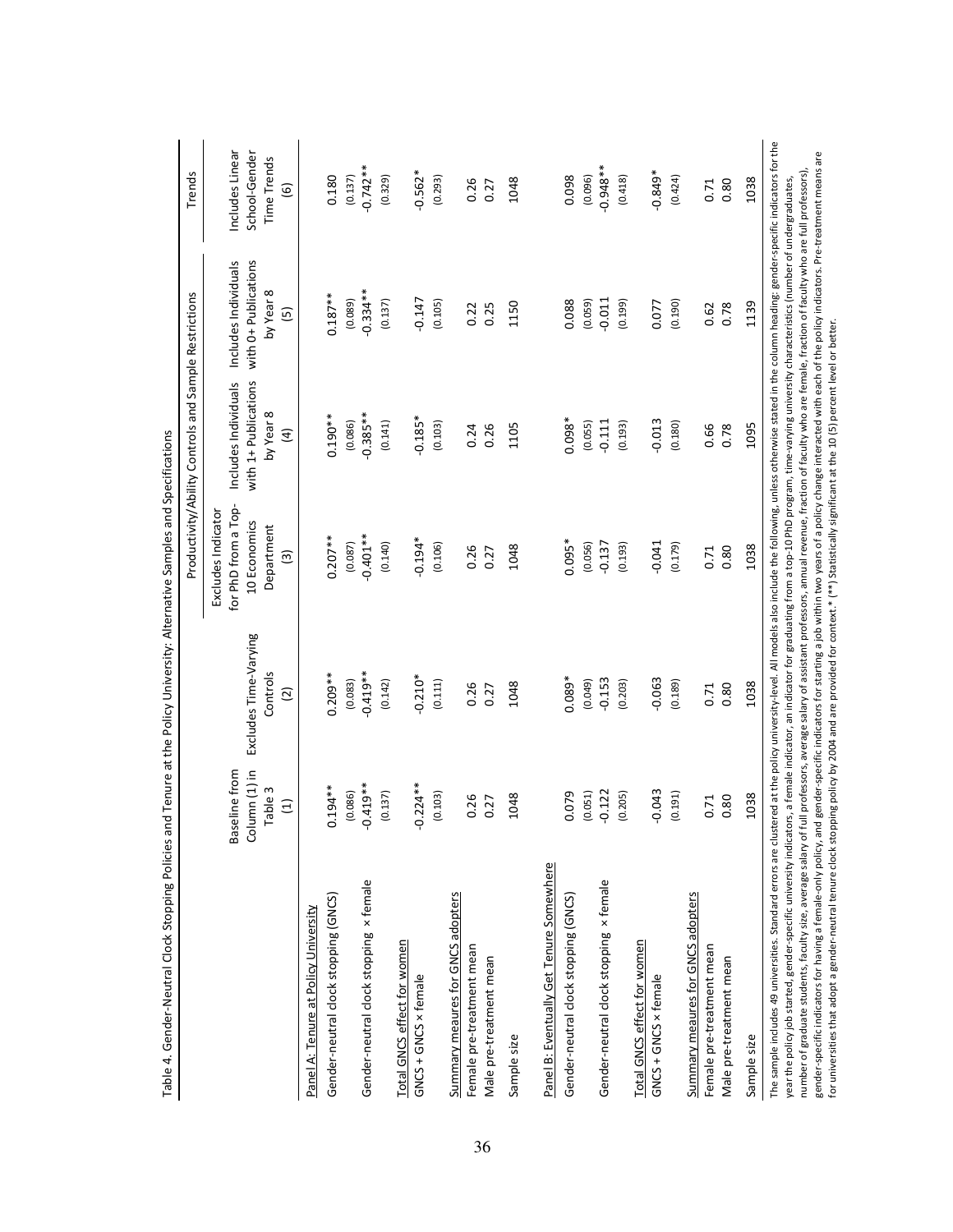| control of the control of the control of the control of the control of the control of the control of the control of the control of the control of the control of the control of the control of the control of the control of t                                                                                                                                                                                                                                                                                                                                                                                                                                                                                                                                                                                                                                                            |                              |                             |                                     |                            |                             |                                     |
|-------------------------------------------------------------------------------------------------------------------------------------------------------------------------------------------------------------------------------------------------------------------------------------------------------------------------------------------------------------------------------------------------------------------------------------------------------------------------------------------------------------------------------------------------------------------------------------------------------------------------------------------------------------------------------------------------------------------------------------------------------------------------------------------------------------------------------------------------------------------------------------------|------------------------------|-----------------------------|-------------------------------------|----------------------------|-----------------------------|-------------------------------------|
|                                                                                                                                                                                                                                                                                                                                                                                                                                                                                                                                                                                                                                                                                                                                                                                                                                                                                           | By Year 4<br>$\widehat{\Xi}$ | By Year 5<br>$\overline{c}$ | By Year 6<br>$\widehat{\mathbf{e}}$ | By Year 7<br>$\widehat{E}$ | By Year 8<br>$\overline{5}$ | By Year 9<br>$\widehat{\mathbf{e}}$ |
| Panel A: Top-5 Publications                                                                                                                                                                                                                                                                                                                                                                                                                                                                                                                                                                                                                                                                                                                                                                                                                                                               |                              |                             |                                     |                            |                             |                                     |
| Gender-neutral clock stopping (GNCS)                                                                                                                                                                                                                                                                                                                                                                                                                                                                                                                                                                                                                                                                                                                                                                                                                                                      | $0.414***$                   | $0.620**$                   | $0.724***$                          | $0.879***$                 | $0.867**$                   | $0.719**$                           |
|                                                                                                                                                                                                                                                                                                                                                                                                                                                                                                                                                                                                                                                                                                                                                                                                                                                                                           | (0.175)                      | (0.225)                     | (0.280)                             | (0.306)                    | (0.325)                     | (0.321)                             |
| Gender-neutral clock stopping x female                                                                                                                                                                                                                                                                                                                                                                                                                                                                                                                                                                                                                                                                                                                                                                                                                                                    | $-0.487*$                    | $-0.618*$                   | $-0.848*$                           | $-0.826$                   | $-0.808$                    | $-0.865$                            |
|                                                                                                                                                                                                                                                                                                                                                                                                                                                                                                                                                                                                                                                                                                                                                                                                                                                                                           | (0.258)                      | (0.339)                     | (0.468)                             | (0.496)                    | (0.543)                     | (0.590)                             |
| Total GNCS effect for women<br>GNCS + GNCS × female                                                                                                                                                                                                                                                                                                                                                                                                                                                                                                                                                                                                                                                                                                                                                                                                                                       | $-0.073$                     | 0.001                       | $-0.124$                            | 0.043                      | 0.059                       | $-0.147$                            |
|                                                                                                                                                                                                                                                                                                                                                                                                                                                                                                                                                                                                                                                                                                                                                                                                                                                                                           | (0.219)                      | (0.310)                     | (0.426)                             | (0.441)                    | (0.466)                     | (0.515)                             |
| Summary meaures for GNCS adopters                                                                                                                                                                                                                                                                                                                                                                                                                                                                                                                                                                                                                                                                                                                                                                                                                                                         |                              |                             |                                     |                            |                             |                                     |
| Female pre-treatment mean                                                                                                                                                                                                                                                                                                                                                                                                                                                                                                                                                                                                                                                                                                                                                                                                                                                                 | 0.4                          | 0.6                         | $\overline{0}$                      | 0.9                        | 1.1                         | $1.\overline{3}$                    |
| Male pre-treatment mean                                                                                                                                                                                                                                                                                                                                                                                                                                                                                                                                                                                                                                                                                                                                                                                                                                                                   | $\frac{5}{2}$                | $\overline{0}$ .            | $\overline{0}$ .                    | 1.2                        | 1.4                         | 1.6                                 |
| Panel B: Non-Top-5 Publications                                                                                                                                                                                                                                                                                                                                                                                                                                                                                                                                                                                                                                                                                                                                                                                                                                                           |                              |                             |                                     |                            |                             |                                     |
| Gender-neutral clock stopping (GNCS)                                                                                                                                                                                                                                                                                                                                                                                                                                                                                                                                                                                                                                                                                                                                                                                                                                                      | 0.084                        | 0.323                       | 0.364                               | 0.060                      | 0.197                       | 0.232                               |
|                                                                                                                                                                                                                                                                                                                                                                                                                                                                                                                                                                                                                                                                                                                                                                                                                                                                                           | (164.0)                      | (0.569)                     | (0.685)                             | (0.887)                    | (1.019)                     | (1.229)                             |
| Gender-neutral clock stopping x female                                                                                                                                                                                                                                                                                                                                                                                                                                                                                                                                                                                                                                                                                                                                                                                                                                                    | $-0.926$                     | $-1.465*$                   | $-1.247$                            | $-1.087$                   | $-1.309$                    | $-1.437$                            |
|                                                                                                                                                                                                                                                                                                                                                                                                                                                                                                                                                                                                                                                                                                                                                                                                                                                                                           | (0.680)                      | (0.813)                     | (0.984)                             | (1.241)                    | (1.497)                     | (1.765)                             |
| Total GNCS effect for women                                                                                                                                                                                                                                                                                                                                                                                                                                                                                                                                                                                                                                                                                                                                                                                                                                                               |                              |                             |                                     |                            |                             |                                     |
| GNCS + GNCS × female                                                                                                                                                                                                                                                                                                                                                                                                                                                                                                                                                                                                                                                                                                                                                                                                                                                                      | $-0.842$                     | $-1.142*$                   | $-0.882$                            | $-1.028$                   | $-1.111$                    | $-1.205$                            |
|                                                                                                                                                                                                                                                                                                                                                                                                                                                                                                                                                                                                                                                                                                                                                                                                                                                                                           | (0.617)                      | (0.665)                     | (0.815)                             | (1.036)                    | (1.228)                     | (1.442)                             |
| Summary meaures for GNCS adopters                                                                                                                                                                                                                                                                                                                                                                                                                                                                                                                                                                                                                                                                                                                                                                                                                                                         |                              |                             |                                     |                            |                             |                                     |
| Female pre-treatment mean                                                                                                                                                                                                                                                                                                                                                                                                                                                                                                                                                                                                                                                                                                                                                                                                                                                                 | 1.6                          | 2.3                         | 3.3                                 | 4.1                        | 5.0                         | 5.8                                 |
| Male pre-treatment mean                                                                                                                                                                                                                                                                                                                                                                                                                                                                                                                                                                                                                                                                                                                                                                                                                                                                   | 2.5                          | $3.\overline{5}$            | 4.6                                 | 5.9                        | $\overline{2}$ .0           | 8.0                                 |
| Sample size                                                                                                                                                                                                                                                                                                                                                                                                                                                                                                                                                                                                                                                                                                                                                                                                                                                                               | 1048                         | 1048                        | 1048                                | 1048                       | 1048                        | 1048                                |
| The sample includes 49 universities. Standard errors are clustered at the policy university-level. All models also include gender-specific indicators for the year the policy<br>(number of undergraduates, number of graduate students, faculty size, average salary of full professors, average salary of assistant professors, annual revenue, fraction<br>starting a job within two years of a policy change interacted with each of the policy indicators. Pre-treatment means are for universities that adopt a gender-neutral<br>job started, gender-specific university indicators, a female indicator, an indicator for graduating from a top-10 PhD program, time-varying university characteristics<br>of faculty who are female, fraction of faculty who are full professors), gender-specific indicators for having a female-only policy, and gender-specific indicators for |                              |                             |                                     |                            |                             |                                     |
| tenure clock stopping policy by 2004 and are provided for context.* (**) Statistically significant at the 10 (5) percent level or better.                                                                                                                                                                                                                                                                                                                                                                                                                                                                                                                                                                                                                                                                                                                                                 |                              |                             |                                     |                            |                             |                                     |

Table 5. Gender-Neutral Clock Stopping Policies and Publication Outcomes Table 5. Gender-Neutral Clock Stopping Policies and Publication Outcomes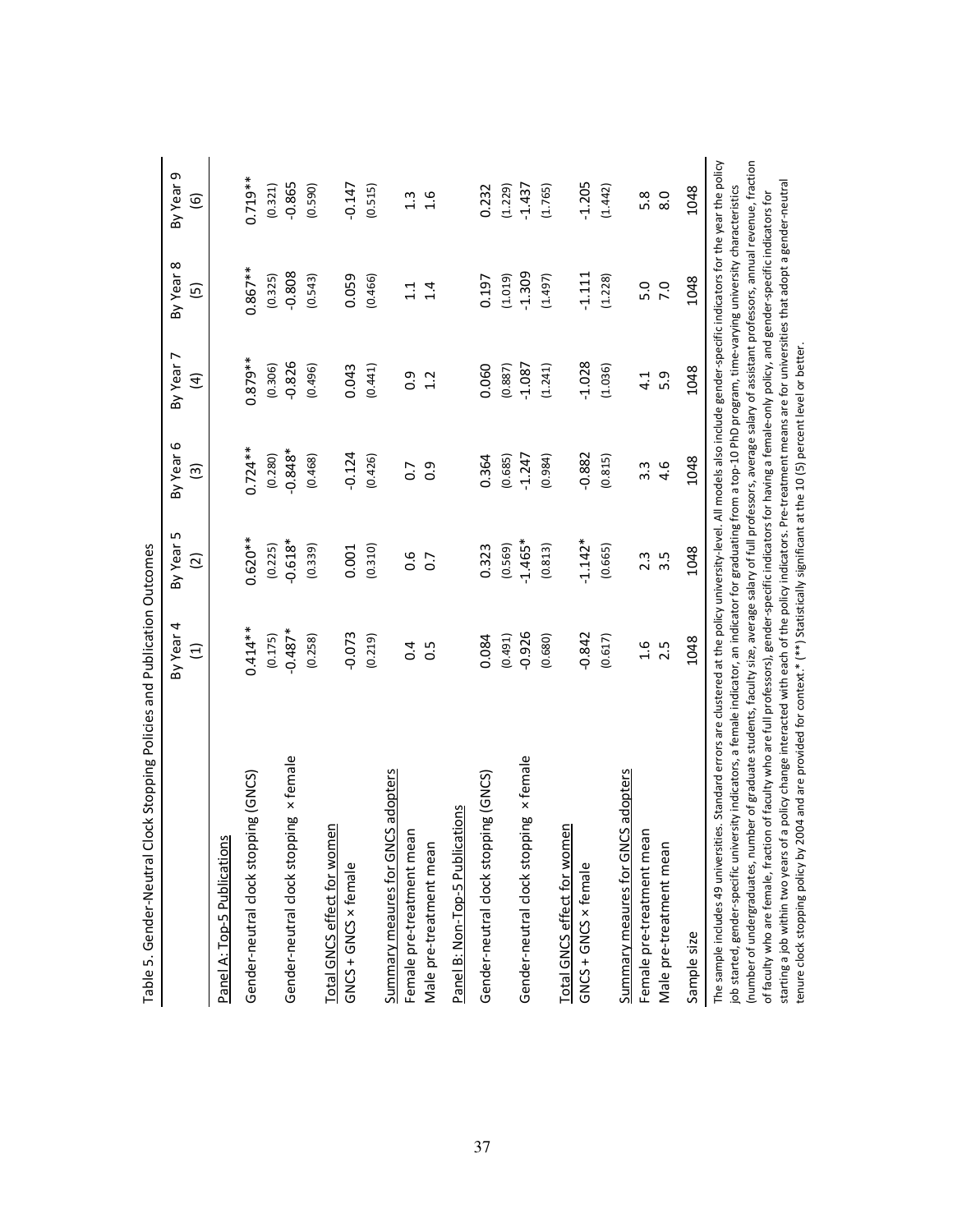| $\frac{1}{2}$                                                                                                                                               |                     | p                                                           |                   |
|-------------------------------------------------------------------------------------------------------------------------------------------------------------|---------------------|-------------------------------------------------------------|-------------------|
|                                                                                                                                                             | Pre-Tenure Years at |                                                             | Number of Jobs to |
|                                                                                                                                                             | Policy University   | Years to Tenure                                             | Associate         |
|                                                                                                                                                             | $\overline{E}$      | $\overline{2}$                                              | $\widehat{3}$     |
| clock stopping (GNCS)<br>Gender-neutral                                                                                                                     | $-0.080$            | $-1.001*$                                                   | $-0.234$          |
|                                                                                                                                                             | (0.307)             | (0.517)                                                     | (0.179)           |
| clock stopping x female<br>Gender-neutral                                                                                                                   | 0.054               | $2.204*$                                                    | 0.746             |
|                                                                                                                                                             | (1.020)             | (1.178)                                                     | (0.447)           |
| Total GNCS effect for women                                                                                                                                 |                     |                                                             |                   |
| <b>Female</b><br>GNCS + GNCS ×                                                                                                                              | $-0.026$            | 1.203                                                       | 0.512             |
|                                                                                                                                                             | (0.864)             | (1.117)                                                     | (0.355)           |
| res for GNCS adopters<br><b>Summary meau</b>                                                                                                                |                     |                                                             |                   |
| Female pre-treatment mean                                                                                                                                   | 5.7                 | 7.0                                                         | $\frac{8}{1}$     |
| Male pre-treatment mean                                                                                                                                     | 5.5                 | 6.8                                                         | $\frac{8}{1}$     |
| Sample size                                                                                                                                                 | 1048                | 808                                                         | 864               |
| The sample includes 49 universities. Standard errors are clustered at the policy university-level. All models also include gender-specific<br>$\frac{1}{2}$ |                     | $\mathbf{r}$ and $\mathbf{r}$ are the state of $\mathbf{r}$ |                   |

| )<br>:<br>;<br>ï                            |
|---------------------------------------------|
|                                             |
| I                                           |
| ין מה 1 המונח במונח מת המון.<br>j           |
|                                             |
| nning Policies<br>.<br>סְםַ<br>ב<br>2)<br>? |
| うろころうりょう                                    |
|                                             |
| i<br>1                                      |
| うらりころこ<br>.<br>۳                            |

job within two years of a policy change interacted with each of the policy indicators. Pre-treatment means are for universities that adopt job within two years of a policy change interacted with each of the policy indicators. Pre-treatment means are for universities that adopt indicators for the year the policy job started, gender-specific university indicators, a female indicator, an indicator for graduating from a indicators for the year the policy job started, gender-specific university indicators, a female indicator, an indicator for graduating from a faculty who are full professors), gender-specific indicators for having a female-only policy, and gender-specific indicators for starting a average salary of full professors, average salary of assistant professors, annual revenue, fraction of faculty who are female, fraction of average salary of full professors, average salary of assistant professors, annual revenue, fraction of faculty who are female, fraction of faculty who are full professors), gender-specific indicators for having a female-only policy, and gender-specific indicators for starting a a gender-neutral tenure clock stopping policy by 2004 and are provided for context.\* (\*\*) Statistically significant at the 10 (5) percent a gender-neutral tenure clock stopping policy by 2004 and are provided for context.\* (\*\*) Statistically significant at the 10 (5) percent top-10 PhD program, time-varying university characteristics (number of undergraduates, number of graduate students, faculty size, top-10 PhD program, time-varying university characteristics (number of undergraduates, number of graduate students, faculty size, level or better. level or better.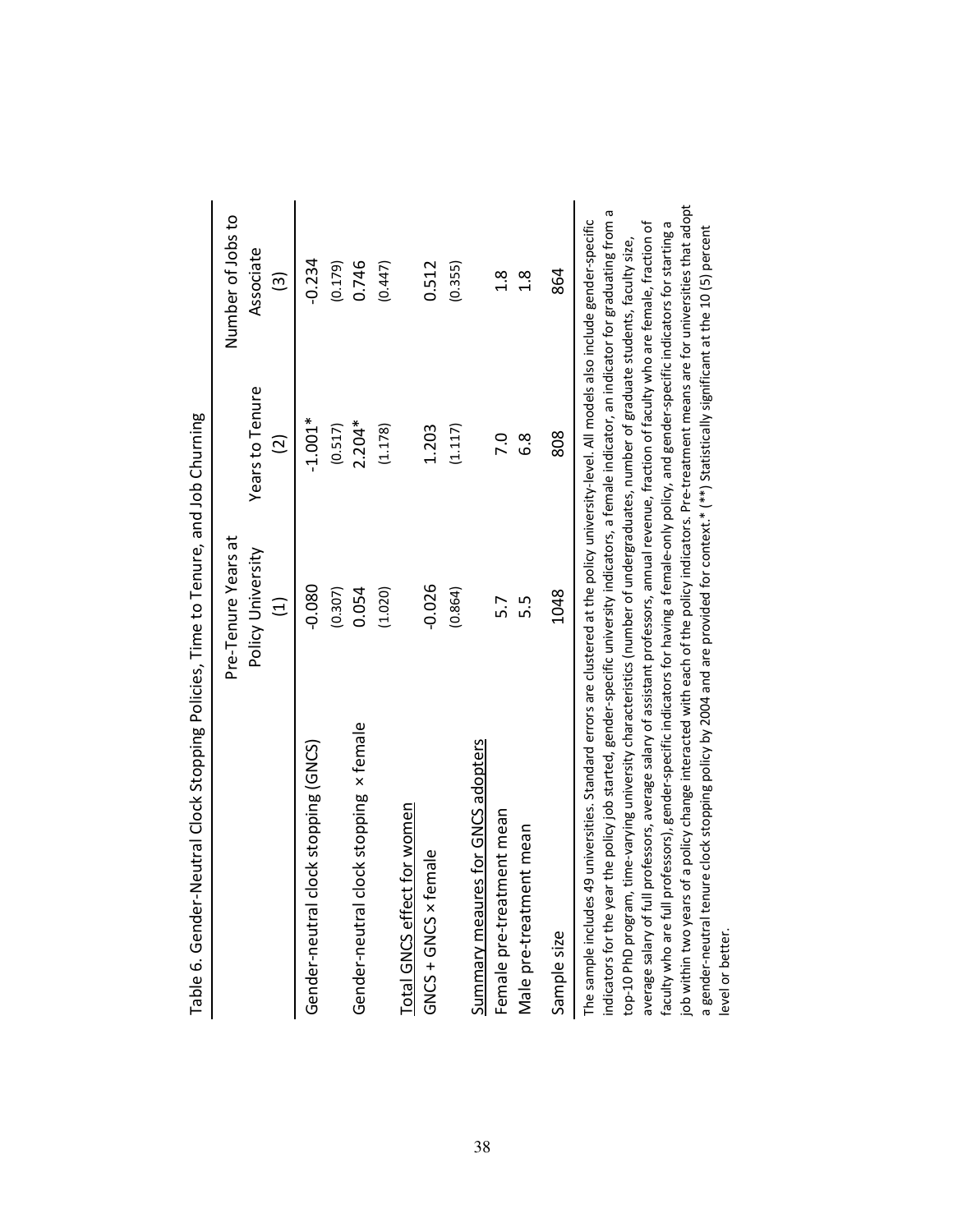|                                            | <b>Fraction Female Hires</b> |
|--------------------------------------------|------------------------------|
| Post-adoption indicator                    | 0.027                        |
|                                            | (0.046)                      |
| Mean pre-treatment percentage female hires | 0.175                        |
| Sample size                                | 62                           |

#### Table 7. Changes in Hiring Gender Mix After Gender-Neutral Clock Stopping Policy Adoption

Pre-adoption period is years 3-7 before the gender-neutral tenure clock stopping policy is adopted and the post-adoption period is similarly defined as years 3-7 after policy adoption. The sample is restricted to the 31 universities that adopted a gender-neutral tenure clock stopping policy between 1985 and 2004 and made at least one hire in each period. The model is weighted by the number of hires at each univeristy in each period. \* (\*\*) Statistically significant at the 10 (5) percent level or better.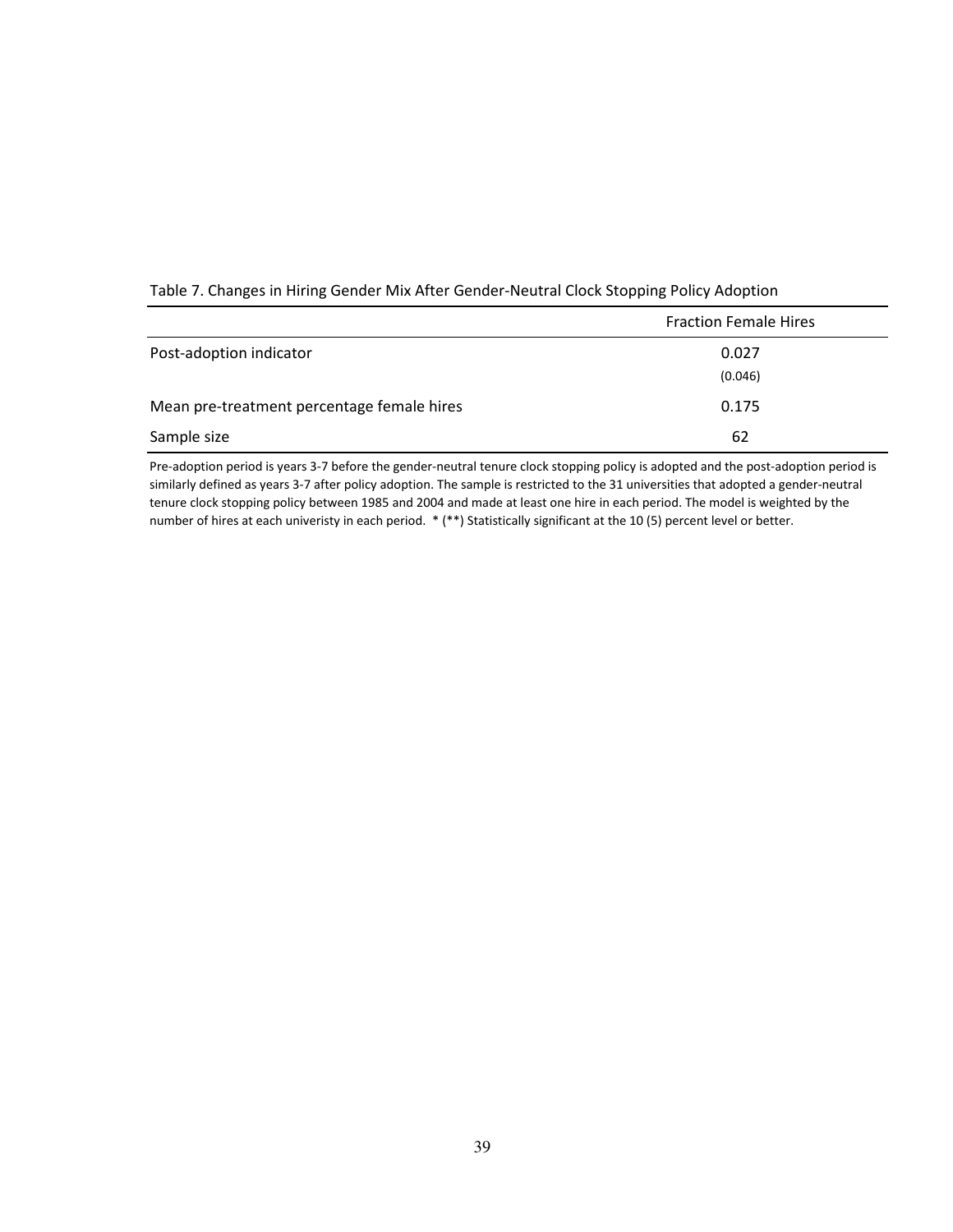|                                                                                                                                                                                                                                                                                 | Predict Adoption by 2004<br>Does level from 1980-89<br>$\widehat{\Xi}$ | Do Changes from 1980-84<br>to 1985-89 Predict Policy<br>Adoption by 2004<br>$\widehat{\Omega}$ |
|---------------------------------------------------------------------------------------------------------------------------------------------------------------------------------------------------------------------------------------------------------------------------------|------------------------------------------------------------------------|------------------------------------------------------------------------------------------------|
| Number of Undergraduate Students (in 1,000s)                                                                                                                                                                                                                                    | 0.002                                                                  | 0.055                                                                                          |
|                                                                                                                                                                                                                                                                                 | (0.006)                                                                | (0.069)                                                                                        |
| Number of Graduate Students (in 1,000s)                                                                                                                                                                                                                                         | $-0.012$                                                               | 0.097                                                                                          |
|                                                                                                                                                                                                                                                                                 | (0.024)                                                                | (0.091)                                                                                        |
| Faculty Size (in 100s)                                                                                                                                                                                                                                                          | 0.004                                                                  | $-0.028$                                                                                       |
|                                                                                                                                                                                                                                                                                 | (0.016)                                                                | (0.097)                                                                                        |
| Average Salary for Professors (in 1,000s)                                                                                                                                                                                                                                       | 0.003                                                                  | $-0.009$                                                                                       |
|                                                                                                                                                                                                                                                                                 | (0.010)                                                                | (0.015)                                                                                        |
| Average Salary for Assistant Professors (in 1,000s)                                                                                                                                                                                                                             | 0.009                                                                  | $-0.018$                                                                                       |
|                                                                                                                                                                                                                                                                                 | (0.021)                                                                | (0.027)                                                                                        |
| Annual Revenue (in 10,000,000s)                                                                                                                                                                                                                                                 | 0.041                                                                  | 0.025                                                                                          |
|                                                                                                                                                                                                                                                                                 | (0.035)                                                                | (0.076)                                                                                        |
| Fraction of Faculty Female                                                                                                                                                                                                                                                      | $-1.060$                                                               | 0.157                                                                                          |
|                                                                                                                                                                                                                                                                                 | (1.752)                                                                | (4.145)                                                                                        |
| Fraction of Faculty Full Professors                                                                                                                                                                                                                                             | $-0.683$                                                               | $-0.117$                                                                                       |
|                                                                                                                                                                                                                                                                                 | (0.761)                                                                | (1.249)                                                                                        |
| Private University                                                                                                                                                                                                                                                              | $-0.156$                                                               | $\mathbf{I}$                                                                                   |
|                                                                                                                                                                                                                                                                                 | (0.147)                                                                |                                                                                                |
| Sample size                                                                                                                                                                                                                                                                     | 43                                                                     | 86                                                                                             |
| The sample includes universities that do not have a gender-neutral clock stopping policy at the beginning of the sample period, and the<br>University of California campuses are collapsed into a single average because the policy was a system decision. The sample therefore |                                                                        |                                                                                                |

includes 43 institutions. Each cell is a separate regression. Column 1 is a cross-section with an indicator for ever adopting the policy regressed on the average value for the specified explantory variable as well as a constant. Column 2 is a two period panel that includes

regressed on the average value for the specified explantory variable as well as a constant. Column 2 is a two period panel that includes includes 43 institutions. Each cell is a separate regression. Column 1 is a cross-section with an indicator for ever adopting the policy

the listed variable, a period indicator to capture trends, and institution fixed effects.

the listed variable, a period indicator to capture trends, and institution fixed effects.

Table 8. Predicting Gender-Neutral Clock Stopping Policy Adoption Table 8. Predicting Gender-Neutral Clock Stopping Policy Adoption